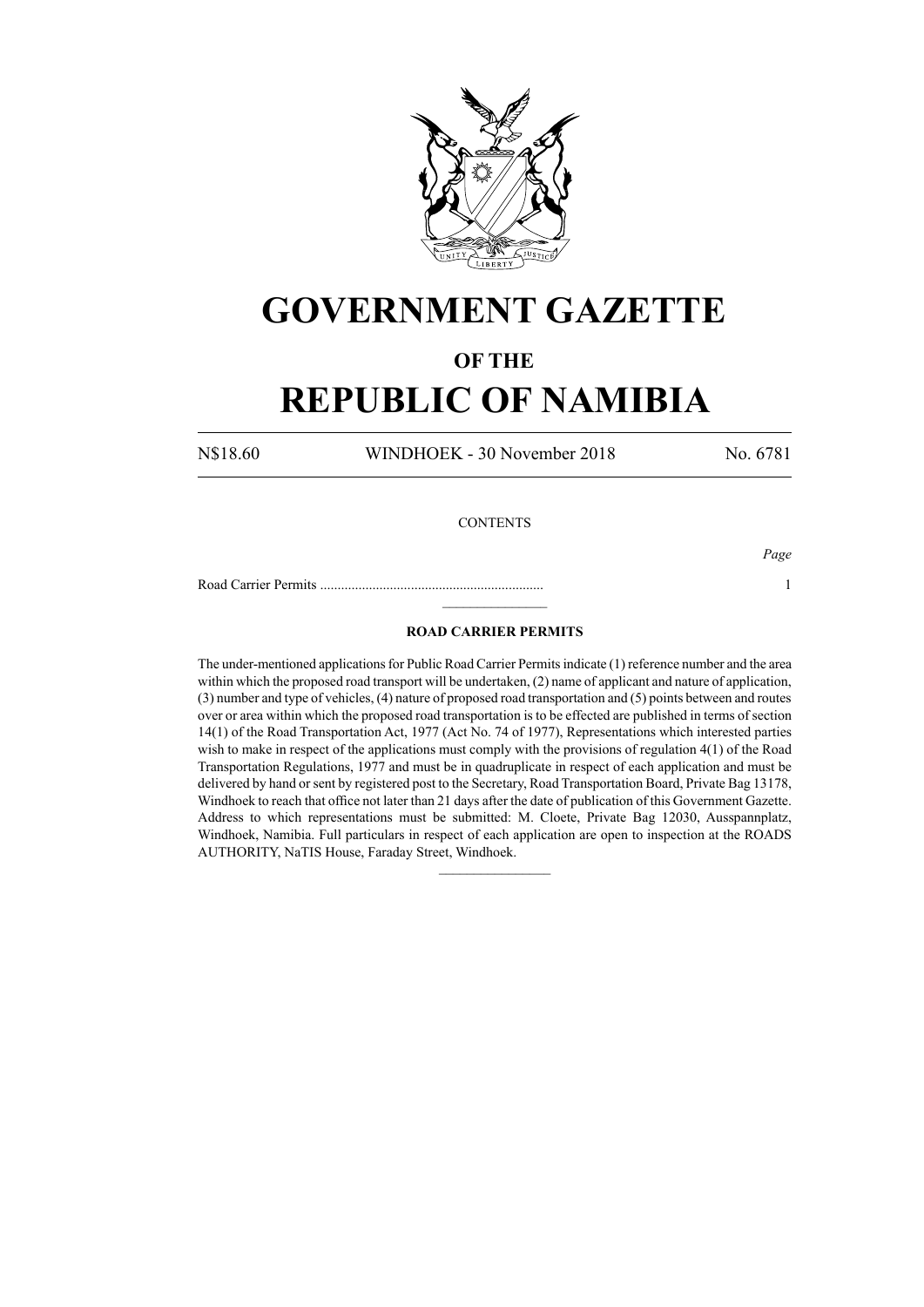App. 166216 (2) I HAMADILA 68010700967 (3) PO BOX 80083, WINDHOEK, NAMIBIA, 11001 (4) New Permanent Authorisation (5A) Taxi Passengers (6A) 1 X Sedan (closed top) (7A) 7 passengers: Taxi passengers and their personal luggage - Within Windhoek Municipal Area.

App. 166218 (2) K NGHIHEPA 91081100451 (3) PO BOX 13022, EENHANA, NAMIBIA, 32002 (4) New Permanent Authorisation (5A) Taxi Passengers (6A) 1 X Sedan (closed top) (7A) 5 passengers: Taxi passengers and their personal luggage - From Okongo to Ondangwa and return.

App. 166219 (2) M M HAYONGA 77081810217 (3) PO BOX 7, ONDANGWA, NAMIBIA, 31001 (4) New Permanent Authorisation (5A) Taxi Passengers (6A) 1 X Sedan (closed top) (7A) 5 passengers: Taxi passengers and their personal luggage - From Ondangwa to Okamwandi Onandjokwe and within Ondangwa Distict Area.

App. 166226 (2) S H NGHITOTELWA 86031100584 (3) PO BOX 13381, EENHANA, NAMIBIA, 32002 (4) New Permanent Authorisation (5A) Taxi Passengers (6A) 1 X Sedan (closed top) (7A) 5 passengers: Taxi passengers and their personal luggage - From Oshakati to Eenhana and return.

App. 166229 (2) V N NGHISHIDIVALI 86062900493 (3) PO BOX 1177, OHANGWENA, NAMIBIA, 32005 (4) New Permanent Authorisation (5A) Taxi Passengers (6A) 1 X Sedan (closed top) (7A) 5 passengers: Taxi passengers and their personal luggage - From Oshikango to Eenhana and return back the same route.

App. 166231 (2) O N WILLEM 87092500419 (3) PO BOX 26399, WINDHOEK, NAMIBIA, 11001 (4) New Permanent Authorisation (5A) Taxi Passengers (6A) 1 X Beach buggy (7A) 5 passengers: Taxi passengers and their personal luggage - Within Windhoek Municipal Area.

App. 166232 (2) I N EKANDJO 85012110347 (3) PO BOX 26399, WINDHOEK, NAMIBIA, 11001 (4) New Permanent Authorisation (5A) Taxi Passengers (6A) 1 X Sedan (closed top) (7A) 5 passengers: Taxi passengers and their personal luggage - From Hakahana taxi rank T103 to town within Windhoek Municipal Area.

App. 166233 (2) M I ITEMBU 760918 1005 7 (3) PO BOX 870, OTJIWARONGO, NAMIBIA, 27001 (4) New Permanent Authorisation (5A) Taxi Passengers (6A) 1 X Sedan (closed top) (7A) 5 passengers: Taxi passengers and their personal luggage - Within Otjiwarongo Municipala Are.

App. 166235 (2) J NAULE 79101310097 (3) PO BOX 940, GOBABIS, NAMIBIA, 14001 (4) New Permanent Authorisation (5A) Taxi Passengers (6A) 2 X Sedan (closed top) (7A) 5 passengers: Taxi passengers and their personal luggage - Within Windhoek Municipal Area.

App. 166250 (2) F TWEELIHANA 74080210248 (3) PO BOX 64297, WINDHOEK, NAMIBIA, 11001 (4) New Permanent Authorisation (5A) Bus Passengers (6A) 1 X Bus (single deck) (7A) 23 passengers: Passengers and their personal luggage - From Windhoek to Eenhana and return.

App. 166271 (2) M G NDEMUWED 84083010045 (3) PO BOX 72328, KHOMAS GROOVE, WINDHOEK, 11007 (4) New Permanent Authorisation (5A) Taxi Passengers (6A) 1 X Sedan (closed top) (7A) 1 passengers: Taxi passengers and their personal luggage - From Wanaheda T256 within Windhoek Municipal Area.

App. 166272 (2) M G NDEMUWED 84083010045 (3) PO BOX 72328, KHOMAS GROOVE, WINDHOEK, 11007 (4) New Permanent Authorisation (5A) Taxi Passengers (6A) 1 X Sedan (closed top) (7A) 5 passengers: Taxi passengers and their personal luggage - From Ondangwa to Windhoek and return.

App. 166273 (2) R SWARTS 81030410569 (3) PO BOX 25512, WINDHOEK, NAMIBIA, 11001 (4) New Permanent Authorisation (5A) Taxi Passengers (6A) 1 X Sedan (closed top) (7A) 5 passengers: Taxi passengers and their personal luggage - Olympia taxi rank T572.

App. 166274 (2) P L SHIKOKOLA 65082400223 (3) PO BOX 3673, WINDHOEK, NMAIBIA, 11001 (4) New Permanent Authorisation (5A) Taxi Passengers (6A) 1 X Sedan (closed top) (7A) 16 passengers: Taxi passengers and their personal luggage - From Rocky Crest within Windhoek Municipal Area.

App. 166275 (2) J AND P GROUP / OKAPYA-TOUR AND SAFARI. 2001093 (3) PO BOX 23128, WINDHOEK, NAMIBIA, 11001 (4) New Permanent Authorisation (5A) Tourists (6A) 1 X Combi / Micro bus / Minibus (7A) 16 passengers: Tourist and their personal luggage - From Hosea Kutako International Airport places situated in Namibia - Sossusvlei, Swakopmund Damaraland, Etosha National Park, Rundu and Windhoek, Lodges, Restaurants on pre-booked tours for a minimum duration of 3 (three) days and return to Hosea kutako International Airport.

App. 166277 (2) A NEKWAYA 79020210197 (3) PO BOX 62912, WANAHEDA, WINDHOEK, NAMIBIA, 13007 (4) New Permanent Authorisation (5A) Taxi Passengers (6A) 1 X Sedan (closed top) (7A) 5 passengers: Taxi passengers and their personal luggage - From Pioneerspark T474 within Windhoek Municipal Area.

App. 166280 (2) A JONAS 70030301815 (3) PO BOX 1959, RUNDU, NAM, 44001 (4) New Permanent Authorisation (5A) Taxi Passengers (6A) 1 X Sedan (closed top) (7A) 5 passengers: Taxi passengers and their personal luggage - From Nakazaza settlement in Rundu to UNAM within Rundu Municipal Area.

App. 166281 (2) E S THUDINYANE 88033100753 (3) PO BOX 1762, GOBABIS, NAMIBIA, 14001 (4) New Permanent Authorisation (5A) Taxi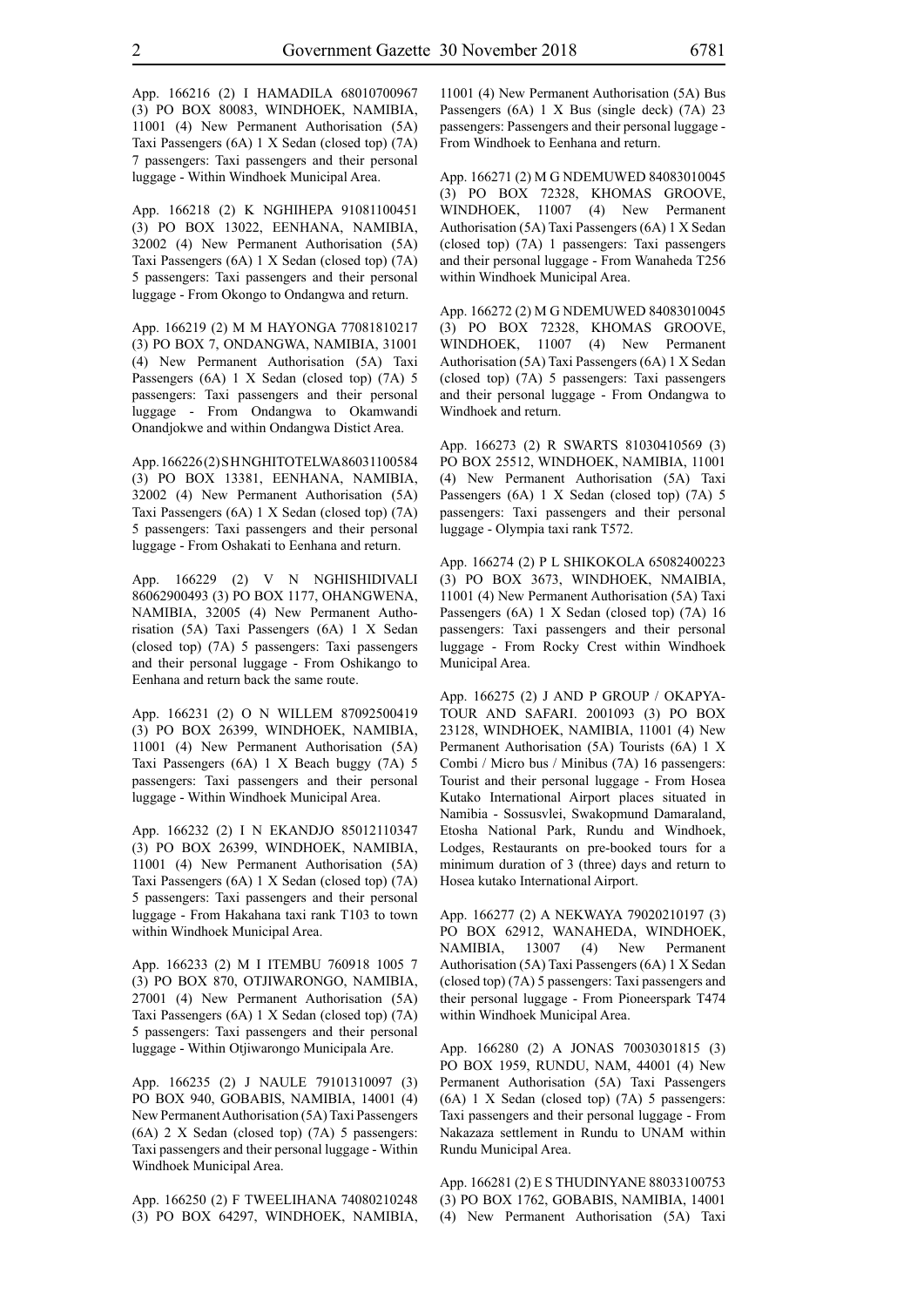Passengers (6A) 1 X Sedan (closed top) (7A) 5 passengers: Taxi passengers and their personal luggage - From Epako taxi rank no. 14 within Gobabis Municipal Area.

App. 166285 (2) D MAKGASE 89021000091 (3) PO BOX 360, GOBABIS, NAMIBIA, 14001 (4) New Permanent Authorisation (5A) Taxi Passengers (6A) 1 X Sedan (closed top) (7A) 5 passengers: Taxi passengers and their personal luggage - From Epako Herero location T31 to Town taxi rank 18 and return back the same route.

App. 166288 (2) H N POPYEINAWA 77040110121 (3) P/BAG 2125, RUNDU, NAMIBIA, 44001 (4) New Permanent Authorisation (5A) Taxi Passengers (6A) 2 X Sedan (closed top) (7A) 5 passengers: Taxi passengers and their personal luggage - From Masivi taxi rank to Rundu town within Rundu Municipal Area.

App. 166290 (2) T M KARUPU 76010700345 (3) PO BOX 2178, RUNDU, NAMIBIA, 44001 (4) New Permanent Authorisation (5A) Taxi Passengers (6A) 2 X Sedan (closed top) (7A) 5 passengers: Taxi passengers and their personal luggage - From Kasote taxi rank to Rundu town within Rundu Municipal Area.

App. 166293 (2) M K AMAKALI 89091300353 (3) PO BOX 65467, KATUTURA, WINDHOEK, 13001 (4) New Permanent Authorisation (5A) Taxi Passengers (6A) 1 X Sedan (closed top) (7A) 5 passengers: Taxi passengers and theie personal luggage - From Havana to Katutura and within Windhoek Municipal Area.

App. 166296 (2) A M SIKONGO 86072000727 (3) PO BOX 838, RUNDU, NAMIBIA, 44001 (4) New Permanent Authorisation (5A) Taxi Passengers (6A) 1 X Combi / Micro bus / Minibus (7A) 16 passengers: Taxi passengers and theie personal luggage - From Rundu Kavango East Region to Nkurenkuru Kavango West and return back the same route.

App. 166297 (2) J SHAVUKA 76022800404 (3) PO BOX 2221, ONDANGWA, NAMIBIA, 31001 (4) New Permanent Authorisation (5A) Taxi Passengers (6A) 1 X Sedan (closed top) (7A) 5 passengers: Taxi passengers and their personal luggage - From Okangwena location in Ondangwa to Ondobe settlement and return.

App. 166307 (2) E P V HAIKELA 95031000570 (3) PO BOX 4744, WINDHOEK, NAMIBIA, 11001 (4) New Permanent Authorisation (5A) Taxi Passengers (6A) 1 X Sedan (closed top) (7A) 5 passengers: Taxi passengers and theie personal luggage - Within Windhoek Municipal Area.

App. 166328 (2) J N PHELEP 81050510887 (3) PO BOX 23, RUNDU, NAMIBIA, 44001 (4) New Permanent Authorisation (5A) Taxi Passengers (6A) 1 X Sedan (closed top) (7A) 1 passengers: Taxi passengers and their personal luggage - From Sauyemwa clinic taxi rank to Rundu campus taxi rank within Rundu Municipal Area.

App. 166329 (2) V T LUKAS 790604 1022 7 (3) PO BOX 298, WINDHOEK, NAMIBIA, 11001 (4) New Permanent Authorisation (5A) Taxi Passengers (6A) 1 X Sedan (closed top) (7A) 5 passengers: Taxi passengers and their personal luggage - Within Windhoek Municipal Area.

App. 166330 (2) J N PHELEP 81050510887 (3) PO BOX 23, RUNDU, NAMIBIA, 44001 (4) New Permanent Authorisation (5A) Taxi Passengers (6A) 1 X Sedan (closed top) (7A) 5 passengers: Taxi passengers and their personal luggage - From Tuhingireni cuma road taxi rank within Rundu Municipal Area.

App. 166332 (2) VULKANRUINE TOURS AND TRANSFERS CC. CC20083477 (3) PO BOX 26939, WINDHOEK, NAMIBIA, 11001 (4) New Permanent Authorisation (5A) Employees (6A) 1 X Bus (single deck) (7A) 23 passengers: Employees and their personal luggage - From their resident Within Windhoek Municipal Area to Nampower Clients and return via the same route.

App. 166337 (2) C MUHENJE 75010210150 (3) PO BOX 301, OPUWO, NAMIBIA, 33012 (4) New Permanent Authorisation (5A) Taxi Passengers (6A) 1 X Sedan (closed top) (7A) 8 passengers: Taxi passengers and their personal luggage - From Opuwo to Kamanjab and return.

App. 166338 (2) JAMES EXPRESS TRANSPORT SERVICES CC CC201803314 (3) PO BOX 4920, VINETA, SWAKOPMUND, 22001 (4) New Permanent Authorisation (5A) Taxi Passengers (6A) 1 X Combi / Micro bus / Minibus (7A) 16 passengers: Taxi passengers and their personal luggage - From Oshakati to Walvis Bay and return back the same route.

App. 166339 (2) U HEPUTE 84122410037 (3) PO BOX 30, OPUWO, NAMIBIA, 33012 (4) New Permanent Authorisation (5A) Taxi Passengers (6A) 1 X Sedan (closed top) (7A) 5 passengers: Taxi passengers and their personal luggage - Within Opuwo Municipal Area.

App. 166340 (2) J NGHIKUFE 81020200022 (3) PO BOX 7137, KATUTURA, WINDHOEK, NAMIBIA, 13001 (4) New Permanent Authorisation (5A) Taxi Passengers (6A) 1 X Sedan (closed top) (7A) 5 passengers: Taxi passengers and their personal luggage - From Babylon taxi rank No. 90 within Windhoek Municipal Area.

App. 166342 (2) M ALUENDO 66022400155 (3) PO BOX 1512, TSUMEB, NAMIBIA, 43001 (4) New Permanent Authorisation (5A) Taxi Passengers (6A) 1 X Sedan (closed top) (7A) 5 passengers: Taxi passengers and their personal luggage - From Kuvukiland to Tsumeb and return.

App. 166343 (2) OMUSATI DESERT TOUR CC CC201804328 (3) PO BOX 3004, WALVIS BAY, NAMIBIA, 21001 (4) New Permanent Authorisation (5A) Taxi Passengers (6A) 1 X Station wagon (7A) 7 passengers: Tourists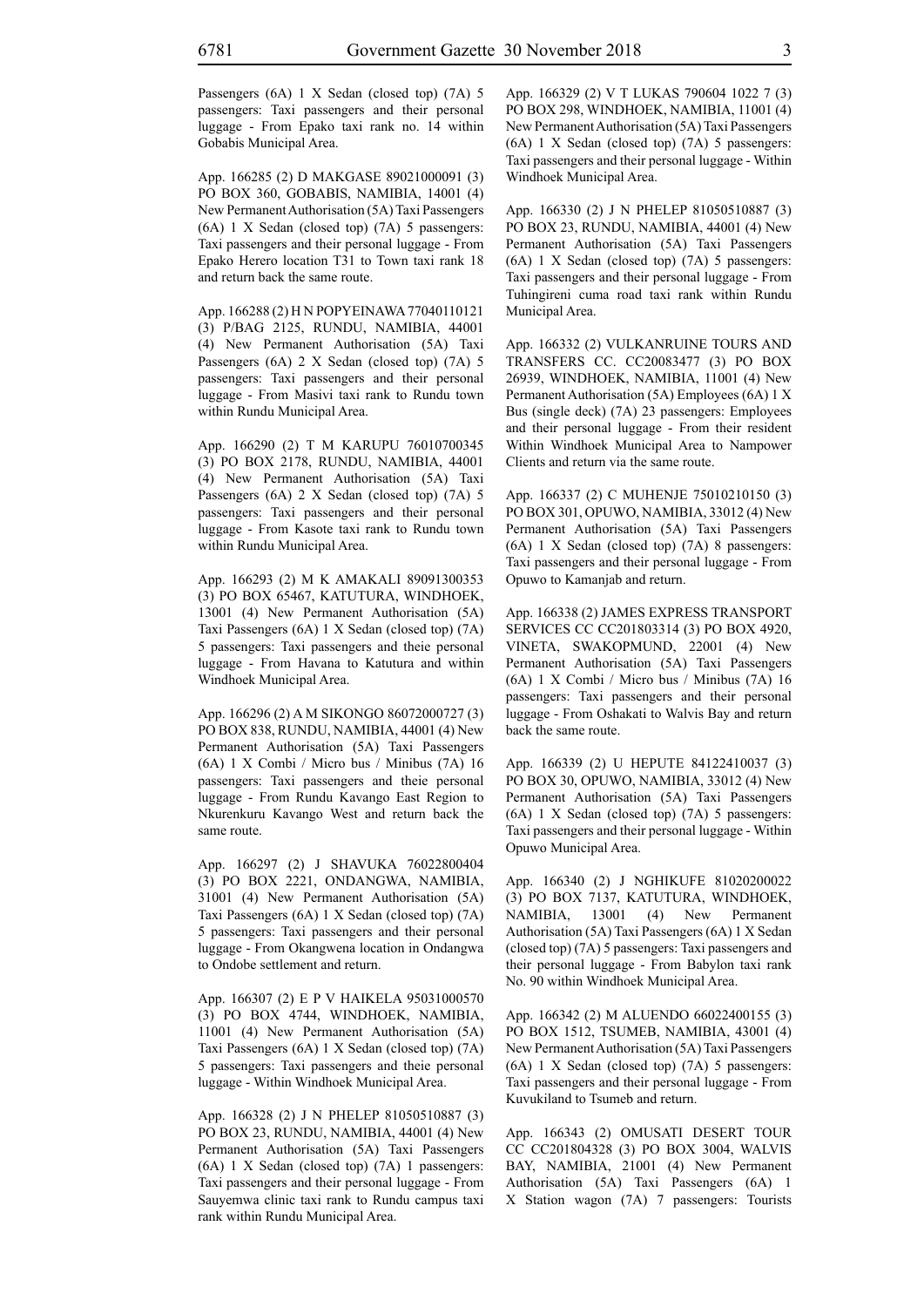and their personal luggage - From Walvis Bay Airport, Walvis Bay, Swakopmund, Harbours and throughout Namibia.

App. 166349 (2) H A ENGLISH 71011400197 (3) PO BOX 23937, WINDHOEK, NAMIBIA, 11001 (4) New Permanent Authorisation (5A) Taxi Passengers (6A) 1 X Sedan (closed top) (7A) 5 passengers: Taxi passengers and their personal luggage - From Town City, Windhoek North, South West and East.

App. 166350 (2) P I NDELETU 66061501277 (3) PO BOX 99931, OTJOMUISE, WINDHOEK, 13005 (4) New Permanent Authorisation (5A) Taxi Passengers (6A) 1 X Sedan (closed top) (7A) 5 passengers: Taxi passengers and their personal luggage - From Safari Loacation to Salem Agricaltural Project and surrounding Rundu.

App. 166351 (2) S DAVID 94090401518 (3) PO BOX 152, OPUWO, NAMIBIA, 33012 (4) New Permanent Authorisation (5A) Taxi Passengers (6A) 1 X Sedan (closed top) (7A) 5 passengers: Taxi passengers and their personal luggage - From Opuwo to Ruacana and return.

App. 166353 (2) L N HAUSIKU 89052200335 (3) PO BOX 708, RUNDU, NAMIBIA, 44001 (4) New Permanent Authorisation (5A) Taxi Passengers (6A) 1 X Sedan (closed top) (7A) 5 passengers: Taxi passengers and their personal luggage - From Sharukwe to Rundu and return back the same route.

App. 166354 (2) L N HAUSIKU 89052200335 (3) PO BOX 708, RUNDU, NAMIBIA, 44001 (4) New Permanent Authorisation (5A) Taxi Passengers (6A) 1 X Sedan (closed top) (7A) 5 passengers: Taxi passengers and their personal luggage - From Sharukwe to Rundu and return back the same route.

App. 166355 (2) I N HAUSIKU 87061300094 (3) PO BOX 708, RUNDU, NAMIBIA, 44001 (4) New Permanent Authorisation (5A) Taxi Passengers (6A) 1 X Sedan (closed top) (7A) 5 passengers: Taxi passengers and their personal luggage - From Sikanduko to Rundu town and return.

App. 166357 (2) A N HAUSIKU 83082110207 (3) PO BOX 708, RUNDU, NAMIBIA, 44001 (4) New Permanent Authorisation (5A) Taxi Passengers (6A) 1 X Sedan (closed top) (7A) 5 passengers: Taxi passengers and their personal luggage - From Kaisosi to Rundu town and return.

App. 166360 (2) N HAMUKWATA 84050610078 (3) PO BOX 2197, ONDANGWA, NAMIBIA, 31001 (4) New Permanent Authorisation (5A) Taxi Passengers (6A) 1 X Sedan (closed top) (7A) 7 passengers: Taxi passengers and their personal luggage - From Eenhana to Okongo and return.

App. 166362 (2) P N NGHIPUMA 76072710050 (3) PO BOX 224, OHANGWENA, NAMIBIA, 32005 (4) New Permanent Authorisation (5A) Taxi Passengers (6A) 1 X Sedan (closed top) (7A) 5 passengers: Taxi passengers and their personal luggage - From Oshikango to Ondangwa and return. App. 166364 (2) D GANASEB 73071500769 (3) PO BOX 395, OPUWO, NAMIBIA, 33012 (4) New Permanent Authorisation (5A) Taxi Passengers (6A) 1 X Sedan (closed top) (7A) 5 passengers: Taxi passengers and their personal luggage - Within Opuwo Municipal Area.

App. 166368 (2) A S GANASEB 76121200251 (3) PO BOX 395, OPUWO, NAMIBIA, 33012 (4) New Permanent Authorisation (5A) Taxi Passengers (6A) 1 X Sedan (closed top) (7A) 5 passengers: Taxi passengers and their personal luggage - Within Opuwo Municipal Area.

App. 166370 (2) D GANASEB 73071500769 (3) PO BOX 395, OPUWO, NAMIBIA, 33012 (4) New Permanent Authorisation (5A) Bus Passengers (6A) 1 X Bus (single deck) (7A) 16 passengers: Passengers and their personal luggage - From Opuwo to Windhoek and return.

App. 166371 (2) A S GANASEB 76121200251 (3) PO BOX 395, OPUWO, NAMIBIA, 33012 (4) New Permanent Authorisation (5A) Taxi Passengers (6A) 1 X Combi / Micro bus / Minibus (7A) 16 passengers: Taxi passengers and their personal luggage - From Opuwo to Windhoek via Otjiwarongo and return back the same route.

App. 166372 (2) F S MUKONGO 79111010363 (3) PO BOX 2897, OKAHANDJA, NAMIBIA, 15001 (4) New Permanent Authorisation (5A) Taxi Passengers (6A) 1 X Sedan (closed top) (7A) 5 passengers: Taxi passengers and their personal luggage - Within Okahandja Municipal Area.

App. 166374 (2) N N MWESHILITWA 89110- 800794 (3) PO BOX 1929, TSUMEB, NAMIBIA, 43001 (4) New Permanent Authorisation (5A) Taxi Passengers (6A) 1 X Hatch back (7A) 5 passengers: Taxi passengers and their personal luggage - Within Tsumeb Municipal Area.

App. 166380 (2) ETTOS LANDER TOURS SERVICES CC. 201800766 (3) BOX 24607, WINDHOEK (4) New Permanent Authorisation (5A) Tourists (6A) 1 X Station wagon (7A) 7 passengers: Tourists and their personal luggage - From Lodge, Guesthouses, B&B, hotels in Windhoek on pre-booked tours for a minimum of 3 (three ) days to tourists attraction place in Namibia and return with the same tourists to place of embarkation STRICTLY TOURISTS.

App. 166398 (2) H ELIA 66060605869 (3) PO BOX 61035, KATUTURA, NAMIBIA, 13001 (4) New Permanent Authorisation (5A) Bus Passengers (6A) 1 X Bus (single deck) (7A) 28 passengers: Passengers and their prsonal luggage - From Windhoek to Walvis Bay, Windhoek to Oshikango/Eenhana and Okalongo to Lüderitz and Aussenker to Karasburg.

App. 166400 (2) A NDJAMBA 85040510969 (3) PO BOX 23, RUNDU, NAMIBIA, 44001 (4) New Permanent Authorisation (5A) Taxi Passengers (6A) 1 X Sedan (closed top) (7A) 5 passengers: Taxi passengers and their personal luggage -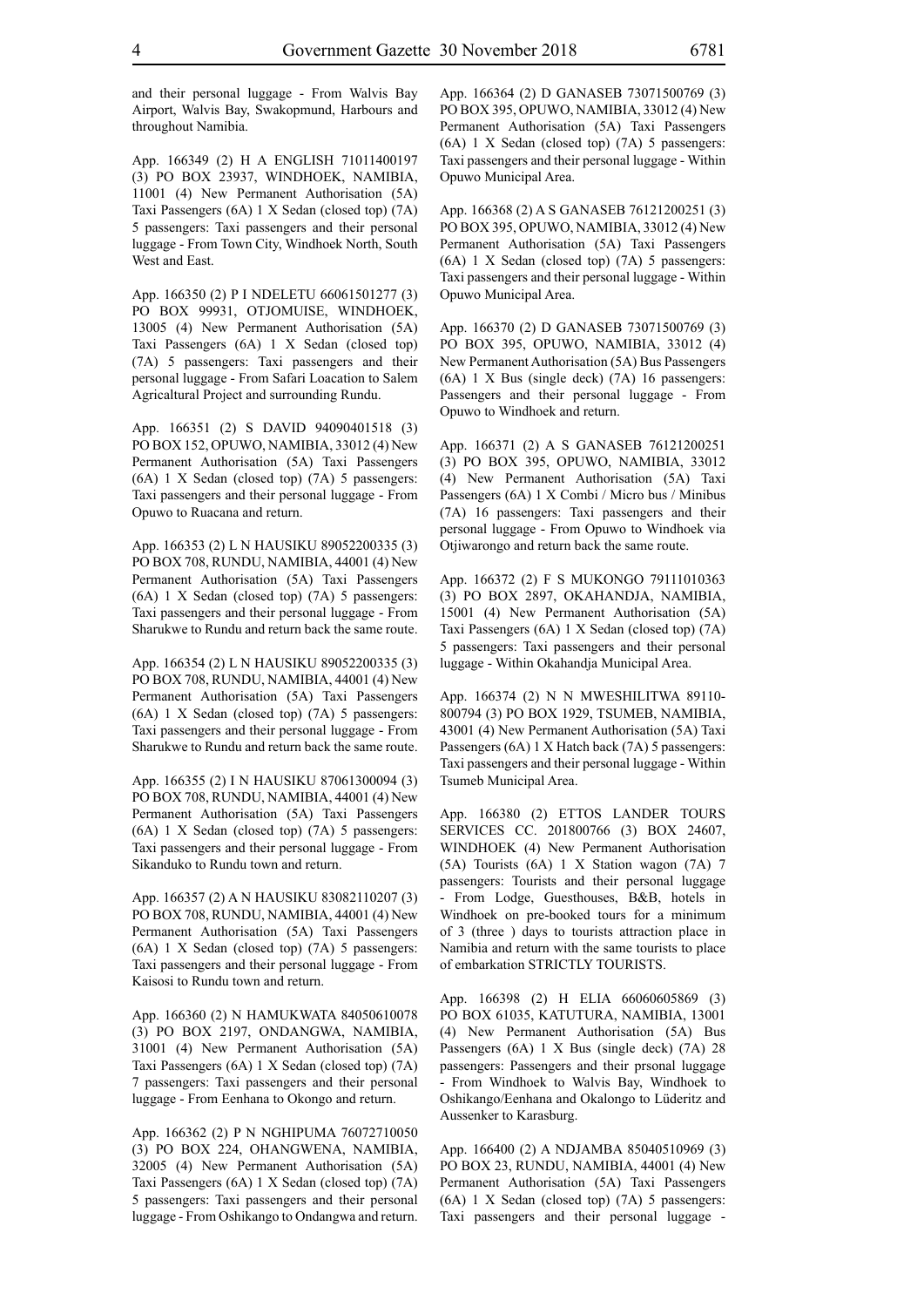From Sarusungu Combined School taxi rank to Shikanduko and military base and return.

App. 166401 (2) A NDJAMBA 85040510969 (3) PO BOX 23, RUNDU, NAMIBIA, 44001 (4) New Permanent Authorisation (5A) Taxi Passengers (6A) 1 X Sedan (closed top) (7A) 5 passengers: Taxi passengers and their personal luggage - From Vhungu Vungu Combined School taxi rank to Rundu state hospital up to Kasote taxi rank and return.

App. 166402 (2) P K KARUPU 95090200537 (3) PO BOX 2178, RUNDU, NAMIBIA, 44001 (4) New Permanent Authorisation (5A) Taxi Passengers (6A) 1 X Sedan (closed top) (7A) 5 passengers: Taxi passengers and their personal luggage - From Donkerhoek taxi rank to Rundu town within Rundu Municipal Area.

App. 166403 (2) R M EBERENZ 850125 1047 7 (3) PO BOX 2220, RUNDU, NAMIBIA, 44001 (4) New Permanent Authorisation (5A) Taxi Passengers (6A) 1 X Sedan (closed top) (7A) 5 passengers: Taxi passengers and their personal luggage - Within Rundu Municipal Area.

App. 166405 (2) J L OLIVIER 79102110490 (3) PO BOX 3317, WINDHOEK, NAMIBIA, 11001 (4) New Permanent Authorisation (5A) Taxi Passengers (6A) 1 X Sedan (closed top) (7A) 5 passengers: Taxi passengers and their personal luggage - Within Windhoek Municipal Area.

App. 166406 (2) A S HAMMERSLACHT 790414- 00141 (3) PO BOX 31214, PIONIERSPARK, WINDHOEK, 12007 (4) New Permanent Authorisation (5A) Taxi Passengers (6A) 1 X Sedan (closed top) (7A) 5 passengers: Taxi passengers and their personal luggage - Within Windhoek Municipal Area.

App. 166408 (2) M M THOMAS 53030200043 (3) PO BOX 8103, NARRAVILLE, WALVIS BAY, 21002 (4) New Permanent Authorisation (5A) Taxi Passengers (6A) 1 X Sedan (closed top) (7A) 5 passengers: Taxi passengers and their personal luggage - Within Walvis Bay Municipal Area, Kuisebmund and Narraville farm 37 Evergreen valley.

App. 166409 (2) A M THOMAS 77011100172 (3) PO BOX 8103, NARRAVILLE, WALVIS BAY, NAMIBIA, 21002 (4) New Permanent Authorisation (5A) Taxi Passengers (6A) 1 X Combi / Micro bus / Minibus (7A) 13 passengers: Passengers and their personal luggage - In Walvis Bay area and Narraville.

App. 166411 (2) AMAN TRANSPORT SERVICE D20182274 (3) PO BOX 32086, WINDHOEK, NAMIBIA, 11001 (4) New Permanent Authorisation (5A) Taxi Passengers (6A) 1 X Combi / Micro bus / Minibus (7A) 14 passengers: Taxi passengers and their personal luggage - From Windhoek to Oshakati and return back the same route.

App. 166412 (2) M M THOMAS 53030200043 (3) PO BOX 8103, NARRAVILLE, WALVIS BAY, 21002 (4) New Permanent Authorisation (5A) Bus Passengers (6A) 1 X Combi / Micro bus / Minibus (7A) 13 passengers: Passengers and their personal goods- Within Walvis Bay town council area, Kuisebmund and Narraville farm 37 (Green valley).

App. 166413 (2) NDUNO INVESTMENT CC. 201506459 (3) PO BOX 26312, WINDHOEK, NAMIBIA (4) New Permanent Authorisation (5A) Employees (6A) 1 X Combi / Micro bus / Minibus (7A) 16 passengers: Employees passengers and their personal luggage - From Windhoek Municipal locations to their places of employment situated within different Mall and CBD and return via the same route.

App. 166415 (2) A M THOMAS 77011100172 (3) PO BOX 8103, NARRAVILLE, WALVIS BAY, NAMIBIA, 21002 (4) New Permanent Authorisation (5A) Taxi Passengers (6A) 1 X Sedan (closed top) (7A) 5 passengers: Taxi passengers and their personal luggage- In Walvis Bay area town, Narraville, Dune 7 and Farm 37.

App. 166417 (2) I N HAUSIKU 87061300094 (3) PO BOX 708, RUNDU, NAMIBIA, 44001 (4) New Permanent Authorisation (5A) Taxi Passengers (6A) 1 X Sedan (closed top) (7A) 5 passengers: Taxi passengers and their personal luggage - From Sikanduko to Rundu town and return.

App. 166418 (2) S M S SHASHIPAPO 87100400155 (3) PO BOX 1137, KATIMA MULILO, NGWEZE, 45002 (4) New Permanent Authorisation (5A) Bus Passengers (6A) 1 X Combi / Micro bus / Minibus (7A) 16 passengers: Passengers and their personal luggage - From Katima Mulilo to Noordoewer and return.

App. 166419 (2) I N HAUSIKU 87061300094 (3) PO BOX 708, RUNDU, NAMIBIA, 44001 (4) New Permanent Authorisation (5A) Taxi Passengers (6A) 1 X Sedan (closed top) (7A) 1 passengers: Taxi passengers and their personal luggage - From Sikanduko to Rundu town and return.

App. 166421 (2) I K EERO 83012310274 (3) PO BOX 9981, OTJOMUISE, WINDHIOEK, NAMIBIA, 13005 (4) New Permanent Authorisation (5A) Taxi Passengers (6A) 1 X Sedan (closed top) (7A) 5 passengers: Taxi passengers and their personal luggage - From Otjomuise taxi rank No. 352 to Avis within Windhoek Municipal Area.

App. 166422 (2) P N NDJIMBA 820810 1047 7 (3) PRIVATE BAG 13208, WINDHOEK, NAMIBIA, 11001 (4) New Permanent Authorisation (5A) Taxi Passengers (6A) 1 X Sedan (closed top) (7A) 5 passengers: Taxi passengers and their personal luggage - Within the boundaries of Windhoek.

App. 166423 (2) A K AMUNYELA 74101610096 (3) PO BOX 25456, WINDHOEK, NAMIBIA, 11001 (4) New Permanent Authorisation (5A) Taxi Passengers (6A) 1 X Sedan (closed top) (7A) 5 passengers: Taxi passengers and their personal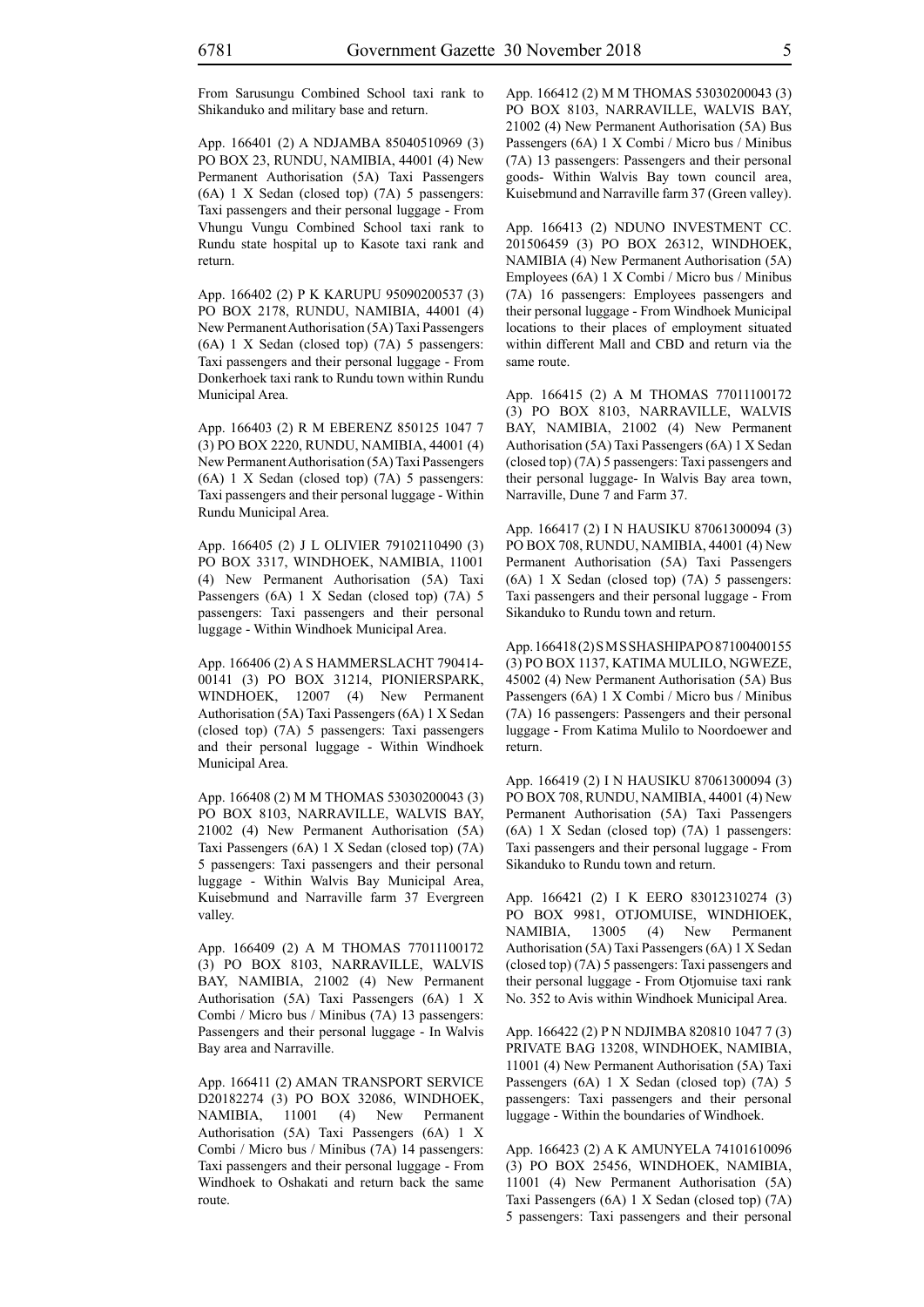luggage - From Wanaheda taxi rank No. 12 to Kapps farm and return.

App. 166424 (2) F NDARA 86040500697 (3) PO BOX 691, RUNDU, NAMIBIA, 44001 (4) New Permanent Authorisation (5A) Taxi Passengers (6A) 1 X Sedan (closed top) (7A) 5 passengers: Taxi passengers and their personal luggage - From Kasote taxi rank to Mavanze taxi rank and return.

App. 166426 (2) T P PETRUS 86071700191 (3) BOX 4239, WINDHOEK, NAMIBIA, 11001 (4) New Permanent Authorisation (5A) Taxi Passengers (6A) 1 X Sedan (closed top) (7A) 5 passengers: Taxi passengers and their personal luggage - From Katutura Shoprite taxi rank No. 2 within Windhoek Municipal Area.

App. 166427 (2) P N NANJENI 77080600294 (3) PO BOX 40636, AUSSPANNPLATZ, WIND-HOEK, 12001 (4) New Permanent Authorisation (5A) Taxi Passengers (6A) 1 X Sedan (closed top) (7A) 5 passengers: Taxi passengers and their personal luggage - From From Havana taxi rank 162 to Grove Mall (Kleine Kuppe) and within Windhoek Municipal Area.

App. 166430 (2) K S KAKOLO 86030500333 (3) PO BOX 2690, OSHAKATI, NAMIBIA, 33001 (4) New Permanent Authorisation (5A) Taxi Passengers (6A) 1 X Sedan (closed top) (7A) 5 passengers: Taxi passengers and their personal luggage - Within Windhoek Municipal Area.

App. 166438 (2) S J POROTO 88042800746 (3) PO BOX 81782, OLYMPIA, WINDHOEK, NMAIBIA, 12005 (4) New Permanent Authorisation (5A) Taxi Passengers (6A) 1 X Sedan (closed top) (7A) 5 passengers: Taxi passengers and their personal luggage - From Goreangab dam within Windhoek Municipal Area.

App. 166440 (2) J N SAVIYERE 93070800939 (3) PO BOX 1127, KEETMANSHOOP, NAMIBIA, 52001 (4) New Permanent Authorisation (5A) Taxi Passengers (6A) 1 X Sedan (closed top) (7A) 5 passengers: Taxi passengers and their personaal luggage - From Ileni location within Keetmanshoop Municipal Area.

App. 166443 (2) AMAN TRANSPORT SERVICE 20182274 (3) PO BOX 32086, WINDHOEK, NAMIBIA, 11001 (4) New Permanent Authorisation (5A) Tourists (6A) 1 X Combi / Micro bus / Minibus (7A) 14 passengers: Tourists and their personal luggage - From Hosea kutako Airport to Oshakati via Okahandja, Otjiwarongo, Tsumeb, Ondangwa and to all various attraction places in Namibia.

App. 166446 (2) V S MALUMANI 80091610389 (3) PO BOX 615, GOBABIS, NAMIBIA, 14001 (4) New Permanent Authorisation (5A) Taxi Passengers (6A) 1 X Sedan (closed top) (7A) 5 passengers: Taxi passengers and their personal luggage - Within Gobabis Municipal Area.

App. 166447 (2) D MALAHE 86060800025 (3) PO BOX 615, GOBABIS, NAMIBIA, 14001 (4) New Permanent Authorisation (5A) Taxi Passengers (6A) 1 X Sedan (closed top) (7A) 5 passengers: Taxi passengers and their personal luggage - Within Gobabis Municipal Area.

App. 166448 (2) TT SHILUMBU 75030700110 (3) PO BOX 21142, WINDHOEK, NAMIBIA, 11001 (4) New Permanent Authorisation (5A) Taxi Passengers (6A) 1 X Sedan (closed top) (7A) 5 passengers: Taxi passengers and their personal luggage - Within Windhoek Municipal Area.

App. 166450 (2) SHILUMBU TITUS YA TITUS CC201805305 (3) PO BOX 21142, WINDHOEK, NAMIBIA, 11001 (4) New Permanent Authorisation (5A) Taxi Passengers (6A) 1 X Combi / Micro bus / Minibus (7A) 10 passengers: Taxi passengers and their personal luggage - From Windhoek Airpot to Walvis Bay, Lüderitz and return back the same route.

App. 166455 (2) R ISRAEL 76041410087 (3) PO BOX 99116, PERICAN SQUARE, WIND-HOEK, 12006 (4) New Permanent Authorisation (5A) Taxi Passengers (6A) 1 X Sedan (closed top) (7A) 5 passengers: Taxi passengers and their personal luggage - From Okuryangava taxi rank No. 74 within Windhoek Municipal Area.

App. 166457 (2) K P MURONGA 79070810557 (3) PO BOX 1101, GROOTFONTEIN, NAMIBIA, 41001 (4) New Permanent Authorisation (5A) Taxi Passengers (6A) 1 X Hatch back (7A) 5 passengers: Taxi Passengers with their personal luggage - Within Grootfontein town and return back via the same.

App. 166458 (2) I R WAIZA 77120500260 (3) PO BOX 9639, EROS, WINDHOEK, 11001 (4) New Permanent Authorisation (5A) Taxi Passengers (6A) 1 X Sedan (closed top) (7A) 5 passengers: Taxi passengers and their personal luggage - From Town to Katutura Khomasdal and within Windhoek Municipal Area.

App. 166459 (2) P P JASON 57091001672 (3) PO BOX 95407, SOWETO, WINDHOEK, 9000 (4) New Permanent Authorisation (5A) Taxi Passengers (6A) 1 X Combi / Micro bus / Minibus (7A) 14 passengers: Taxi Passengers with their personal luggage - From Windhoek to Ondangwa and return back via the same route

App. 166462 (2) THINK EASY INVESTMENT CC CC201712569 (3) PO BOX 1984, ONDANGWA, NAMIBIA (4) New Permanent Authorisation (5A) Bus Passengers (6A) 1 X Combi / Micro bus / Minibus (7A) 16 passengers: Taxi passengers ( School Kids) and their personal luggage - From Ongwediva to Oshakati designate bus stop as per town Plan and return back the same route.

App. 166464 (2) M ERASTUS 84071010495 (3) PO BOX 7845, KATUTURA, WINDHOEK (4) New Permanent Authorisation (5A) Taxi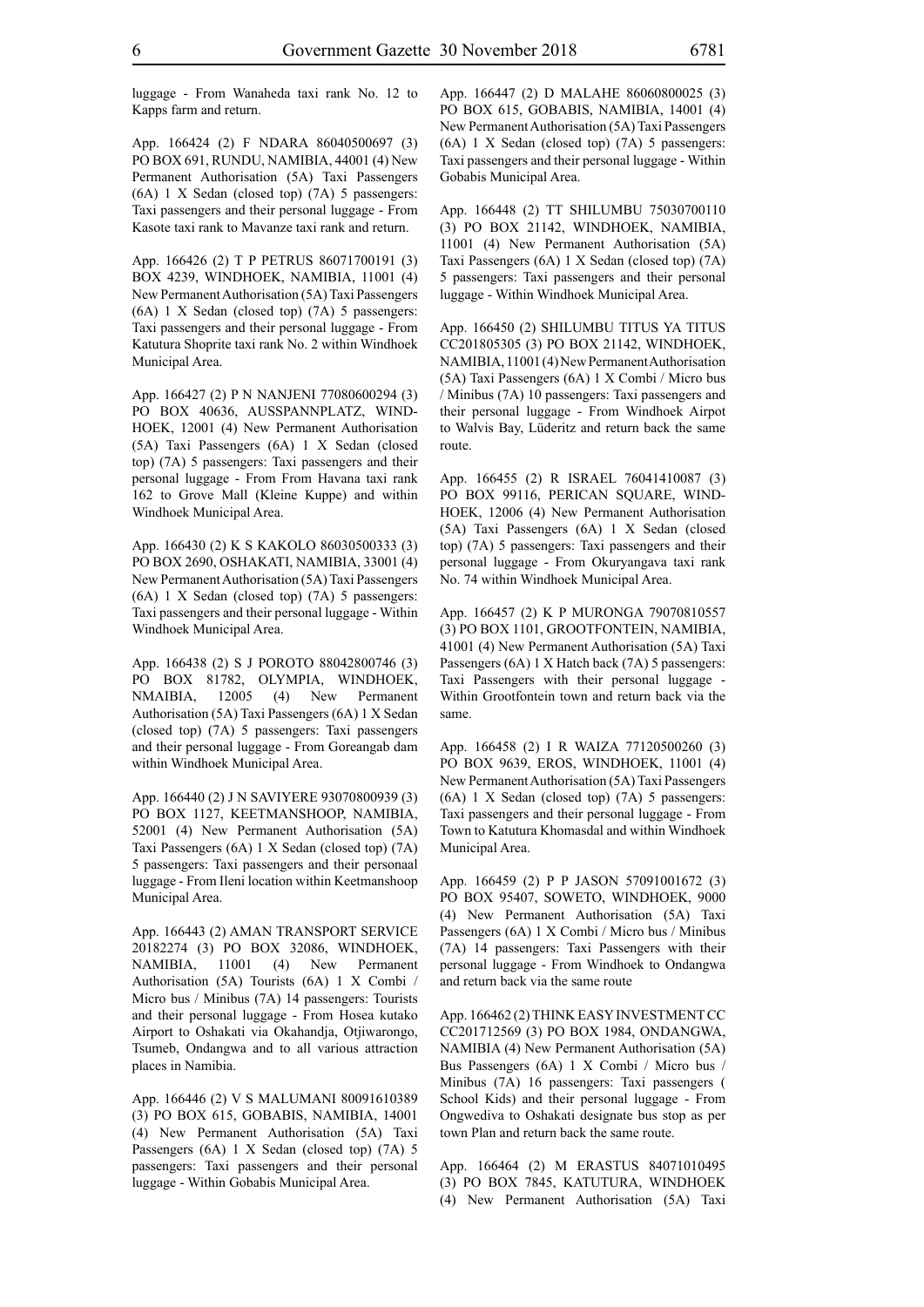Passengers (6A) 1 X Sedan (closed top) (7A) 7 passengers: Taxi Passengers with their personal luggage - From Oshikango to Ondangwa and return back via the same route.

App. 166484 (2) IGLEHAUT TOUR AND TRANSFERS CC CC20104587 (3) PO BOX 5591, AUSSPANNPLATZ, WINDHOEK, 11001 (4) New Permanent Authorisation (5A) Tourists (6A) 1 X Combi / Micro bus / Minibus (7A) 17 passengers: Tourists and their personal luggage - From Hosea Kutako International Airport to tourists destination sutuated to in Namibia - Keetmanshoop, Solitair, Sossusvlei, Walvis Bay, Damaraland, Etosha National Park, Windhoek and back to Hosea kutako international Airport .

App. 166488 (2) A MVULA 78020510052 (3) PO BOX 25954, WINDHOEK, NAMIBIA (4) New Permanent Authorisation (5A) Taxi Passengers (6A) 1 X Sedan (closed top) (7A) 5 passengers: Taxi Passengers with their personal luggage - From Taxi Rank No. T204 Goreangab to Windhoek Central Business Districk and return back via the same route Within Windhoek Muncipal area.

App. 166490 (2) P S N JOHANNES 83041910705 (3) PO BOX 1750, KEETMANSHOOP, NAMIBIA, 52001 (4) New Permanent Authorisation (5A) Taxi Passengers (6A) 1 X Sedan (closed top) (7A) 5 passengers: Taxi passengers and their personal luggage - From point A within Keetmanshoop Municipal Area.

App. 166491 (2) D N MARTIN 87042700074 (3) PO BOX 666, OMARURU, NAMIBIA, 26001 (4) New Permanent Authorisation (5A) Taxi Passengers (6A) 1 X Sedan (closed top) (7A) 5 passengers: Taxi passengers and their personal luggage - Within Omaruru Municipal Area.

App. 166492 (2) AZUL AIRPORT TRANSFERS AND TOURS CC201413653 (3) PO BOX 7176, KATUTURA, WINDHOEK, NAMIBIA, 13001 (4) New Permanent Authorisation (5A) Tourists (6A) 1 X Sedan (closed top) (7A) 7 passengers: Tourists and their personal luggage - From the Airport to the city and city tours around Windhoek transfer to nearby Guest house and B&B.

App. 166497 (2) T K KAUNA 87091100727 (3) PO BOX 940, GOBABIS, NAMIBIA, 14001 (4) New Permanent Authorisation (5A) Taxi Passengers (6A) 1 X Sedan (closed top) (7A) 5 passengers: Taxi passengers and their personal luggage - Within Gobabis Municipal Area.

App. 166500 (2) EURAB 64110300320 (3) PO BOX 62012, KATUTURA, WINDHOEK, 13001 (4) New Permanent Authorisation (5A) Taxi Passengers (6A) 1 X Sedan (closed top) (7A) 5 passengers: Taxi passengers and their personal luggage - From Goreangab, Green mountain road taxi rank T207 within Windhoek Municipal Area.

App. 166503 (2) E SEM 85041210810 (3) PO BOX 117, RUNDU, NAMIBIA, 44001 (4) New Permanent Authorisation (5A) Taxi Passengers (6A) 1 X Sedan (closed top) (7A) 5 passengers: Taxi passengers and their personal luggage - Within Rundu Municipal Area.

App. 166504 (2) M HANGULA 67040200171 (3) PO BOX 7756, OTJIWARONGO, NAMIBIA, 27001 (4) New Permanent Authorisation (5A) Taxi Passengers (6A) 1 X Hatch back (7A) 5 passengers: Taxi passengers and their personal luggage - Within Otjiwarongo Municipal Area.

App. 166520 (2) G I HARASEB 90031700012 (3) PO BOX 55161, ROCKY CREST, NAMIBIA, 11011 (4) New Permanent Authorisation (5A) Taxi Passengers (6A) 1 X Sedan (closed top) (7A) 5 passengers: Taxi passengers and their personal luggage - From town (New town location) within Okahandja Municipal Area.

App. 166523 (2) B MURANGI 81060710307 (3) PO BOX 604, OKAHANDJA, NAMIBIA, 15001 (4) New Permanent Authorisation (5A) Taxi Passengers (6A) 1 X Sedan (closed top) (7A) 5 passengers: Taxi passengers and their personal luggage - Within OKahandja Municipal Area.

App. 166543 (2) J HEDIMBI 84121810325 (3) PO BOX 2280, GOBABIS, NAMIBIA, 14001 (4) New Permanent Authorisation (5A) Taxi Passengers (6A) 1 X Sedan (closed top) (7A) 5 passengers: Taxi passengers and their personal luggage - Within Gobabis Municipal Area.

App. 166544 (2) A AMON 69040500940 (3) PO BOX 1455, OSHAKATI, NAMIBIA, 33001 (4) New Permanent Authorisation (5A) Taxi Passengers (6A) 1 X Hatch back (7A) 5 passengers: Taxi passenegrs and their personal luggage - From Oshakati to Omungwelume and return.

App. 166548 (2) E K NDANGO 94082701327 (3) PO BOX 904, RUNDU, NAMIBIA, 44001 (4) New Permanent Authorisation (5A) Taxi Passengers (6A) 1 X Sedan (closed top) (7A) 5 passengers: Taxi passengers and their personal luggage - From Rundu to Hog Rest Camp and return.

App. 166551 (2) H P JOHANNES 67052310015 (3) PO BOX 3555, ONDANGWA, NAMIBIA, 31001 (4) New Permanent Authorisation (5A) Taxi Passengers (6A) 1 X Sedan (closed top) (7A) 5 passengers: Taxi passengers and their personal luggage - From Okapya in Ondangwa to Uupindi in Oshakati and return.

App. 166552 (2) D E AFRIKANER 88112901007 (3) PO BOX 162, ARANOS, NAMIBIA, 51004 (4) New Permanent Authorisation (5A) Taxi Passengers (6A) 1 X Sedan (closed top) (7A) 5 passengers: Taxi passengers and their personal lugggages- Within Aranos Municipal Area.

App. 166555 (2) I K HAINGURA 83110510545 (3) PO BOX 1093, KEHEMU, RUNDU, NAMIBIA, 44001 (4) New Permanent Authorisation (5A) Taxi Passengers (6A) 1 X Sedan (closed top) (7A) 5 passengers: Taxi passengers and their personal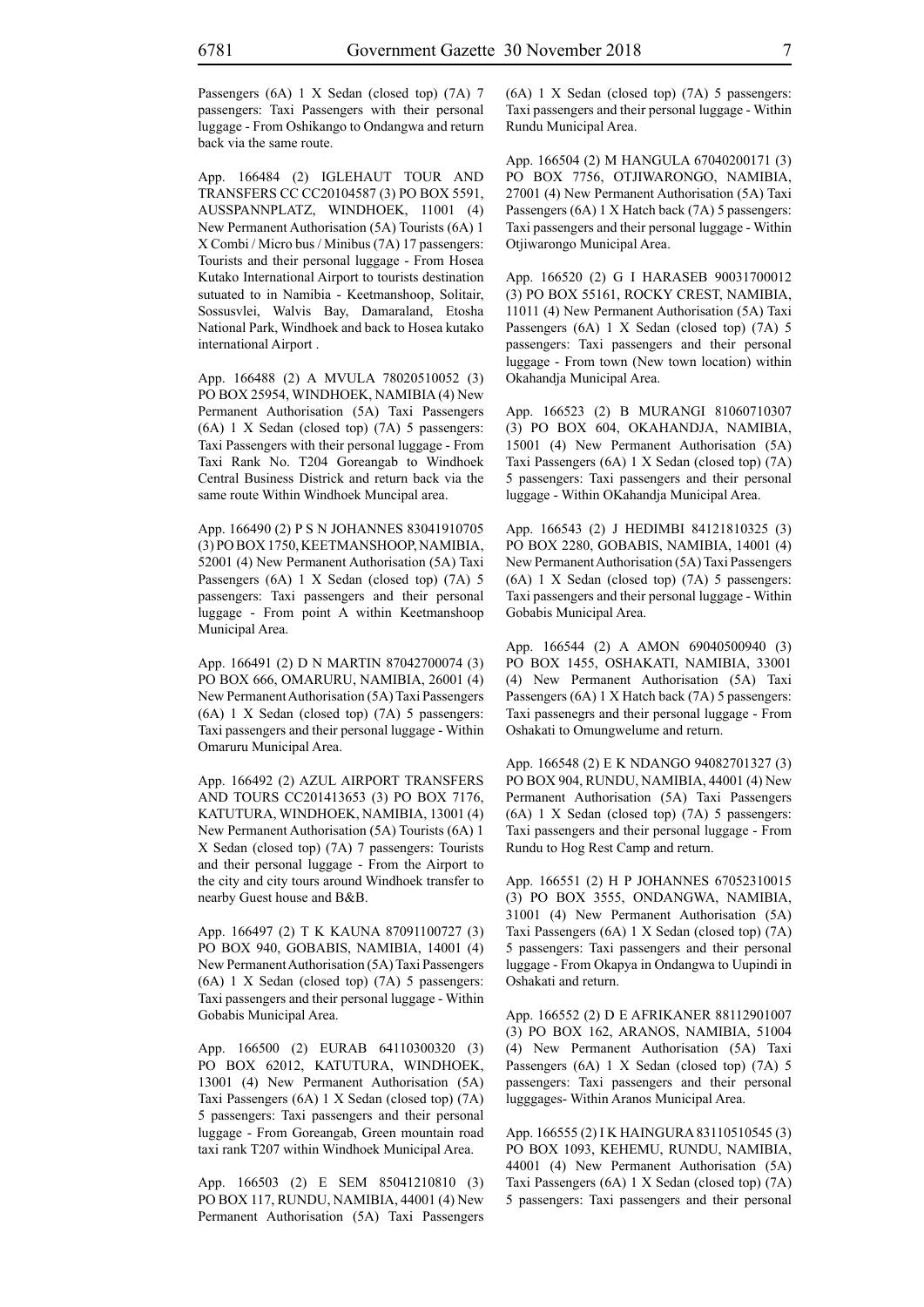luggage - From Matende, within Rundu Municipal Area.

App. 166561 (2) J K L HAMUTENYA 87092900069 (3) PO BOX 531, ENDOLA, NAMIBIA, 33005 (4) New Permanent Authorisation (5A) Taxi Passengers (6A) 1 X Sedan (closed top) (7A) 5 passengers: Taxi passengers and their personal luggage - From Endola to Oshakati and return.

App. 166564 (2) AFRICA 4X4 RENTALS CC 20141116 (3) BOX 5199, WINDHOEK, NAMIBIA (4) New Permanent Authorisation (5A) Tourists (6A) 2 X Combi / Micro bus / Minibus (7A) 14 passengers: Tourists and their personal luggage - From Windhoek to Hotels, B & B Guest houses to Tourists attraction places as prebooked and Hosea Kutako Airport within the Republic of Namibia for a minimum of 3 days with Tour Operator and return.

App. 166566 (2) A NOWASEB 72061410146 (3) PO BOX 50143, BACHBRECHT, NAMIBIA, 11003 (4) New Permanent Authorisation (5A) Bus Passengers (6A) 1 X Combi / Micro bus / Minibus (7A) 15 passengers: Passengers and their personal luggage - From Khorixas to Lüderitz and return back the same route.

App. 166571 (2) H K DAVID 74012900234 (3) PO BOX 51002, BACHBRECHT, NAMIBIA, 11003 (4) New Permanent Authorisation (5A) Taxi Passengers (6A) 1 X Hatch back (7A) 5 passengers: Taxi passengers and their personal luggage - Within Windhoek Municipal Area.

App. 166579 (2) U KUWOKUTA 79101110128 (3) PO BOX 123, OPUWO, WINDHOEK, 34004 (4) New Permanent Authorisation (5A) Taxi Passengers (6A) 1 X Sedan (closed top) (7A) 5 passengers: Taxi passengers and their personal luggage - Within Opuwo Municipal Area.

App. 166596 (2) H NDEUTALA 87122900398 (3) PO BOX 334, RUNDU, NAMIBIA, 44001 (4) New Permanent Authorisation (5A) Taxi Passengers (6A) 1 X Sedan (closed top) (7A) 5 passengers: Taxi passengers and their personal luggage - Within Rundu town only.

App. 166597 (2) A K KAYUNDU 73111600505 (3) BOX 1439, RUNDU, NAMIBIA, 44001 (4) New Permanent Authorisation (5A) Taxi Passengers (6A) 1 X Sedan (closed top) (7A) 5 passengers: Taxi passengers and their personal luggage - Within Rundu Municipal Area.

App. 166603 (2) M F GOLIATH 58041600417 (3) PO BOX 1427, KEETMANSHOOP, NAMIBIA, 52001 (4) New Permanent Authorisation (5A) Taxi Passengers (6A) 1 X Sedan (closed top) (7A) 5 passengers: Taxi passengers and their personal luggage - From Tseiblaagle New Extenxion-Kroulein- town.

App. 166604 (2) K RIEKERT 61032600063 (3) PO BOX 19, BETHANIE, NAMIBIA, 52006 (4) New Permanent Authorisation (5A) Taxi Passengers (6A) 1 X Combi / Micro bus / Minibus (7A) 10 passengers: Taxi passengers and their personal luggage - From Bethanie-Lüderitz, Bethanie-Oranjemund, Bethanie-Keetmanshoop, Bethanie Karasburg.

App. 166607 (2) M E JOSSOPH 87060800026 (3) BOX 1567, KEETMASHOOP (4) New Permanent Authorisation (5A) Taxi Passengers (6A) 1 X Hatch back (7A) 5 passengers: Taxi passengers and their personal luggage - Within Keetmanshoop Municipal Area.

App. 166608 (2) T KASHULULU 62050601093 (3) BOX 4784, WALVIS BAY, NAMIBIA, 21001 (4) New Permanent Authorisation (5A) Taxi Passengers (6A) 1 X Sedan (closed top) (7A) 5 passengers: Taxi passengers and their personal luggage - Walvis Bay-Swakopmund to Arandis and Arandis, Swakopmund to Walvis Bay.

App. 166609 (2) L THOMAS 65022300397 (3) PO BOX 1717, RUNDU, NAMIBIA, 44001 (4) New Permanent Authorisation (5A) Taxi Passengers (6A) 1 X Station wagon (7A) 7 passengers: Taxi passengers and their personal luggage - From Rundu to Katjinakatji and to Maruru gate and back the same to Rundu.

App. 166610 (2) L THOMAS 65022300397 (3) PO BOX 1717, RUNDU, NAMIBIA, 44001 (4) New Permanent Authorisation (5A) Taxi Passengers (6A) 1 X Sedan (closed top) (7A) 5 passengers: Taxi passengers and their personal luggage - From Ndama suburb to Army Base and Within Rundu Municipal Area.

App. 166611 (2) J IIPINGE 71012200337 (3) PO BOX 33, GROOTFONTEIN, NAMIBIA (4) New Permanent Authorisation (5A) Taxi Passengers (6A) 1 X Station wagon (7A) 7 passengers: Taxi passengers and their personal luggage - From Oshakati to Ruacana and Opuwo and rertun back the same route.

App. 166621 (2) R MWANDINGI 78080800227 (3) PO BOX 17105, ONDOBE, NAMIBIA, 32001 (4) New Permanent Authorisation (5A) Bus Passengers (6A) 1 X Combi / Micro bus / Minibus (7A) 16 passengers: Taxi passengers and their personal luggage - From Windhoek to Ombungu and return.

App. 166623 (2) R MWANDINGI 78080800227 (3) PO BOX 17105, ONDOBE, NAMIBIA, 32001 (4) New Permanent Authorisation (5A) Taxi Passengers (6A) 1 X Sedan (closed top) (7A) 7 passengers: Taxi passengers and their personal luggage - From Ondobe Onuno to Eenhana town and return.

App. 166626 (2) A NASHIDENGO 76090910236 (3) PO BOX 7409, KUISEBMUND, WALVIS BAY, NAMIBIA, 21003 (4) New Permanent Authorisation (5A) Taxi Passengers (6A) 1 X Sedan (closed top) (7A) 5 passengers: Taxi passengers and their personal luggage - From Walvis Bay to Swakopmund and return.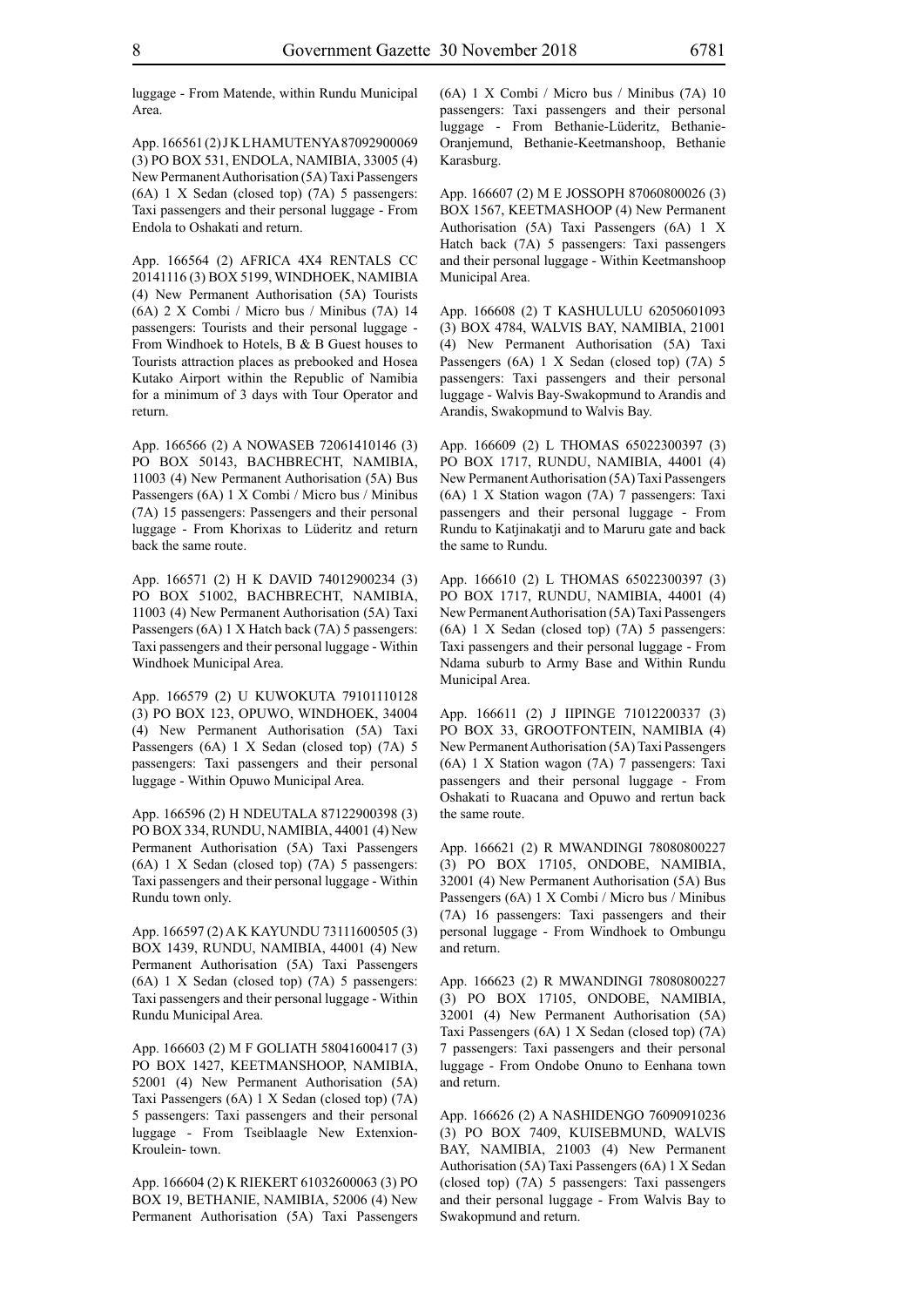App. 166628 (2) E N NGHILIWA 86040700394 (3) PO BOX 61935, KATUTURA, WINDHOEK, 13001 (4) New Permanent Authorisation (5A) Taxi Passengers (6A) 1 X Sedan (closed top) (7A) 7 passengers: Taxi passengers and their personal luggage - From Oshikunde location to Eenhana and return.

App. 166629 (2) I H NDATIPO 88030500815 (3) PO BOX 62013, OMEYA, WINDHOEK, NAMIBIA, 10002 (4) New Permanent Authorisation (5A) Taxi Passengers (6A) 1 X Sedan (closed top) (7A) 5 passengers: Taxi passengers and their personal luggage - From Omeya location to Rocky Crest and return.

App. 166630 (2) T U HANDURA 59080802131 (3) PO BOX 10310, GOBABIS, NAMIBIA, 14001 (4) New Permanent Authorisation (5A) Taxi Passengers (6A) 1 X Sedan (closed top) (7A) 5 passengers: Taxi passengers and their personal luggage - From Epako Catholic Church taxi stop to Shoprite taxi stop in town within Gobabis Municipal Area.

App. 166631 (2) S NDAHOMENWA 69070200333 (3) BOX 1024, OHANGWENA, 32005 (4) New Permanent Authorisation (5A) Taxi Passengers (6A) 1 X Sedan (closed top) (7A) 5 passengers: Taxi passengers and their personal luggage - From Ondangwa to Oshakati and back the same route.

App. 166632 (2) S NDAHOMENWA 69070200333 (3) BOX 1024, OHANGWENA, 32005 (4) New Permanent Authorisation (5A) Taxi Passengers (6A) 1 X Sedan (closed top) (7A) 5 passengers: Taxi passengers and their personal luggage - From Ondangwa to Oshikango and back the same route.

App. 166634 (2) S S SHIFOTOKA 91050300033 (3) PO BOX 7409, WALVIS BAY, NAMIBIA, 21001 (4) New Permanent Authorisation (5A) Taxi Passengers (6A) 1 X Sedan (closed top) (7A) 5 passengers: Taxi passengers and their personal luggage - From Walvis Bay to Swakopmund and return.

App. 166635 (2) S NDAHOMENWA 69070200333 (3) BOX 1024, OHANGWENA, 32005 (4) New Permanent Authorisation (5A) Taxi Passengers (6A) 1 X Sedan (closed top) (7A) 5 passengers: Taxi passengers and their personal luggage - From Ondangwa to Eenhana and back the same route.

App. 166637 (2) A DAVID 91121700349 (3) BOX 8991, BACHBRECHT, WINDHOEK, 11003 (4) New Permanent Authorisation (5A) Taxi Passengers (6A) 1 X Sedan (closed top) (7A) 5 passengers: Taxi passengers and their personal luggage - From Okuryangava taxi rank No. 80 within Windhoek Municipal Area.

App. 166638 (2) A DAVID 91121700349 (3) BOX 8991, BACHBRECHT, WINDHOEK, 11003 (4) New Permanent Authorisation (5A) Taxi Passengers (6A) 1 X Sedan (closed top) (7A) 5 passengers: Taxi passengers and their personal luggage - From Khomasdal taxi rank No. 28 to City Centre within Windhoek Municipal Area.

App. 166641 (2) L AMOONGO 75021900323 (3) PO BOX 60118, KATUTURA, WINDHOEK, 13001 (4) New Permanent Authorisation (5A) Taxi Passengers (6A) 1 X Sedan (closed top) (7A) 5 passengers: Taxi passengers and their personal luggage - From Wanaheda taxi rank T288 within Windhoek Municipal Area.

App. 166642 (2) SUNSHINE TOURS (PTY) LTD. CC20120658 (3) PO BOX 90380, KLEIN WINDHOEK, NAMIBIA, 11009 (4) New Permanent Authorisation (5A) Tourists (6A) 1 X Bus (single deck) (7A) 65 passengers: Tourists as well as their personal luggage - From Windhoek and/or the Hosea Kutako International Airport to places situated within the Republic of Namibia including places on the borders of Namibia and return.

App. 166665 (2) DESERT TRACKS BOOKINGS & SAFARIS CC. CC201303975 (3) PO BOX 7499, SWAKOPMUND, NAMIBIA, 22001 (4) New Permanent Authorisation (5A) Tourists (6A) 1 X Station wagon (7A) 7 passengers: Tourists as well as their personal luggage - From Swakopmund via Walvis Bay/ Walviabay Harbour to Sandwich Harbour, Moonland scape, Rossing mountain and surrounding area in the Desert including tourists destinations within the Republic of Namibia and return via the same route.

App. 166725 (2) J H TENGA 84082710507 (3) PO BOX 27712, WINDHOEK, NAMIBIA, 11001 (4) New Permanent Authorisation (5A) Taxi Passengers (6A) 1 X Sedan (closed top) (7A) 5 passengers: Taxi passengers and their personal luggage - Within Windhoek Municipal Area.

App. 166726 (2) S SHIPANGA 75091500243 (3) PO BOX 4157, WALVIS BAY, NAMIBIA, 21001 (4) New Permanent Authorisation (5A) Taxi Passengers (6A) 1 X Sedan (closed top) (7A) 5 passengers: Taxi passengers and their personal luggage - From Walvis Bay to Swakopmund and return back the same route.

App. 166729 (2) K N SHEKUFELE 84040310608 (3) PO BOX 835, WINDHOEK, NAMIBIA, 11001 (4) New Permanent Authorisation (5A) Taxi Passengers (6A) 1 X Sedan (closed top) (7A) 5 passengers: Taxi Passengers with their personal luggage - From Groot-Aub to Thlabanelo and return back via the same route .

App. 166730 (2) S SHIPANGA 75091500243 (3) PO BOX 4157, WALVIS BAY, NAMIBIA, 21001 (4) New Permanent Authorisation (5A) Taxi Passengers (6A) 1 X Sedan (closed top) (7A) 5 passengers: Taxi passengers and their personal luggage - From Walvis Bay to Swakopmund and return back the same route.

App. 166732 (2) F N M AMATUNDU 91092800247 (3) PO BOX 64512, KATUTURA, WINDHOEK (4) New Permanent Authorisation (5A) Taxi Passengers (6A) 2 X Sedan (closed top) (7A) 5 passengers: Taxi passengers and their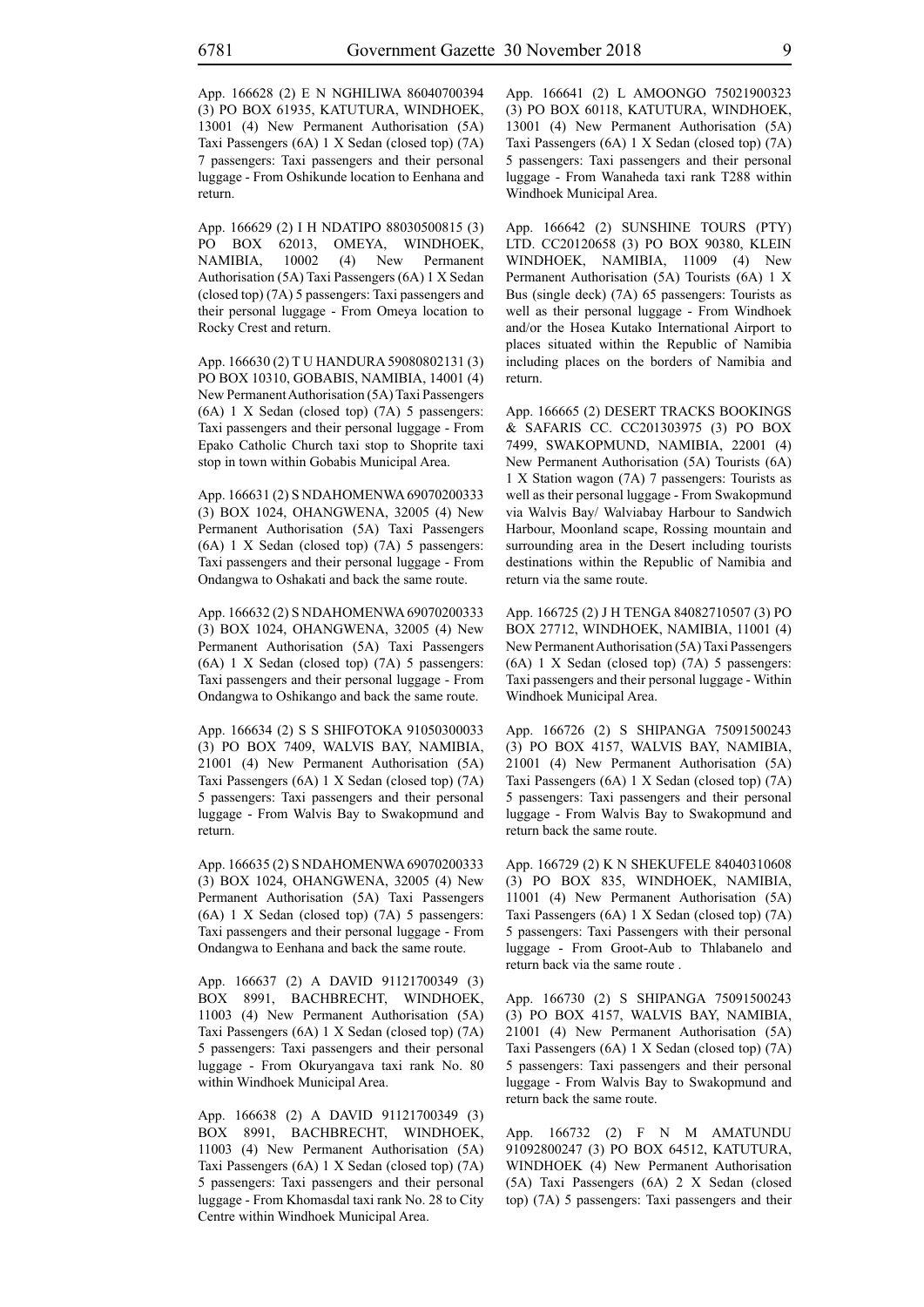personal luggage - Within Otjiwarongo Municipal Area.

App. 166733 (2) E T NGHILIWA 89081200623 (3) PO BOX 205, REHOBOTH, NAMIBIA, 16001 (4) New Permanent Authorisation (5A) Taxi Passengers (6A) 1 X Sedan (closed top) (7A) 5 passengers: Taxi passengers and their pernsonal luggage: From Block E to town within Rehoboth Municipal Area.

App. 166734 (2) IB DAY AND NIGHT TRANSFERS AND TOURS CC CC201500479 (3) PO BOX 7122, KATUTURA, WINDHOEK, NAMIBIA, 13001 (4) New Permanent Authorisation (5A) Taxi Passengers (6A) 1 X Sedan (closed top) (7A) 5 passengers: Taxi passengers and their personal luggage - International Airport, Windhoek local Aiport.

App. 166735 (2) K C TJIPANGA 99022100170 (3) PO BOX 1665, KEETMANSHOOP, NAMIBIA, 52001 (4) New Permanent Authorisation (5A) Taxi Passengers (6A) 1 X Sedan (closed top) (7A) 5 passengers: Taxi passengers and their personal luggage- Within Keetmanshoop Municipal Area.

App. 166737 (2) F A I EKANDJO 88082100214 (3) PO BOX 622, OKAHAO, ONGANDJERA, 33010 (4) New Permanent Authorisation (5A) Taxi Passengers (6A) 1 X Combi / Micro bus / Minibus (7A) 16 passengers: Taxi Passengers with their Personal luggage - From Oluteyi to Windhoek and return back via the same route.

App. 166738 (2) O N EBAS 890504 0040 7 (3) PO BOX 48, GOBABIS, NAMIBIA, 14001 (4) New Permanent Authorisation (5A) Taxi Passengers (6A) 1 X Sedan (closed top) (7A) 5 passengers: Taxi passengers and their pernsonal luggage: From Kanaan in Epako to the Military Base via town within Rehoboth Municipal Area.

App. 166739 (2) T AMUKESHE 90020900430 (3) PO BOX 111, OPUWO, NAMIBIA, 33012 (4) New Permanent Authorisation (5A) Taxi Passengers (6A) 1 X Sedan (closed top) (7A) 5 passengers: Taxi passengers and their personal luggage - Within Opuwo Municipal Area.

App. 166740 (2) T THOMAS 70010104518 (3) PO BOX 62939, WINDHOEK, NAMIBIA, 33001 (4) New Permanent Authorisation (5A) Taxi Passengers (6A) 1 X Sedan (closed top) (7A) 5 passengers: Taxi Passengers with their personal luggage - From Oshakati to Ondangwa and return back via the same route.

App. 166741 (2) F N FRANSISKUS 83083010494 (3) PO BOX 2621, AUSSPANNPLATZ, WIND-HOEK, NAMIBIA, 12001 (4) New Permanent Authorisation (5A) Taxi Passengers (6A) 1 X Hatch back (7A) 5 passengers: Taxi passengers and their personal luggage - From Goreangab within Windhoek Municipal Area.

App. 166742 (2) S N NEHEMIA 72051400377 (3) PO BOX 16027, OSHIHOLE, ONESI, NAMIBIA, 33001 (4) New Permanent Authorisation (5A) Taxi Passengers (6A) 1 X Sedan (closed top) (7A) 5 passengers: Taxi passengers and their pernsonal luggage: From Onesi to Oshifo near Ruacana and return the route.

App. 166775 (2) E N NGHILIWA 86040700394 (3) PO BOX 61935, KATUTURA, WINDHOEK, 13001 (4) New Permanent Authorisation (5A) Taxi Passengers (6A) 1 X Station wagon (7A) 7 passengers: Passengers and their personal luggage - From Okahao to Windhoek and Ondnagwa via Omuthiya and return the same route.

App. 166794 (2) H N BARNABAS 84060310026 (3) PO BOX 2791, OSHAKATI, NAMIBIA, 9000 (4) New Permanent Authorisation (5A) Taxi Passengers (6A) 1 X Sedan (closed top) (7A) 5 passengers: Taxi Passengers with their personal luggage From Oshakati to Ongwediva and return back via the same route.

App. 166796 (2) A JOHANNES 89042600136 (3) PO BOX 55008, ROCKY CREST, WINDHOEK, 11011 (4) New Permanent Authorisation (5A) Taxi Passengers (6A) 1 X Sedan (closed top) (7A) 5 passengers: Taxi Passengers with their personal luggage - From between Ongwediva and Oshakati and return back via the same route.

App. 166797 (2) A ALFEUS 64082100121 (3) PO BOX 21439, WINDHOEK, NAMIBIA, 11001 (4) New Permanent Authorisation (5A) Taxi Passengers (6A) 1 X Sedan (closed top) (7A) 5 passengers: Taxi passngers and their personal luggage: From Okongo to Eenhana and return the same route.

App. 166800 (2) T-T TJOZONGORO 741201 1009 5 (3) PO BOX 40452, AUSSPANNPLATZ, WINDHOEK, 90000 (4) New Permanent Authorisation (5A) Bus Passengers (6A) 3 X Combi / Micro bus / Minibus (7A) 16 passengers: Passengers and their personal luggage - From Katutura to different mall- Klein Windhoek, Grove mall and return.

App. 166802 (2) A N SHITAYI 90091201117 (3) BOX 6256, AUSSPANNPLATZ, WINDHOEK, 11001 (4) New Permanent Authorisation (5A) Passengers (6A) 1 X Bus (single deck) (7A) 23 passengers: Taxi passengers and their luggage - From Windhoek to

App. 166803 (2) L MATHEUS 67071500894 (3) BOX 8704, WINDHOEK, 0000 (4) New Permanent Authorisation (5A) Taxi Passengers (6A) 1 X Sedan (closed top) (7A) 5 passengers: Taxi Passengers with their personal luggage - From Klein Windhoek to Eros and Avis dam and return back via the same route Within Windhoek Municipal Area.

App. 166805 (2) A M UUKONGO 72092400282 (3) BOX 369, ARANOS, 51004 (4) New Permanent Authorisation (5A) Taxi Passengers (6A) 1 X Sedan (closed top) (7A) 5 passengers: Taxi passengers and their personal luggage - Within Aranos Municipal Area.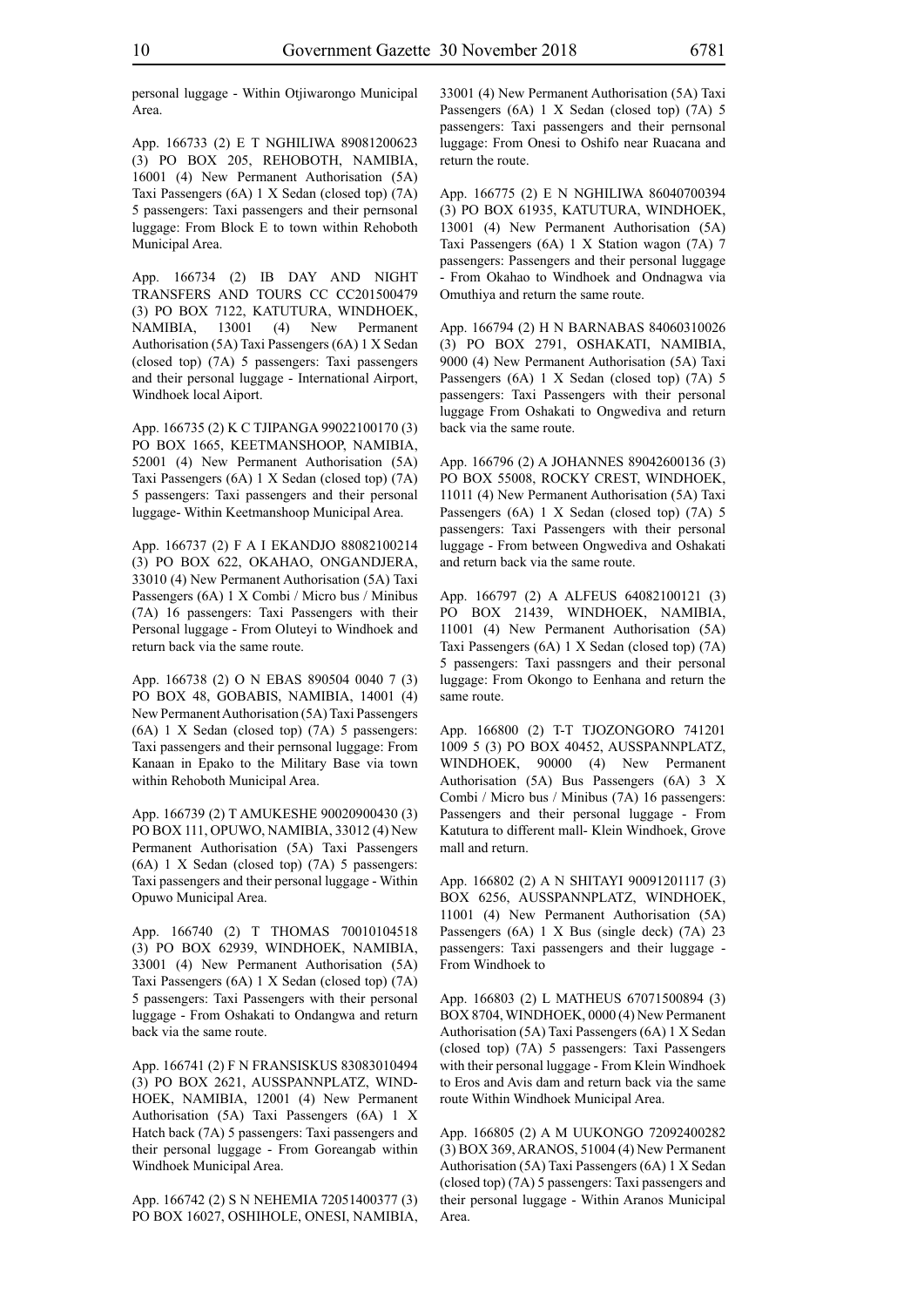App. 166806 (2) J L SHIPINGANA 72021100243 (3) BOX 7906, KATUTURA, WINDHOEK (4) New Permanent Authorisation (5A) Taxi Passengers (6A) 1 X Sedan (closed top) (7A) 5 passengers: Taxi Passengers with their personal luggage From Katutura taxi rank to Shoprite Taxi Rank and return back via the same route Within Windhoek Municipal Area.

App. 166807 (2) J M HIHANGWA 86121400978 (3) PO BOX 796, OHANGWENA, NAMIBIA, 32005 (4) New Permanent Authorisation (5A) Taxi Passengers (6A) 1 X Sedan (closed top) (7A) 7 passengers: Taxi passengers and their personal luggage - From Eenhana to Oshikango and return.

App. 166808 (2) MOSES MUKANDI SHUTLE SERVISES CC CC201601754 (3) PO BOX 65800, KATUTURA, WINDHOEK, NAMIBIA, 13001 (4) New Permanent Authorisation (5A) Tourists (6A) 1 X Station wagon (7A) 7 passengers: Tourists and their luggage - From Windhoek or Hosea Kutako International Airport to various places such as Lodges, Hotels, and Guest houses and return the same route.

App. 166809 (2) J M HIHANGWA 86121400978 (3) PO BOX 796, OHANGWENA, NAMIBIA, 32005 (4) New Permanent Authorisation (5A) Taxi Passengers (6A) 1 X Sedan (closed top) (7A) 5 passengers: Taxi passengers and their personal luggage - From Eenhana to Oshikango and return.

App. 166810 (2) H W NGHIFIVALI 80122610393 (3) PO BOX 242, ONGENGA, NAMIBIA, 32008 (4) New Permanent Authorisation (5A) Taxi Passengers (6A) 1 X Sedan (closed top) (7A) 5 passengers: Taxi Passengers and their personal lugguage - From Oshakati to Omatando, Ongwediva and return.

App. 166812 (2) P N SHIHEPO 95012500377 (3) PO BOX 31204, PIONERSPARK, WINDHOEK, NAMIBIA, 12007 (4) New Permanent Authorisation (5A) Passengers (6A) 1 X Combi / Micro bus / Minibus (7A) 16 passengers: Passengers and their personal luggage: From Okongo to Windhoek and return the same route.

App. 166813 (2) N F NGHISHIDULU 67060800859 (3) PO BOX 7507, OTJIWARONGO, NAMIBIA, 27001 (4) New Permanent Authorisation (5A) Bus Passengers (6A) 1 X Combi / Micro bus / Minibus (7A) 14 passengers: Passengers and their personal luggage - From Oshakati- Ohangwena- Ondangwa-Windhoek and return.

App. 166814 (2) I NANGOMBE 77091700201 (3) PO BOX 2674, WALVIS BAY, NAMIBIA (4) New Permanent Authorisation (5A) Taxi Passengers (6A) 2 X Sedan (closed top) (7A) 5 passengers: Taxi Passengers and their personal lugguage - From Ondangwa to Oshakati and return.

App. 166816 (2) P N SHIHEPO 95012500377 (3) PO BOX 31204, PIONERSPARK, WINDHOEK, NAMIBIA, 12007 (4) New Permanent Authorisation (5A) Taxi Passengers (6A) 1 X Sedan (closed top) (7A) 5 passengers: Taxi passengers and their personal luggage: Within Grootfontein Municipal Area.

App. 166818 (2) P S FRANS 82112110330 (3) PRIVATE BAG 1778, OTJIWARONGO, NAMIBIA,  $27001$  (4) New Authorisation (5A) Taxi Passengers (6A) 1 X Sedan (closed top) (7A) 5 passengers: Taxi passengers and their personal luggage - Within Otjiwarongo Municipal Area.

App. 166819 (2) S THIGHURU 82091510734 (3) PO BOX 51106, WINDHOEK, NAMIBIA, 11001 (4) New Permanent Authorisation (5A) Taxi Passengers (6A) 1 X Sedan (closed top) (7A) 5 passengers: Taxi passengers and their personal luggage: From Khomasdal to town via Otjomuise and Katutura within Windhoek Municipal Area.

App. 166820 (2) M I ENDJALA 85021810014 (3) PO BOX 7453, OTJIWARONGO, NAMIBIA, 27001 (4) New Permanent Authorisation (5A) Taxi Passengers (6A) 1 X Sedan (closed top) (7A) 5 passengers: Taxi passengers and their personal luggage- Within Otjiwarongo Municipal Area.

App. 166833 (2) P M JONA 83101210380 (3) PO BOX 323, OHANGWENA, NAMIBIA, 32005 (4) New Permanent Authorisation (5A) Taxi Passengers (6A) 1 X Sedan (closed top) (7A) 5 passengers: Taxi passengers and their personal luggage - From Oshikango to Eenhana and return back the same route.

App. 166850 (2) P A NANDE 92081601052 (3) PO BOX 6011, AUSSPANPLATZ, WINDHOEK, NAMIBIA, 12001 (4) New Permanent Authorisation (5A) Taxi Passengers (6A) 1 X Sedan (closed top) (7A) 5 passengers: Taxi passengers and their personal luggage - From Ausspannplatz taxi rank No. 890 to Hadino Hishongwa location and return.

App. 166851 (2) W NAKALE 57022000786 (3) PO BOX 13741, EENHANA, NAMIBIA, 32002 (4) New Permanent Authorisation (5A) Taxi Passengers (6A) 1 X Sedan (closed top) (7A) 7 passengers: Taxi passengers and their personal luggage - From Eenhana to Oshaango and return.

App. 166852 (2) B K NDARA 68020700803 (3) PO BOX 8035, OTJIWARONGO, NAMIBIA, 2700 (4) New Permanent Authorisation (5A) Taxi Passengers (6A) 1 X Sedan (closed top) (7A) 5 passengers: Taxi passengers and their personal luggage: From the location to town within Otjiwarongo Municipal Area.

App. 166854 (2) P N SHIHEPO 95012500377 (3) PO BOX 31204, PIONERSPARK, WINDHOEK, NAMIBIA, 12007 (4) New Permanent Authorisation (5A) Taxi Passengers (6A) 1 X Sedan (closed top) (7A) 5 passengers: Taxi passengers and their personal luggage - Within Windhoek Municipal Area.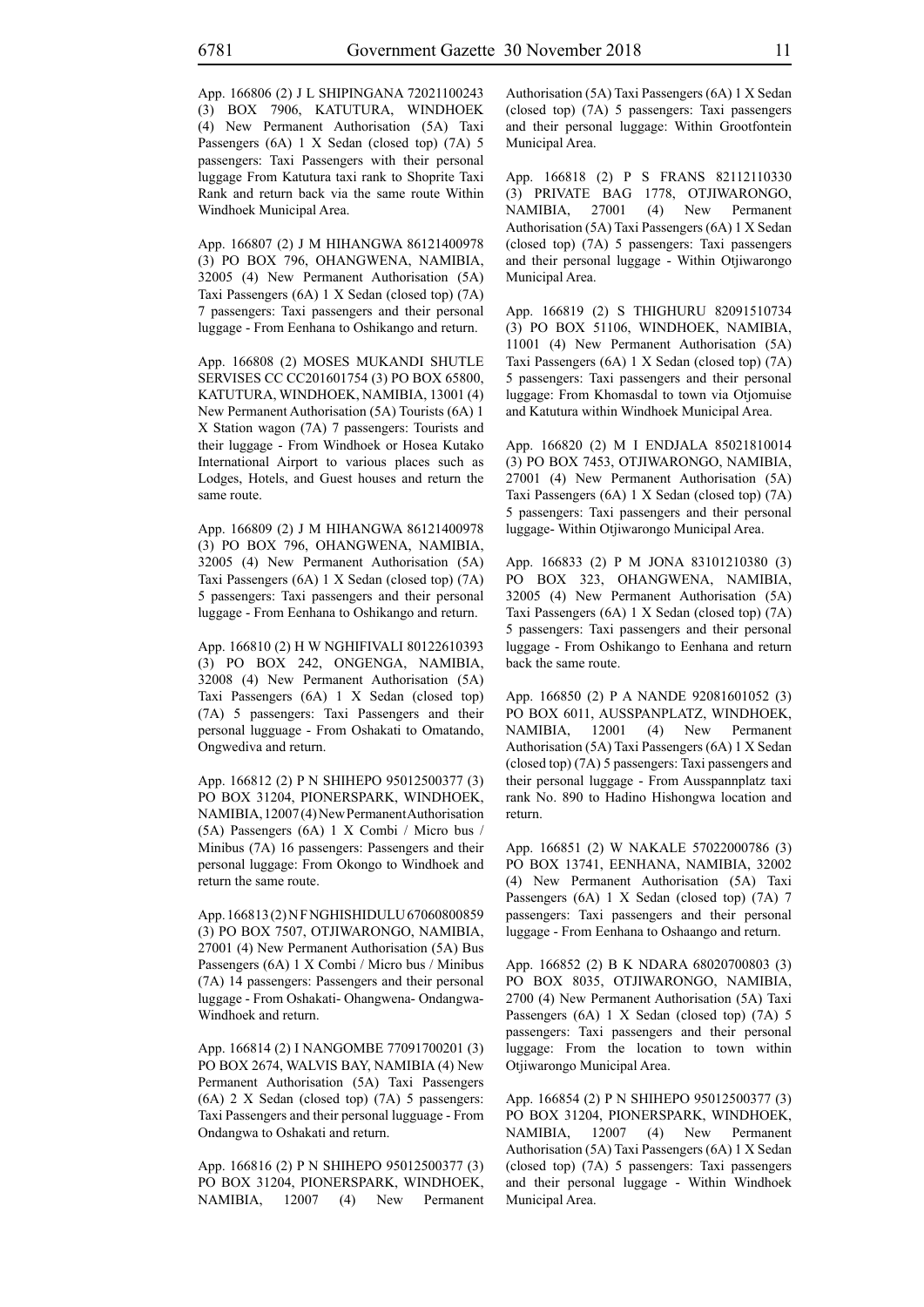App. 166855 (2) P N SHIHEPO 95012500377 (3) PO BOX 31204, PIONERSPARK, WINDHOEK, NAMIBIA, 12007 (4) New Permanent Authorisation (5A) Taxi Passengers (6A) 1 X Sedan (closed top) (7A) 7 passengers: Taxi passengers and their personal luggage - From Okongo to Eenhana and return.

App. 166856 (2) S K SHONGOLA 79082610396 (3) PO BOX 1215, GOBABIS, NAMIBIA, 14001 (4) New Permanent Authorisation (5A) Taxi Passengers (6A) 1 X Sedan (closed top) (7A) 5 passengers: Taxi passengers and their personal luggage: From the location to town within Gobabis Municipal Area.

App. 166857 (2) P S MIKKA 77111100247 (3) PO BOX 111, OPUWO, NAMIBIA, 33012 (4) New Permanent Authorisation (5A) Taxi Passengers (6A) 1 X Sedan (closed top) (7A) 5 passengers: Taxi passengers and their personal luggage - Within Opuwo Municipal Area.

App. 166858 (2) P S MIKKA 77111100247 (3) PO BOX 111, OPUWO, NAMIBIA, 33012 (4) New Permanent Authorisation (5A) Taxi Passengers (6A) 1 X Sedan (closed top) (7A) 5 passengers: Taxi passengers and their personal luggage - Within Opuwo Municipal Area.

App. 166859 (2) E HENGHONO 74081100675 (3) PO BOX 17127, ONDOBE, NAMIBIA, 32001 (4) New Permanent Authorisation (5A) Taxi Passengers (6A) 1 X Sedan (closed top) (7A) 6 passengers: Taxi passengers and their personal luggage - Within Eenhana Municipal Area.

App. 166860 (2) J H NEKAKU 89070600994 (3) PO BOX 6256, AUSSPANNPLATZ, WINDHOEK, NAMIBIA, 12001 (4) New Permanent Authorisation (5A) Taxi Passengers (6A) 1 X Sedan (closed top) (7A) 5 passengers: Taxi passengers and their personal luggage - Within Walvis Bay Municipal Area.

App. 166861 (2) S P NDJIMBA 94071500883 (3) PO BOX 1912, ONDANGWA, NAMIBIA, 31001 (4) New Permanent Authorisation (5A) Taxi Passengers (6A) 1 X Sedan (closed top) (7A) 7 passengers: Taxi passengers and their personal luggage - From Grootfontein to Oshakati and return.

App. 166862 (2) J N TJINOYA 67061700084 (3) PO BOX 587, RUNDU, NAMIBIA, 44001 (4) New Permanent Authorisation (5A) Taxi Passengers (6A) 1 X Sedan (closed top) (7A) 5 passengers: Taxi passengers and their personal luggage - From Ndama to Mupini and return back the same route.

App. 166863 (2) H S NAKAZIKO 93092500024 (3) PRIVATE BAG 2011, GROOTFONTEIN, NAMIBIA, 41001 (4) New Permanent Authorisation (5A) Taxi Passengers (6A) 1 X Sedan (closed top) (7A) 5 passengers: Taxi passengers and their personal luggage - Within Windhoek Municipal Area.

App. 166864 (2) A K KATEMBO 76082610253 (3) PO BOX 648, RUNDU, NAMIBIA, 44001 (4) New Permanent Authorisation (5A) Taxi Passengers (6A) 1 X Sedan (closed top) (7A) 5 passengers: Taxi passengers and their personal luggage - From Donkerhoek location to Rainbow location and Within Rundu Municipal Area.

App. 166865 (2) S P NDJIMBA 94071500883 (3) PO BOX 1912, ONDANGWA, NAMIBIA, 31001 (4) New Permanent Authorisation (5A) Taxi Passengers (6A) 1 X Sedan (closed top) (7A) 5 passengers: Taxi passengers and their personal luggage - Within Grootfontein Municipal Area.

App. 166866 (2) E T IMENE 79121110034 (3) PO BOX 30143, ONANKALI, NAMIBIA, 31007 (4) New Permanent Authorisation (5A) Taxi Passengers (6A) 1 X Sedan (closed top) (7A) 5 passengers: Taxi passengers and their personal luggage: From Walvis Bay to Swakopmund and return the same route.

App. 166867 (2) H S NAKAZIKO 93092500024 (3) PRIVATE BAG 2011, GROOTFONTEIN, NAMIBIA, 41001 (4) New Permanent Authorisation (5A) Taxi Passengers (6A) 1 X Sedan (closed top) (7A) 7 passengers: Taxi passengers and their personal luggage - From Grootfontein to Ondangwa and return.

App. 166868 (2) T K UUSHONA 85101810134 (3) PO BOX 1445, WALVIS BAY, NAMIBIA, 21001 (4) New Permanent Authorisation (5A) Taxi Passengers (6A) 1 X Sedan (closed top) (7A) 5 passengers: Taxi passengers and their personal luggage - Walvis Bay to Arandis ans return back the same route.

App. 166869 (2) E T IMENE 79121110034 (3) PO BOX 30143, ONANKALI, NAMIBIA, 31007 (4) New Permanent Authorisation (5A) Taxi Passengers (6A) 1 X Sedan (closed top) (7A) 5 passengers: Taxi passengers and their personal luggage: From Walvis Bay to Swakopmund and return the same route.

App. 166870 (2) T AMUKESHE 90020900430 (3) PO BOX 111, OPUWO, NAMIBIA, 33012 (4) New Permanent Authorisation (5A) Taxi Passengers (6A) 1 X Sedan (closed top) (7A) 5 passengers: Taxi passengers and their personal luggage - Within Opuwo Municipal Area.

App. 166871 (2) T K UUSHONA 85101810134 (3) PO BOX 1445, WALVIS BAY, NAMIBIA, 21001 (4) New Permanent Authorisation (5A) Taxi Passengers (6A) 1 X Combi / Micro bus / Minibus (7A) 16 passengers: Taxi passengers and their personal luggage - Walvis Bay to Arandis and return back the same route.

App. 166872 (2) D T W GAOMAB 87080900379 (3) PO BOX 105, OMARURU, NAMIBIA, 26001 (4) New Permanent Authorisation (5A) Taxi Passengers (6A) 1 X Sedan (closed top) (7A) 5 passengers: Taxi passengers and their personal luggage - Within Omaruru Municipal Area.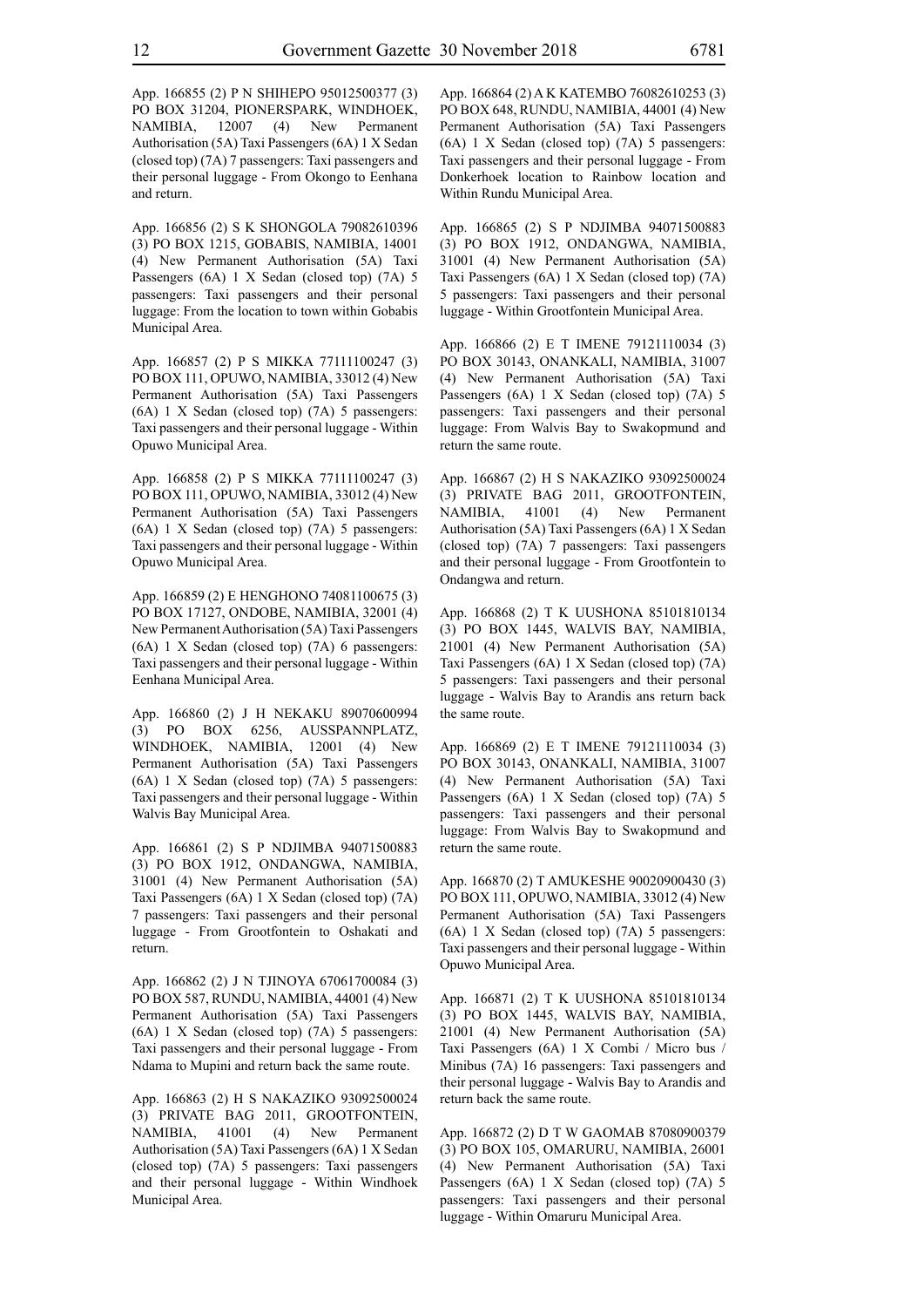App. 166873 (2) E UUSHONA 79091400137 (3) PO BOX 1445, WALVIS BAY, NAMIBIA, 21001 (4) New Permanent Authorisation (5A) Taxi Passengers (6A) 1 X Sedan (closed top) (7A) 5 passengers: Taxi passengers and their personal luggage - From Walvis Bay to Swakopmund and return back the same route.

App. 166874 (2) M N LUNGAMENI 86080800837 (3) PO BOX 13091, EENHANA, NAMIBIA, 32002 (4) New Permanent Authorisation (5A) Taxi Passengers (6A) 1 X Station wagon (7A) 7 passengers: Taxi passengers and their personal luggage: From Oshikango to Ondnagwa and return the same route.

App. 166875 (2) D T W GAOMAB 87080900379 (3) PO BOX 105, OMARURU, NAMIBIA, 26001 (4) New Permanent Authorisation (5A) Taxi Passengers (6A) 1 X Sedan (closed top) (7A) 5 passengers: Taxi passengers and their personal luggage - Within Omaruru Municipal Area.

App. 166880 (2) J MUSHONGA 77050710148 (3) BOX 1253, OKAHANDJA (4) New Permanent Authorisation (5A) Taxi Passengers (6A) 1 X Sedan (closed top) (7A) 5 passengers: Taxi Passengers with their personal luggage - From Okahandja -Nau -Aib to Town and return back via the same route.

App. 166887 (2) T & A TRAVEL AND TOURS CC CC201807876 (3) PO BOX 4538, WINDHOEK, NAMIBIA, 11001 (4) New Permanent Authorisation (5A) Taxi Passengers (6A) 1 X Combi / Micro bus / Minibus (7A) 10 passengers: Taxi passengers and their personal luggage - From Khomasdal T28 to town and Grove Mall and return the same route.

App. 166889 (2) P S MIKKA 77111100247 (3) PO BOX 111, OPUWO, NAMIBIA, 33012 (4) New Permanent Authorisation (5A) Taxi Passengers (6A) 1 X Sedan (closed top) (7A) 5 passengers: Taxi passengers and their personal luggage - Within Opuwo Municipal Area.

App. 166890 (2) T AMUKESHE 90020900430 (3) PO BOX 111, OPUWO, NAMIBIA, 33012 (4) New Permanent Authorisation (5A) Taxi Passengers (6A) 1 X Sedan (closed top) (7A) 5 passengers: Taxi passengers and their personal luggage - Within Opuwo Municipal Area.

App. 166893 (2) H IKUIYU 85090610150 (3) PO BOX 95215, SOWETO, WINDHOEK, 13006 (4) New Permanent Authorisation (5A) Taxi Passengers (6A) 1 X Sedan (closed top) (7A) 5 passengers: Taxi passengers and their personal luggage - From Katutura T88 to town and back.

App. 166895 (2) D K SHINDELE 93092000080 (3) PO BOX 13059, EENHANA, NAMIBIA, 32002 (4) New Permanent Authorisation (5A) Taxi Passengers (6A) 1 X Sedan (closed top) (7A) 5 passengers: Taxi Passengers with their personal luggage - From Eenhana to Okongo return back via the same route.

App. 166897 (2) H IKUIYU 85090610150 (3) PO BOX 95215, SOWETO, WINDHOEK, 13006 (4) New Permanent Authorisation (5A) Taxi Passengers (6A) 1 X Sedan (closed top) (7A) 5 passengers: Taxi passengers and their personal luggage - From Katutura T88 to town and back.

App. 166898 (2) S B NIIPALE 91121800227 (3) PO BOX 2730, OSHAKATI, NAMIBIA, 33001 (4) New Permanent Authorisation (5A) Taxi Passengers (6A) 1 X Sedan (closed top) (7A) 5 passengers: Taxi Passengers with their personal luggage - From Oshakati to Ondandwa and return back via the same route.

App. 166899 (2) SUNSHINE TOURS (PTY) LTD. CC20120658 (3) PO BOX 90380, KLEIN WINDHOEK, NAMIBIA, 11009 (4) New Permanent Authorisation (5A) Employees (6A) 1 X Bus (single deck) (7A) 76 passengers: Employees of the B2Gold Namibia as well as their personal effect, from their places of residents in Otjiwarongo and Otavi Mine to B2Gold and back the same route.

App. 166905 (2) T ISAAIAS 83111510115 (3) PO BOX 454, OPUWO, NAMIBIA, 33012 (4) New Permanent Authorisation (5A) Taxi Passengers (6A) 1 X Station wagon (7A) 7 passengers: Taxi Passengers with their personal luggage - From Opuwo to Omakange and retrun back via the same route.

App. 166908 (2) N B NEKOMBA 91110500025 (3) BOX 7763, OTJIWARONGO (4) New Permanent Authorisation (5A) Taxi Passengers (6A) 1 X Sedan (closed top) (7A) 5 passengers: Taxi passengera and their personal luggage - Within Otjiwarongo Municipal Area.

App. 166909(2) PTPANGWASHIME 91121200818 (3) PO BOX 13310, EENHANA, NAMIBIA, 32002 (4) New Permanent Authorisation (5A) Taxi Passengers (6A) 1 X Sedan (closed top) (7A) 5 passengers: Taxi Passengers with their personal luggage - From Eenhana to Oshikango and return back via the same route.

App. 166911 (2) M I NANGOMBE 82021410517 (3) PO BOX 96209, WINDHOEK, NAMIBIA, 11001 (4) New Permanent Authorisation (5A) Taxi Passengers (6A) 1 X Sedan (closed top) (7A) 5 passengers: Taxi Passengers with their personal luggage - From Taxi Rank 82 Goreangab Dam to Town Wernhill and return back via the same route within Windhoek Municipal Area.

App. 166913 (2) R R COETZEE 88021600071 (3) PO BOX 2020, OKAHANDJA, NAMIBIA, 15001 (4) New Permanent Authorisation (5A) Taxi Passengers (6A) 1 X Sedan (closed top) (7A) 5 passengers: Taxi Passengers with their personal luggage - From Okahandja Veddersdal Nau-Aib location, Smarties locatation, Town and Five Rand location and return back via the same route.

App. 166914 (2) K E N SIKONGO 92111800600 (3) PO BOX 25158, WINDHOEK, NAMIBIA, 11001 (4) New Permanent Authorisation (5A)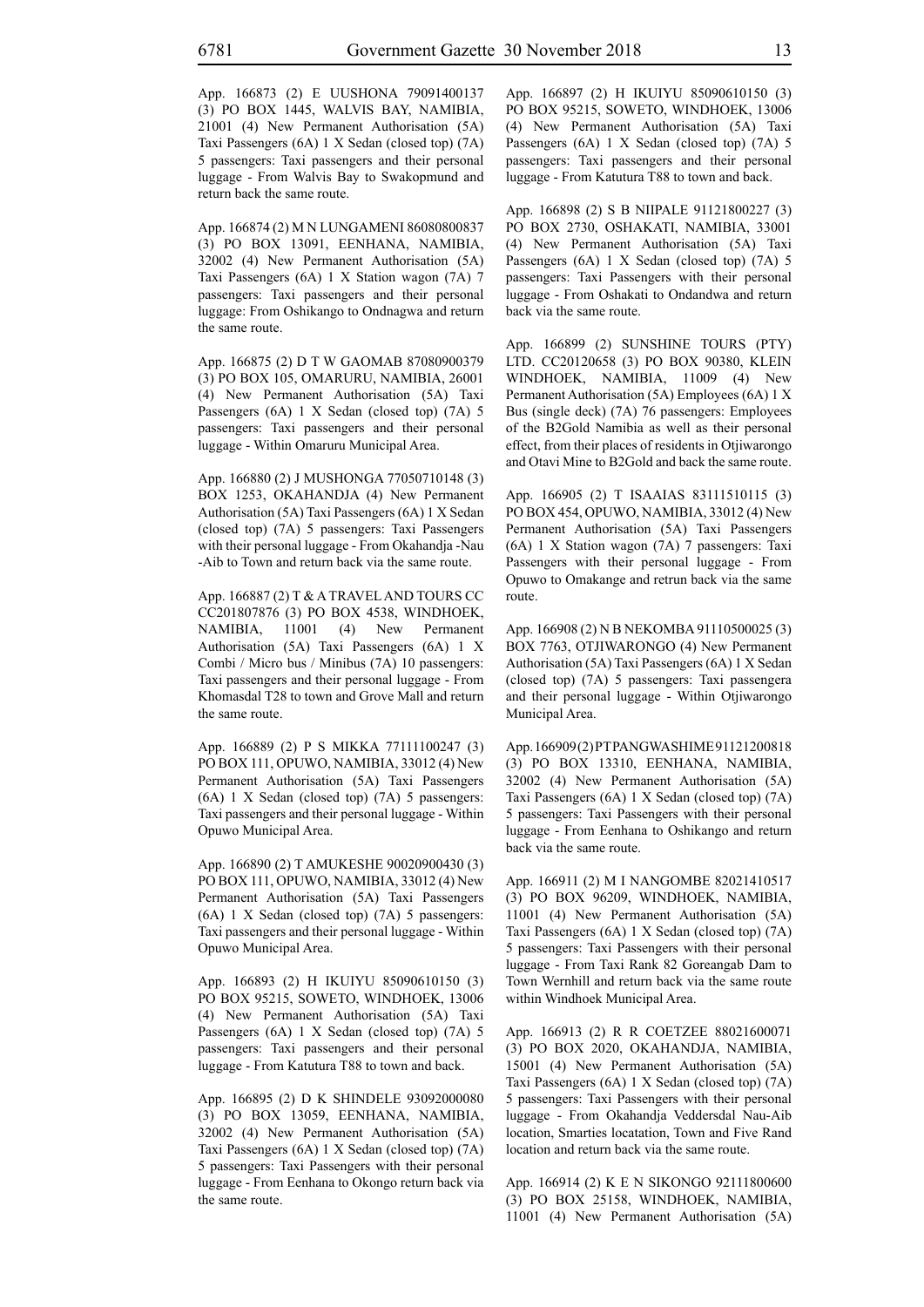Taxi Passengers (6A) 1 X Sedan (closed top) (7A) 5 passengers: Taxi passengers and their personal luggage: From taxi rank T690 Academia to Monte Christo within Windhoek Municipal Area.

App. 166915 (2) L H AMALWA 67091600851 (3) PO BOX 2485, OMUNGWELUME, NAMIBIA, 33006 (4) New Permanent Authorisation (5A) Taxi Passengers (6A) 1 X Sedan (closed top) (7A) 5 passengers: Taxi passengers and their personal luggage - From Omungwelume to Oshakati and back the same route.

App. 166916 (2) K AMADHILA 72021400530 (3) PO BOX 61935, KATUTURA, WINDHOEK, NAMIBIA, 13001 (4) New Permanent Authorisation (5A) Taxi Passengers (6A) 1 X Sedan (closed top) (7A) 5 passengers: Taxi passengers and their personal luggage - From Lafrenz taxi rank 751 to Mix Settlement within Windhoek Municipal Area.

App. 166917 (2) T E K IIPINGE 88080600279 (3) PO BOX 98538, HOCHOLANDPARK, WINDHOEK, NAMIBIA, 11001 (4) New Permanent Authorisation (5A) Taxi Passengers (6A) 1 X Sedan (closed top) (7A) 5 passengers: Taxi passengers and their personal luggage - From taxi rank 461 Hochland Park to Elisenheim and return the same route.

App. 166918 (2) P S SHILONGO 97050200158 (3) PO BOX 24197, WINDHOEK, NAMIBIA, 11001 (4) New Permanent Authorisation (5A) Passengers (6A) 1 X Combi / Micro bus / Minibus (7A) 16 passengers: Taxi passengers and their personal luggage - From Windhoek to Omahenene Border post and return the same route.

App. 166919 (2) B H NEKONGO 81101710117 (3) PO BOX 6256, AUSSPANNPLATZ, WINDHOEK, 12001 (4) New Permanent Authorisation (5A) Taxi Passengers (6A) 1 X Combi / Micro bus / Minibus (7A) 16 passengers: Taxi passengers and their personal luggage - From Otjomuise to town-Wanaheda and Greenwell four way and return the same route.

App. 166920 (2) L S SHIPWE 72030810134 (3) PO BOX 6185, KATIMA MULILO, NAMIBIA, 45002 (4) New Permanent Authorisation (5A) Passengers (6A) 1 X Bus (single deck) (7A) 28 passengers: Taxi passengers and their personal luggage - From Bukalo to Ausenker via Rosh Pinah and return the same route.

App. 166921 (2) M N SHIMANDA 91032100702 (3) PO BOX 24121, WINDHOEK, NAMIBIA, 11001 (4) New Permanent Authorisation (5A) Taxi Passengers (6A) 1 X Sedan (closed top) (7A) 5 passengers: From Namibia, Caprivi

App. 166922 (2) BIG BANG TRAVEL TOURS AND SAFARIS CC. CC20161136 (3) BOX 3555, WALVIS BAY, 21001 (4) New Permanent Authorisation (5A) Tourists (6A) 7 X Station wagon (7A) 7 passengers: Tourists as well as their personal luggage on pre-booked tours - From Walvis Bay/ Rooikop Airport or the Hosea Kutako Interantional Airport to different Tourist destinations situated within the Republic of Namibia and return.

App. 166924 (2) GO GRAVEL PHOTO SAFARIS CC. CC20114517 (3) P.O.BOX 1002, SWAKOPMUND, 22001 (4) New Permanent Authorisation (5A) Tourists (6A) 6 X Station wagon (5B) Tourists (6B) 6 X Station wagon (5C) Tourists (6C) 1 X Sedan (closed top) (5D) Tourists (6D) 1 X Sedan (closed top) (7A) 7 passengers: TOURISTS as well as their personal luggage on pre-booked tours - From Walvis Bay/Rooikop Airport or the Hosea Kutako Interantional Airport to different Tourist destinations situated within the Republic of Namibia and return. (7B) 5 passengers: TOURISTS as well as their personal luggage on pre-booked tours - From Walvis Bay/Rooikop Airport or the Hosea Kutako Interantional Airport to different Tourist destinations situated within the Republic of Namibia and return.

App. 166929 (2) E M SHIPOYA 87080500672 (3) PO BOX 1439, RUNDU, NAMIBIA, 44001 (4) New Permanent Authorisation (5A) Taxi Passengers (6A) 1 X Sedan (closed top) (7A) 5 passengers: Taxi passengers and their personal luggage - Within Rundu Municipal Area.

App. 166932 (2) P FILLEMON 85091410708 (3) PO BOX 7773, OTJWARONGO, NAMIBIA, 27001 (4) New Permanent Authorisation (5A) Taxi Passengers (6A) 1 X Sedan (closed top) (7A) 5 passengers: Taxi passengers and their personal luggage - Within Otjiwarongo Municipal Area.

App. 166939 (2) O J AIRPORT TRANSPORT AND SHUTTLE SERVICSE 20127684 (3) PO BOX 27020, WINDHOEK, NAMIBIA, 11001 (4) New Permanent Authorisation (5A) Passengers (6A) 1 X Combi / Micro bus / Minibus (7A) 14 passengers: Transporting of tourist - From Hosea International Airport to Eros Airport- Swakopmund- Etosha-Zambezi - Rundu airport and return the same route.

App. 166942 (2) SIYABONA AFRICA TOURS & SAFARIS CC CC201805472 (3) PO BOX 601, WINDHOEK, NAMIBIA, 11001 (4) New Permanent Authorisation (5A) Tourists (6A) 1 X Sedan (closed top) (7A) 5 passengers: Taxi passengers and their personal luggage - From border to border Within Namibia Municipal Area.

App. 166943 (2) P T PANGWASHIME 911212- 00818 (3) PO BOX 13310, EENHANA, NAMIBIA, 32002 (4) New Permanent Authorisation (5A) Taxi Passengers (6A) 1 X Sedan (closed top) (7A) 5 passengers: Taxi Passengers with their personal luggage - Within Eenhana only and return back via the same route.

App. 166944 (2) K J AIRPORT TOURS CC CC201708829 (3) PO BOX 27020, EROS, WINDHOEK, NAMIBIA, 11005 (4) New Permanent Authorisation (5A) Taxi Passengers (6A) 1 X Sedan (closed top) (7A) 5 passengers: Tourists and their peronal luggage - From Hosea Kutako Airport directly to hotels- lodges- and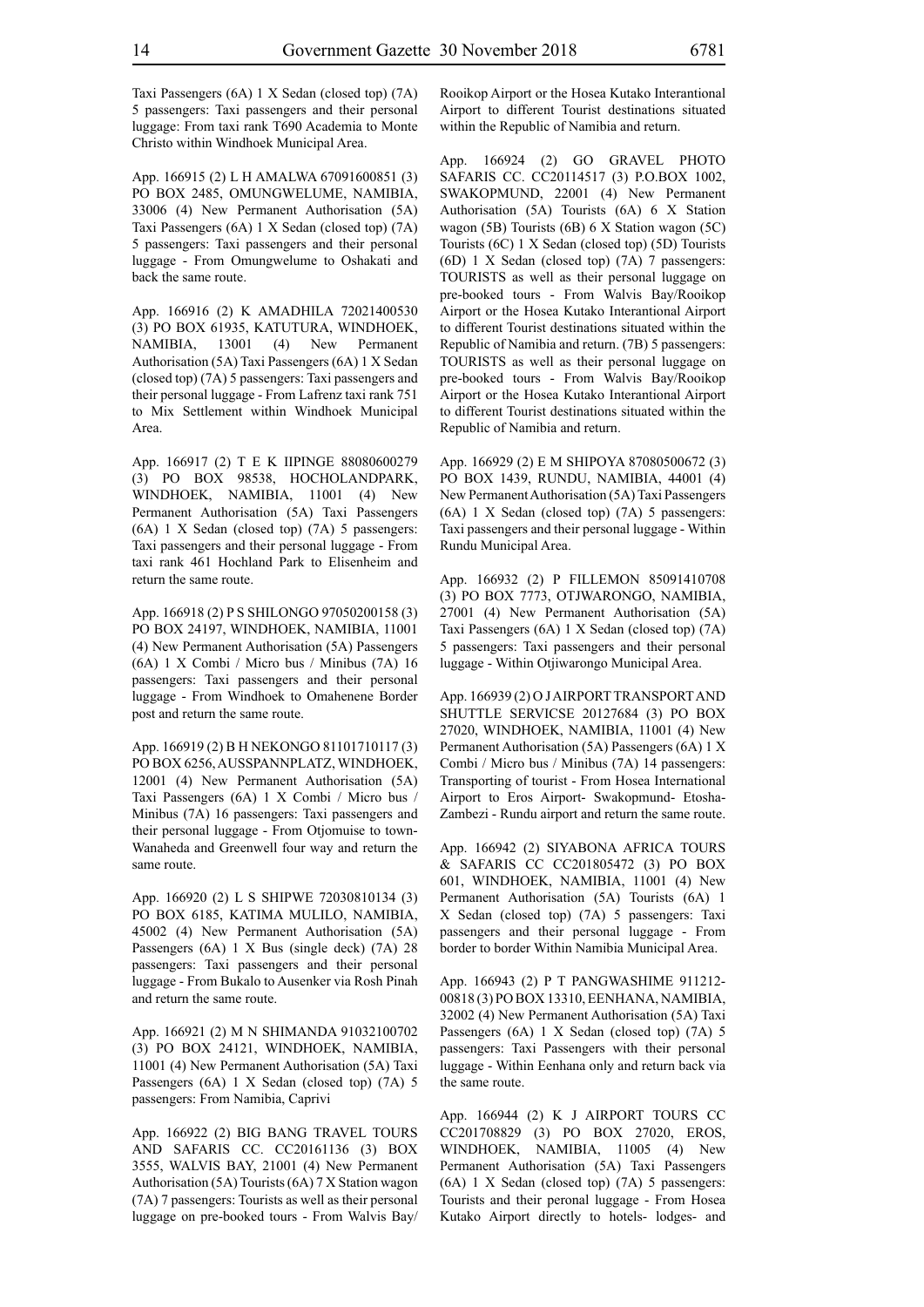boarding houses- situated and within Namibia and return.

App. 166947 (2) D K SHINDELE 93092000080 (3) PO BOX 13059, EENHANA, NAMIBIA, 32002 (4) New Permanent Authorisation (5A) Taxi Passengers (6A) 1 X Sedan (closed top) (7A) 5 passengers: Taxi Passengers with their personal luggage -Within the Town of Eenhana and return back via the same route.

App. 166949 (2) S B NIIPALE 91121800227 (3) PO BOX 2730, OSHAKATI, NAMIBIA, 33001 (4) New Permanent Authorisation (5A) Taxi Passengers (6A) 1 X Sedan (closed top) (7A) 5 passengers: Taxi Passengers with their personal luggage -Within Oshakati and return back via the same route .

App. 166952 (2) FRANCO AND SONS INVESTMENTS CC CC201703462 (3) PO BOX 60880, KATUTURA, WINDHOEK, NAMIBIA, 13001 (4) New Permanent Authorisation (5A) Taxi Passengers (6A) 1 X Combi / Micro bus / Minibus (7A) 14 passengers: Taxi Passengers with their personal luggage - From Windhoek to Oshakati and return back via the same route.

App. 166955 (2) BLUE CRANE SAFARIS NAMIBIA CC. CC20061706 (3) PO BOX 31601, PIONEERSPARK, WINDHOEK, 11001 (4) New Permanent Authorisation (5A) Tourists (6A) 1 X Station wagon (7A) 9 passengers: Tourists as well as their personal lugguage - From Windhoek hotels, lodges, B&B's and guesthouses to tourists attration places on tours and safaris for a minimum of 3 (three) days within Windhoek Municipal Area and magisterial district as well as places of interest situated within the Republuic of Namibia and return to the place of embarkation.

App. 166957 (2) J NAOBEB 76122900133 (3) PO BOX 3401, WINDHOEK, NAMIBIA, 11001 (4) New Permanent Authorisation (5A) Taxi Passengers (6A) 1 X Combi / Micro bus / Minibus (7A) 14 passengers: Taxi Passengers with their personal luggage - From Windhoek, Oranjemund and Lüderitz return back via the same route.

App. 166959 (2) H M M HAUSIKU 74051900525 (3) PO BOX 2240, RUNDU, NAMIBIA, 44001 (4) New Permanent Authorisation (5A) Taxi Passengers (6A) 2 X Sedan (closed top) (7A) 5 passengers: Taxi Passengers with their personal luggage - From Kasote Taxi Rank to Uhungu- Vhungu Taxi Rank and return back via the same route.

App. 166973 (2) J HEKANDJO 73032600553 (3) PO BOX 2023, OMARURU, NAMIBIA, 26001 (4) New Permanent Authorisation (5A) Taxi Passengers (6A) 1 X Sedan (closed top) (7A) 5 passengers: Taxi Passengers with their personal luggage - From Taxi Rank T62 Okuryangava Ongava street around Windhoek district and return back via the same route within Windhoek Muncipal area.

App. 166978 (2) D K SHINDELE 93092000080 (3) PO BOX 13059, EENHANA, NAMIBIA, 32002 (4) New Permanent Authorisation (5A) Taxi Passengers (6A) 1 X Sedan (closed top) (7A) 5 passengers: Taxi passengers and their personal luggage - Within Helao Nafidi Municipal Area.

App. 166979 (2) P T PANGWASHIME 911212- 00818 (3) PO BOX 13310, EENHANA, NAMIBIA, 32002 (4) New Permanent Authorisation (5A) Taxi Passengers (6A) 1 X Sedan (closed top) (7A) 5 passengers: Taxi passengers and their personal luggage - Within Helao Nafidi Municipal Area.

App. 166982 (2) E S MURONGA 83011310513 (3) PO BOX 3210, RUNDU, NAMIBIA, 44001 (4) New Permanent Authorisation (5A) Taxi Passengers (6A) 1 X Sedan (closed top) (7A) 5 passengers: Taxi passengers and their personal luggage - Within Nkure-Nkuru Municipal Area.

App. 166984 (2) E S MURONGA 83011310513 (3) PO BOX 3210, RUNDU, NAMIBIA, 44001 (4) New Permanent Authorisation (5A) Taxi Passengers (6A) 1 X Sedan (closed top) (7A) 5 passengers: Taxi passengers and their personal luggage - Within Rundu Municipal Area.

App. 166985 (2) G EMVULA 87102100116 (3) PO BOX 25752, WINDHOEK, NAMIBIA, 11001 (4) New Permanent Authorisation (5A) Taxi Passengers (6A) 1 X Sedan (closed top) (7A) 5 passengers: Taxi passengers and their personal luggage - From Otjomuise to town and return the same route.

App. 166990 (2) V T ANDREAS 99090300082 (3) PO BOX 62635, KATUTURA, WINDHOEK, 13001 (4) New Permanent Authorisation (5A) Taxi Passengers (6A) 1 X Sedan (closed top) (7A) 5 passengers: Taxi passengers and their personal luggage - From T79 to town and back.

App. 166992 (2) S P HAITEMBU 76082300173 (3) PO BOX 62635, WINDHOEK, NAMIBIA, 11001 (4) New Permanent Authorisation (5A) Taxi Passengers (6A) 1 X Sedan (closed top) (7A) 5 passengers: Taxi passengers and their personal luggage - From Oshikango to Engela- Onhuno and return the same route.

App. 166996 (2) B K HILONGWA 65020201960 (3) PO BOX 24969, WINDHOEK, NAMIBIA, 11001 (4) New Permanent Authorisation (5A) Taxi Passengers (6A) 1 X Sedan (closed top) (7A) 5 passengers: Taxi passengers and their personal luggage - From Otjomuise, 7 de Laan to town and Within Windhoek Municipal Area.

App. 166997 (2) S N MUSONGO 71031500197 (3) PO BOX 70297, KHOMASDAL, WINDHOEK, NAMIBIA, 11008 (4) New Permanent Authorisation (5A) Taxi Passengers (6A) 1 X Sedan (closed top) (7A) 5 passengers: Taxi Passengers with their personal luggage - From Nakazazu, Kasote, Siyandeya, Sauyemwa Satowa and to Sun City return back via the same route Within Rundu Municipal Area.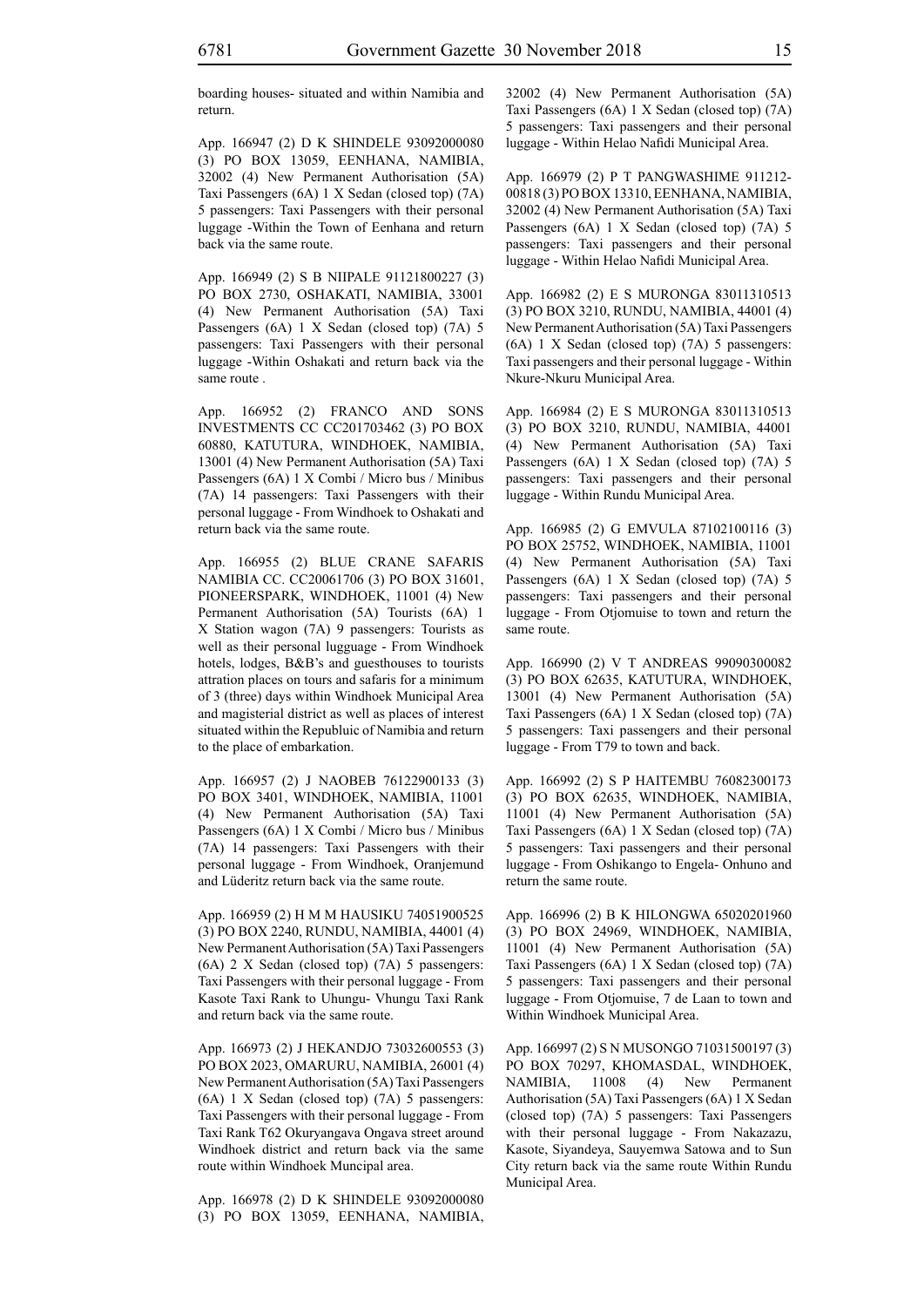App. 166998 (2) AGNES MATHEUS 890801- 00056 (3) PO BOX 70297, KHOMASDAL, WINDHOEK, NAMIBIA, 11008 (4) New Permanent Authorisation (5A) Taxi Passengers (6A) 1 X Sedan (closed top) (7A) 5 passengers: Taxi passengers and their personal luggage - From Cimbebasia to Aus-blick and Klein Windhoek and return the same route.

App. 167000 (2) L S DAVID 87040301172 (3) PO BOX 70297, KHOMASDAL, WINDHOEK, NAMIBIA, 11008 (4) New Permanent Authorisation (5A) Taxi Passengers (6A) 1 X Sedan (closed top) (7A) 5 passengers: Taxi Passengers with their personal luggage - From Ndama viaTuhingireni via Ncaute to Mavanze and return back via the same route -within Rundu Municpil area.

App. 167001 (2) AGNES MATHEUS 890801- 00056 (3) PO BOX 70297, KHOMASDAL, WINDHOEK, NAMIBIA, 11008 (4) New Permanent Authorisation (5A) Taxi Passengers (6A) 1 X Sedan (closed top) (7A) 5 passengers: Taxi passengers and their personal luggage - From Suncity to Ncaute and Tuhangireni and return the same route.

App. 167005 (2) P ANDREAS 67022000271 (3) PO BOX 911, OHANGWENA, NAMIBIA, 32005 (4) New Permanent Authorisation (5A) Taxi Passengers (6A) 1 X Sedan (closed top) (7A) 5 passengers: Taxi passengers and their personal luggage - From Oshakati to Ongwediva and return thwe same route.

App. 167007 (2) S HAUFIKU 64013100339 (3) PO BOX 1897, ONDANGWA, NAMIBIA, 31001 (4) New Permanent Authorisation (5A) Taxi Passengers (6A) 1 X Sedan (closed top) (7A) 5 passengers: Taxi Passengers with their personal luggage - From Oshigambo to Eenhana and return back via the same route .

App. 167013 (2) K E MWIYA 86121300442 (3) PO BOX 60671, KATUTURA, WINDHOEK, NAMIBIA, 11001 (4) New Permanent Authorisation (5A) Taxi Passengers (6A) 1 X Sedan (closed top) (7A) 5 passengers: Taxi passengers and their personal luggage - Within Windhoek Municipal Area.

App. 167016 (2) M KANYETU 98092700400 (3) PO BOX 604, RUNDU, NAMIBIA, 44001 (4) New Permanent Authorisation (5A) Taxi Passengers (6A) 3 X Sedan (closed top) (7A) 5 passengers: Taxi Passengers with their personal luggage - From Tuhingireni Taxi Rank to Rundu Central Business District and return back via the same route Within Rundu Municipal Area.

App. 167018 (2) A K SIMBUNDI 88022400742 (3) PO BOX 691, RUNDU, NAMIBIA, 44001 (4) New Permanent Authorisation (5A) Taxi Passengers (6A) 3 X Sedan (closed top) (7A) 5 passengers: Taxi Passengers with their personal luggage - From Sauyemwa Taxi Rank to Rundu Town Central Business District and return back via the same route Within Rundu Municipal Area.

App. 167019 (2) T & A TRAVEL AND TOURS CC CC201807876 (3) PO BOX 4538, WINDHOEK, NAMIBIA, 11001 (4) New Permanent Authorisation (5A) Tourists (6A) 1 X Combi / Micro bus / Minibus (7A) 10 passengers: Tourist and their personal luggage - From Windhoek at Hosea Kutako International Airport to Walvis Bay Airport and Harbour- SwakopmundAirport-Etosha National Park- Sossusvlei- Skeleton Coast-Caprivi Strip- Waterfront-Naukluft mountains-Tweyfelfontein-Dunes 45-Cape Cross-Dead vlei-Brandberg-mountain-Waterberg Plateau park-Epupa Falls-Spitzkoppe-BwabwataNational park-Christ Church Windhoek-Gamsberg-Ruacana-Popa Falls and also tourists attractions places within the borders in Republic of Namibia.

App. 167041 (2) J S N SHIHEPO 78092900078 (3) PO BOX 2560, WINDHOEK, NAMIBIA, 11001 (4) New Permanent Authorisation (5A) Taxi Passengers (6A) 1 X Combi / Micro bus / Minibus (7A) 16 passengers: Taxi Passengers with their personal luggage - From Windhoek to Okongo and return back via the same route.

App. 167045 (2) J S N SHIHEPO 78092900078 (3) PO BOX 2560, WINDHOEK, NAMIBIA, 11001 (4) New Permanent Authorisation (5A) Taxi Passengers (6A) 1 X Combi / Micro bus / Minibus (7A) 16 passengers: Taxi Passengers with their personal luggage - From Okongo to Windhoek and return back via the same route .

App. 167053 (2) M O NESHUNGA 66080700719 (3) PO BOX 23584, WINDHOEK, NAMIBIA, 11001 (4) New Permanent Authorisation (5A) Taxi Passengers (6A) 1 X Station wagon (7A) 7 passengers: Taxi passengers and their personal luggage - From Ruacana to Outapi via Epalela and back.

App. 167054 (2) M IMMANUEL 69100500453 (3) PO BOX 15178, OSHAKATI, NAMIBIA, 33001 (4) New Permanent Authorisation (5A) Taxi Passengers (6A) 1 X Sedan (closed top) (7A) 5 passengers: Taxi passengers and their personal luggage - From Oshikolo in Ongwediva to Oshakati and return the same route.

App. 167055 (2) E VALOMBOLA 73090200228 (3) PO BOX 23584, WINDHOEK, NAMIBIA, 11001 (4) New Permanent Authorisation (5A) Taxi Passengers (6A) 1 X Sedan (closed top) (7A) 5 passengers: Taxi passengers and their personal luggage - Within Helao Nafidi Municipal Areas.

App. 167062 (2) E N HAIKALI 79022300013 (3) PO BOX 23298, WINDHOEK, NAMIBIA, 11001 (4) New Permanent Authorisation (5A) Taxi Passengers (6A) 1 X Sedan (closed top) (7A) 5 passengers: Taxi passengers and their personal luggage - From Katutura to Cimbebasia and back.

App. 167063 (2) M T NDJODHI 75061100468 (3) PO BOX 60983, KATUTURA, WINDHOEK, NAMIBIA, 13001 (4) New Permanent Authorisation (5A) Taxi Passengers (6A) 1 X Sedan (closed top) (7A) 5 passengers: Taxi Passengers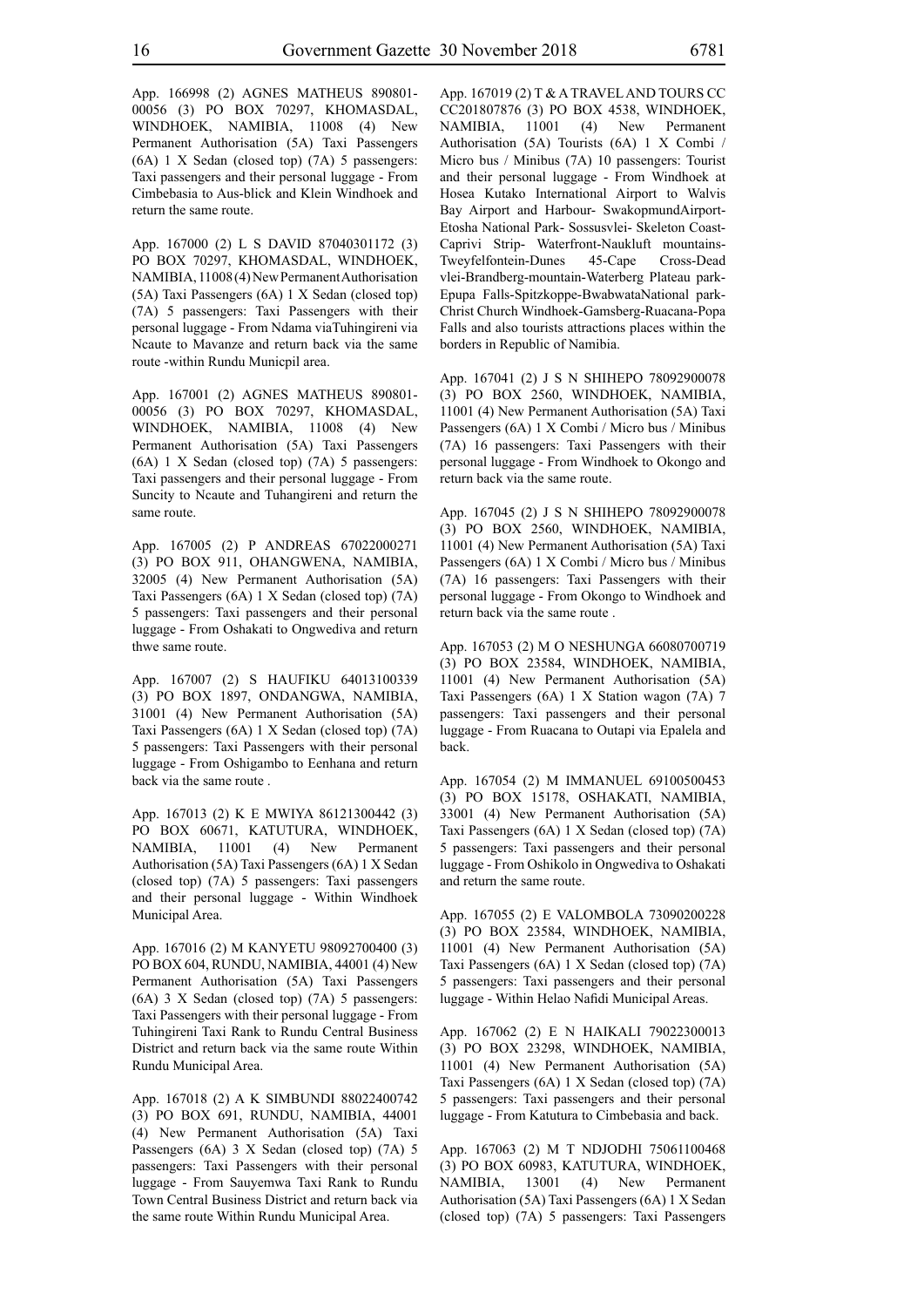with their personal luggage - From Taxi Rank 79 Okuryangava around Windhoek and return back via the same route Within Windhoek Municipal Area.

App. 167065 (2) A MATARANYIKA 87100100631 (3) PO BOX 4538, WINDHOEK, NAMIBIA, 11001 (4) New Permanent Authorisation (5A) Taxi Passengers (6A) 1 X Sedan (closed top) (7A) 5 passengers: Taxi passengers and their personal luggage - Within Windhoek Municipal Area.

App. 167067 (2) F K TJIVEZE 73010110917 (3) PO BOX 2010, OTJIWARONGO, NAMIBIA, 27001 (4) New Permanent Authorisation (5A) Taxi Passengers (6A) 1 X Sedan (closed top) (7A) 5 passengers: Taxi Passengers with their personal luggage - From Opuwo to Omakange 56km and return back via the same route .

App. 167071 (2) H M HAMUNYELA 82020110474 (3) PO BOX 2970, WALVIS BAY, NAMIBIA, 21001 (4) New Permanent Authorisation (5A) Taxi Passengers (6A) 1 X Sedan (closed top) (7A) 5 passengers: Taxi passengers and their personal luggage - From Walvis Bay to Swakopmund and return the same route.

App. 167072 (2) B AMUUNYELA 78011800051 (3) PO BOX 2522, OSHAKATI, NAMIBIA, 33001 (4) New Permanent Authorisation (5A) Taxi Passengers (6A) 1 X Combi / Micro bus / Minibus (7A) 10 passengers: Taxi Passengers with their personal luggage - From Opuwo to Ongwediva via Oshakati and return back via the same route.

App. 167073 (2) P KAMBINDA 75072800415 (3) PO BOX 64568, CHINA TOWN, WINDHOEK, 13002 (4) New Permanent Authorisation (5A) Taxi Passengers (6A) 1 X Sedan (closed top) (7A) 5 passengers: Taxi Passengers with their personal luggage - From Groot-Aub to Maerua Mall and Southern Industries and return back via the same route.

App. 167075 (2) M N MATHEUS 86100200481 (3) PO BOX 8367, SWAKOPMUND, NAMIBIA, 22001 (4) New Permanent Authorisation (5A) Taxi Passengers (6A) 1 X Sedan (closed top) (7A) 5 passengers: Taxi Passengers with their personal luggage -Within Swakopmund Municipality area.

App. 167077 (2) G HAIFO 80020410603 (3) PO BOX 367, SWAKOPMUND, NAMIBIA, 22001 (4) New Permanent Authorisation (5A) Taxi Passengers (6A) 1 X Sedan (closed top) (7A) 5 passengers: Taxi Passengers with their personal luggaes - Within Ondangwa area and return back via the same route.

App. 167081 (2) S K KAVARI 66031500051 (3) PO BOX 430, OPUWO, NAMIBIA, 33012 (4) New Permanent Authorisation (5A) Passengers (6A) 1 X Combi / Micro bus / Minibus (7A) 16 passengers: Taxi passengers and their personal luggage - From Opuwo to Oshakati and return the same route.

App. 167083 (2) S K KAVARI 66031500051 (3) PO BOX 430, OPUWO, NAMIBIA, 33012 (4) New Permanent Authorisation (5A) Passengers (6A) 1 X Combi / Micro bus / Minibus (7A) 16 passengers: Taxi passengers and their personal luggage - From Opuwo to Windhoek and return the same route.

App. 167084 (2) S K KAVARI 66031500051 (3) PO BOX 430, OPUWO, NAMIBIA, 33012 (4) New Permanent Authorisation (5A) Taxi Passengers (6A) 2 X Sedan (closed top) (7A) 5 passengers: Taxi passengers and their personal luggage - Within Opuwo Municipal Area.

App. 167087 (2) E N NEPAYA 88041800386 (3) PO BOX, WINDHOEK, NAMIBIA, 11001 (4) New Permanent Authorisation (5A) Taxi Passengers (6A) 1 X Sedan (closed top) (7A) 5 passengers: Taxi Passengers with their personal luggage - From Wanaheda, Poinerspark, Hochlandpark, Prosperita, Klein Windhoek, Academia, return back via the same route Within Windhoek Municipal Area.

App. 167088 (2) DAMARANA SAFARIS CC. 981426 (3) PO BOX 4063, VINETA, SWAKOPMUND, NAMIBIA, 22003 (4) New Permanent Authorisation (5A) Tourists (6A) 1 X Sedan (closed top) (7A) 5 passengers: Tourists and their personal luggage - From Hosea Kutako International Airport to Londnigi-Rivercrossing lodge-Eros airport-Prosperita-Katutura-Thule hotel-Botanic Garden-Old Cementry -Hero Acre and Within Windhoek Municipal Areas.

App. 167091 (2) N R MESHO 82010410300 (3) PO BOX 2782, KATIMA MULILO, NAMIBIA, 45002 (4) New Permanent Authorisation (5A) Taxi Passengers (6A) 1 X Sedan (closed top) (7A) 5 passengers: Taxi Passengers with their personal luggage - Within Katima Mulilo Town Boundaries and return back via the same route.

App. 167094 (2) F U ELIFAS 90022100482 (3) PO BOX 597, TSUMEB, NAMIBIA, 43001 (4) New Permanent Authorisation (5A) Taxi Passengers (6A) 1 X Sedan (closed top) (7A) 5 passengers: Taxi Passengers with their personal luggage -Within Tsumeb Municipal Area.

App. 167096 (2) ATI HOLIDAYS TOURS & TRANSFER CC CC201504718 (3) PO BOX 97059, MAREAU MALL, NAMIBIA, 12004 (4) New Permanent Authorisation (5A) Tourists (6A) 1 X Station wagon (7A) 7 passengers: Tourists as well as their personal lugguage - From Hosea Kutako International Airport to places within Windhoek Municipal Area and magisterial district as per booked tours to attraction places such as Sesriem, Sossusvlei, Swakopmund, Okaukuejo, Etosha and Lodges and Hotel situated within the Republic of Namibia and return.

App. 167097 (2) F U ELIFAS 90022100482 (3) PO BOX 597, TSUMEB, NAMIBIA, 43001 (4) New Permanent Authorisation (5A) Taxi Passengers (6A) 1 X Sedan (closed top) (7A) 5 passengers: Taxi Passengers with their personal luggage - Within Tsumeb Municipal Area.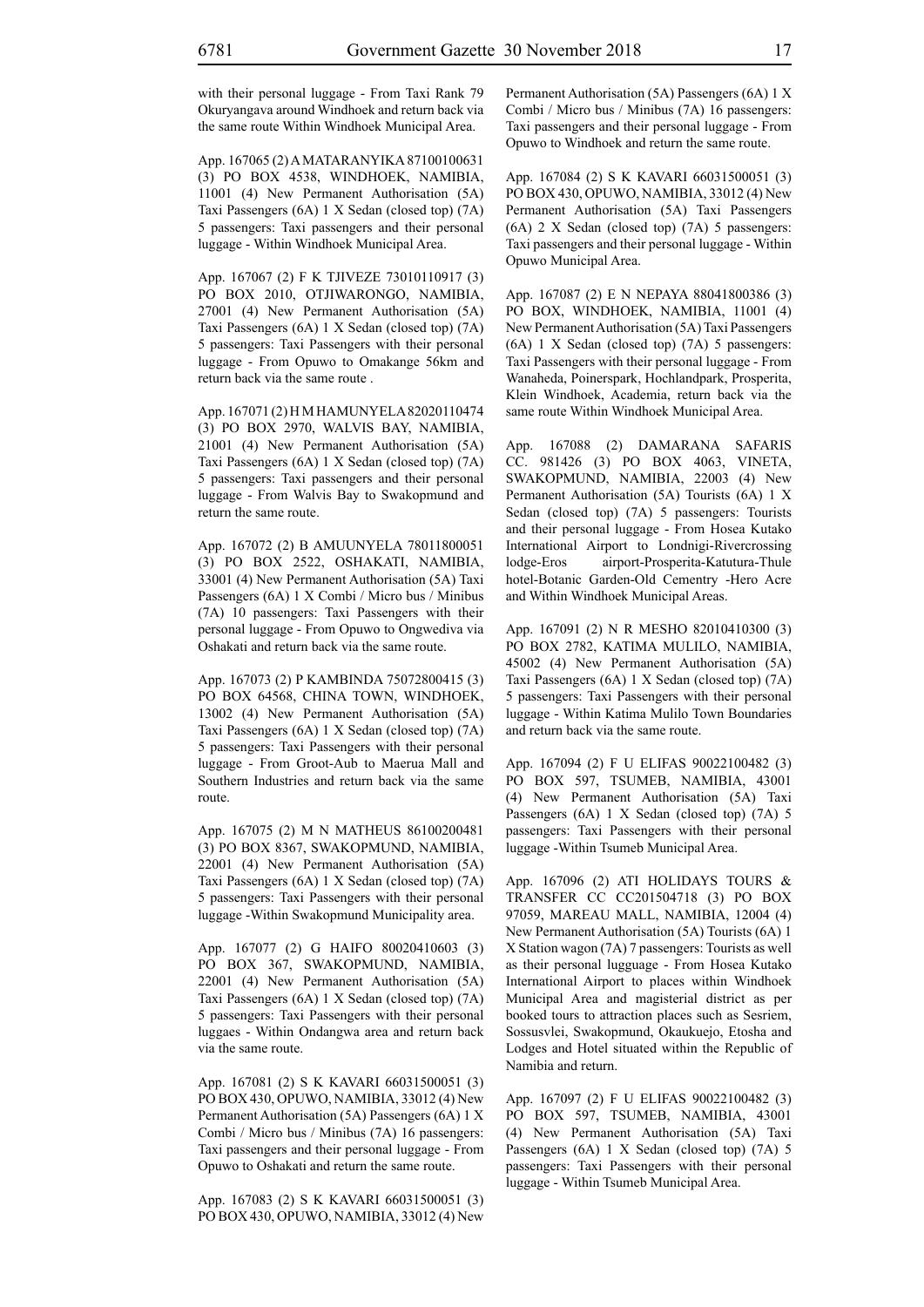App. 167099 (2) G V WILLEN 57071100047 (3) PO BOX 892, OSHAKATI, NAMIBIA, 33001 (4) New Permanent Authorisation (5A) Taxi Passengers (6A) 1 X Station wagon (7A) 5 passengers: Taxi Passengers with their personal luggage - From Opuwo to Tsandi and Okahao return back via the same route.

App. 167103 (2) B S TENDE 87051000934 (3) PO BOX 80664, WINDHOEK, KATUTURA, NAMIBIA, 13001 (4) New Permanent Authorisation (5A) Taxi Passengers (6A) 1 X Sedan (closed top) (7A) 5 passengers: Taxi Passengers with their personal luggage - From Ombili Taxim Rank 59 Katutura T37 and Wernhill Park and return back via the same route- Within Windhoek Municipal Area.

App. 167104 (2) B S TENDE 87051000934 (3) PO BOX 80664, WINDHOEK, KATUTURA, NAMIBIA, 13001 (4) New Permanent Authorisation (5A) Taxi Passengers (6A) 1 X Combi / Micro bus / Minibus (7A) 15 passengers: Taxi Passengers with their personal luggage - From Windhoek, Tsumeb, Mpungu and Nkure Nkure and return back via the same route.

App. 167105 (2) S TJIPENA 87110800075 (3) PO BOX 61153, KATUTURA, WINDHOEK, 13001 (4) New Permanent Authorisation (5A) Taxi Passengers (6A) 1 X Station wagon (7A) 7 passengers: Taxi passengers and their personal luggage - Within Ruacana Municipal Area.

App. 167108 (2) J A K YA TOIVO 78111210523 (3) PO BOX 1157, SWAKOPMUND, NAMIBIA, 22001 (4) New Permanent Authorisation (5A) Taxi Passengers (6A) 1 X Combi / Micro bus / Minibus (7A) 14 passengers: Taxi passengers and their personal luggage - From Oshakati to Ondangwa- -Tsumeb-Otavi-Otjiwarongo-Omaruru-Karibib-Usakos-Swakopmund and Walvis Bay and return the same route.

App. 167109 (2) S TJIPENA 87110800075 (3) PO BOX 61153, KATUTURA, WINDHOEK, 13001 (4) New Permanent Authorisation (5A) Taxi Passengers (6A) 1 X Sedan (closed top) (7A) 5 passengers: Taxi passengers and their personal luggage - Within Windhoek Municipal Area.

App. 167111 (2) H N UUSHONA 82100710508 (3) PO BOX 22793, WINDHOEK, NAMIBIA, 11001 (4) New Permanent Authorisation (5A) Taxi Passengers (6A) 1 X Sedan (closed top) (7A) 5 passengers: Taxi passengers and their personal luggage: From taxi rank T405 Rocky Crest to Safari Hotel and return the same route.

App. 167112 (2) H GERHARD 86092700255 (3) PO BOX 21, DAAN VILJOEN, WINDHOEK, NAMIBIA, 11001 (4) New Permanent Authorisation (5A) Taxi Passengers (6A) 1 X Sedan (closed top) (7A) 5 passengers: Taxi passengers with their personal luggage From Daan Viljoen to Mix -Settlement and return via back the same route. App. 167113 (2) S SHILONGO 89091001194 (3) PO BOX 4746, WINDHOEK, NAMIBIA, 11001 (4) New Permanent Authorisation (5A) Taxi Passengers (6A) 1 X Sedan (closed top) (7A) 5 passengers: Taxi passengers and their personal luggage - Within Windhoek Municipal Area.

App. 167114 (2) S SHILONGO 89091001194 (3) PO BOX 4746, WINDHOEK, NAMIBIA, 11001 (4) New Permanent Authorisation (5A) Taxi Passengers (6A) 1 X Sedan (closed top) (7A) 5 passengers: Taxi passengers and their personal luggage - Within Windhoek Municipal Area.

App. 167115 (2) S K KAYANGURA 79030311258 (3) PO BOX 4036, RUNDU, NAMIBIA, 44001 (4) New Permanent Authorisation (5A) Taxi Passengers (6A) 1 X Sedan (closed top) (7A) 5 passengers: Taxi passengers with their personal luggage From Nakazaza location to Mass Housing and return the same route.

App. 167116 (2) NANDE RUSIA N 88091601131 (3) PO BOX 26210, WINDHOEK, NAMIBIA, 11001 (4) New Permanent Authorisation (5A) Taxi Passengers (6A) 1 X Sedan (closed top) (7A) 5 passengers: Taxi passengers with their personal luggage From taxi rank T610 Eros Park to Eehambo Da Nehale and return via back the same route.

App. 167120 (2) S SHILONGO 89091001194 (3) PO BOX 4746, WINDHOEK, NAMIBIA, 11001 (4) New Permanent Authorisation (5A) Passengers (6A) 1 X Combi / Micro bus / Minibus (7A) 11 passengers: Taxi passengers and their personal luggage - From Windhoek to Outapi via Otjiwarongo, Ondangwa and back the same route.

App. 167136 (2) F U ELIFAS 90022100482 (3) PO BOX 597, TSUMEB, NAMIBIA, 43001 (4) New Permanent Authorisation (5A) Taxi Passengers (6A) 1 X Sedan (closed top) (7A) 5 passengers: Taxi Passengers with their personal luggage - Within Tsumeb Municipal Area .

App. 167139 (2) F U ELIFAS 90022100482 (3) PO BOX 597, TSUMEB, NAMIBIA, 43001 (4) New Permanent Authorisation (5A) Taxi Passengers (6A) 1 X Sedan (closed top) (7A) 5 passengers: Taxi Passengers with their Personal luggage -Within Tsumeb Municipal Area.

App. 167158 (2) N NGHIKUNGU 75121600186 (3) BOX 5424, SWAKOPOMUND, 0000 (4) New Permanent Authorisation (5A) Taxi Passengers (6A) 1 X Sedan (closed top) (7A) 5 passengers: Taxi passengers and their personal luggage - Within Swakopmund Municipal Area.

App. 167163 (2) E NAFUKA 74081600511 (3) PO BOX 96255, WINDHOEK, 11001 (4) New Permanent Authorisation (5A) Taxi Passengers (6A) 1 X Sedan (closed top) (7A) 5 passengers: Taxi Passengers and their personal lugguage - From taxi raxk Havana in Katutura within Windhoek Municipal Area and return.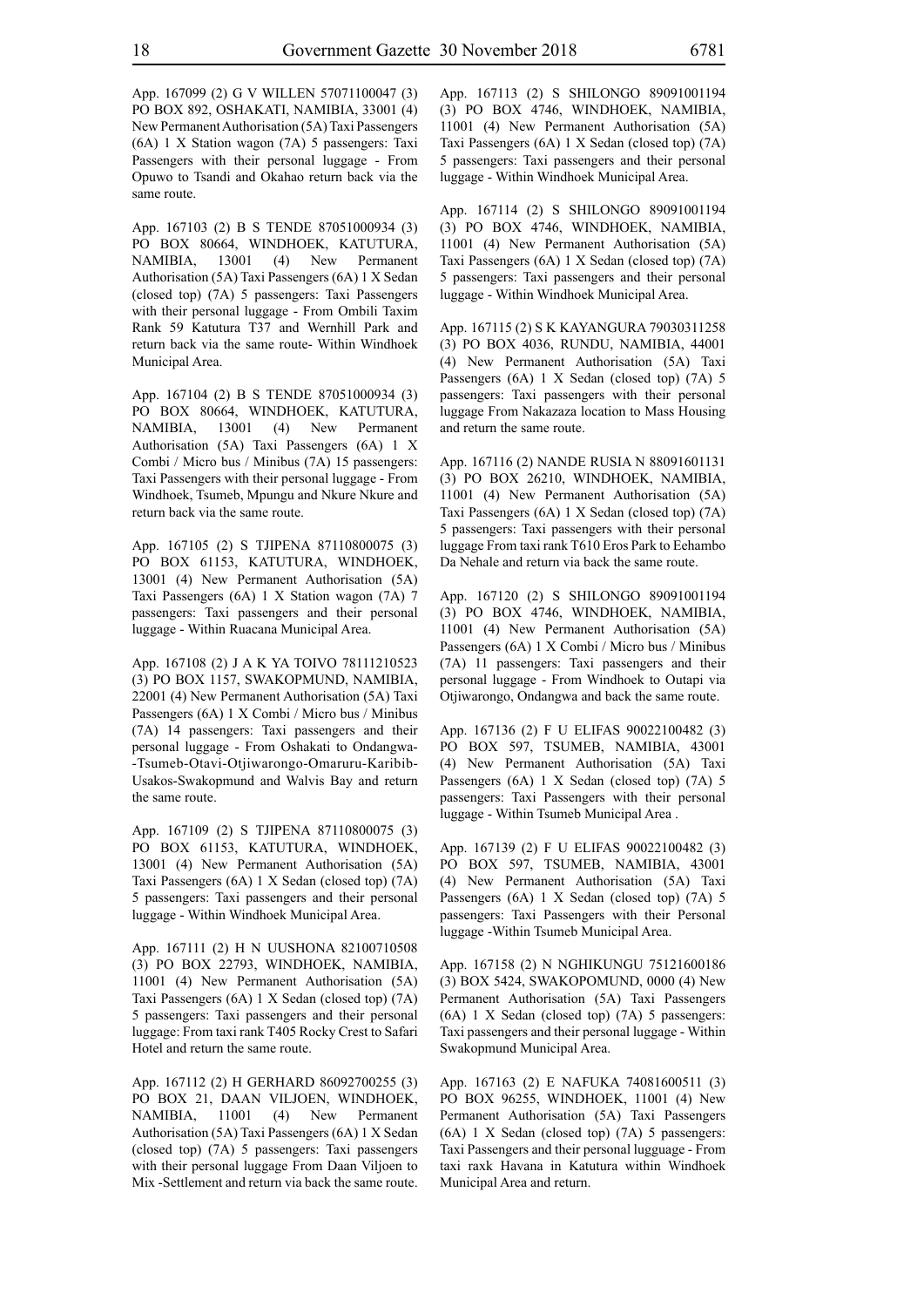App. 167164 (2) L ASHIPALA 85061610806 (3) BOX 633, OKAHAO, 34001 (4) New Permanent Authorisation (5A) Taxi Passengers (6A) 1 X Sedan (closed top) (7A) 5 passengers: Taxi passenger and their personal luggage - From Onaanda to uupindi location in Oshakati

App. 167165 (2) I S HANDUUTI 85031410833 (3) BOX 70641, KHOMASDAL, WINDHOEK, 11001 (4) New Permanent Authorisation (5A) Taxi Passengers (6A) 1 X Sedan (closed top) (7A) 5 passengers: Taxi Passengers and their personal lugguage - Operated from Taxi Rank 71 Soweto within Windhoek Municipal Area and return.

App. 167166 (2) H N N ITOPE 66061100280 (3) BOX 2436, ONDANGWA, 31001 (4) New Permanent Authorisation (5A) Taxi Passengers (6A) 1 X Sedan (closed top) (7A) 5 passengers: Taxi passenger and their personal luggage - From Okandjengedi to omusaati gopoosa within Oshana region

App. 167167 (2) F TWEELIHANA 74080210248 (3) PO BOX 64297, WINDHOEK, NAMIBIA, 11001 (4) New Permanent Authorisation (5A) Taxi Passengers (6A) 1 X Bus (single deck) (7A) 23 passengers: From Namibia, Khomas

App. 167168 (2) E N SHIKESHO 64112300530 (3) BOX 2925, SWAKOPMUND, 22001 (4) New Permanent Authorisation (5A) Taxi Passengers (6A) 1 X Sedan (closed top) (7A) 5 passengers: Taxi passenger and their personal luggage - From Caberjou to Salt pan within Walvis Bay municipality

App. 167169 (2) J HAIFO 78031310211 (3) BOX 8367, SWAKOPMUND, 22001 (4) New Permanent Authorisation (5A) Taxi Passengers (6A) 1 X Sedan (closed top) (7A) 5 passengers: Taxi passenger and their personal luggage - Within Swakopmund Municipal Area

App. 167170 (2) T M HAGGAI 72083100212 (3) BOX 7542, KATUTURA, 11001 (4) New Permanent Authorisation (5A) Passengers (6A) 1 X Combi / Micro bus / Minibus (7A) 16 passengers: Taxi passenger and their personal luggage - From Windhoek to Epalela West of Outapi

App. 167171 (2) H S NAMHINDO 87031000227 (3) BOX 63135, WANAHEDA, 33012 (4) New Permanent Authorisation (5A) Taxi Passengers (6A) 1 X Sedan (closed top) (7A) 5 passengers: Taxi passenger and their personal luggage - Within Opuwo Municipal Area

App. 167177 (2) J J H SHOOMBE 99081900234 (3) PO BOX 63387, WANAHEDA, WINDHOEK, NAMIBIA, 13007 (4) New Permanent Authorisation (5A) Taxi Passengers (6A) 1 X Sedan (closed top) (7A) 5 passengers: Taxi Passengers with their personal luggage - From Taxi Rank 29 in Sukkot Street Katutura to Town and return back via the same route -Within Windhoek Municipal Area.

App. 167192 (2) C IIPINGE 84090710952 (3) BOX 7741, OTJIWARONGO, 27001 (4) New Permanent Authorisation (5A) Taxi Passengers (6A) 1 X Sedan (closed top) (7A) 5 passengers: Taxi passegers and their personal luggage - Within Otjiwarongo Municipal Area.

App. 167200 (2) E NDJAMBA 84101210497 (3) PO BOX 440, RUNDU, NAMIBIA, 44001 (4) New Permanent Authorisation (5A) Taxi Passengers (6A) 2 X Sedan (closed top) (7A) 5 passengers: Taxi Passengers with their personal luggage - From Kaisosi village to Kehemu via UNAM Campus and town and return the same route.

App. 167205 (2) ITULA'S TOURS AND SAFARIS CC CC201805949 (3) PO BOX 9328, EROS, WINDHOEK, 11001 (4) New Permanent Authorisation (5A) Tourists (6A) 1 X Station wagon (7A) 7 passengers: Tourists and their personal luggage: From Windhoek or Hosea Kutako International Airport to Lodges, Hotels, Guest houses, Camps and other tourist attractive destinations in towns and places such as: Otjiwarongo Resorts and Crocodile farm, Tsumeb lake, Etosha, Ondangwa, Ongwediva Hiliya niwete Game reserve, Damara land, Toivel fontein, Omaruru, Uis, Henties Bay, Swakopmund, Walvis Bay. Sossesvlei, Pelican Bay, Solitare, Luderits, Cape Cross Keetmanshoop, Mariental bagatel Farm, Rehoboth, Gobabis and return the same route.

App. 167207 (2) E V MWANDU 84040510984 (3) PO BOX 130, RUNDU, NAMIBIA, 44001 (4) New Permanent Authorisation (5A) Taxi Passengers (6A) 1 X Sedan (closed top) (7A) 5 passengers: Taxi passengers and their personal luggage - From Cuma location to Rundu state hospital taxi rank within Rundu Municipal Area.

App. 167208 (2) E V MWANDU 84040510984 (3) PO BOX 130, RUNDU, NAMIBIA, 44001 (4) New Permanent Authorisation (5A) Taxi Passengers (6A) 1 X Sedan (closed top) (7A) 5 passengers: Taxi passengers and their personal luggage - From Kahukuru location to Rundu open market within Rundu Municipal Area.

App. 167210 (2) E N TJIZU 67092900549 (3) BOX 155, OPUWO, 33012 (4) New Permanent Authorisation (5A) Taxi Passengers (6A) 1 X Combi / Micro bus / Minibus (7A) 15 passengers: Passengers and their personal luggage - From Opuwo to Windhoek and return.

App. 167211 (2) K S UUGWANGA 86112000261 (3) BOX 63388, WANAHEDA, 13007 (4) New Permanent Authorisation (5A) Taxi Passengers (6A) 1 X Sedan (closed top) (7A) 5 passengers: Taxi passengers and their personal luggage - From rank t153 to eros within windhoek Municipal Areas.

App. 167215 (2) N N KATSHINATHA 940911- 00112 (3) PO BOX 27047, WINDHOEK, NAMIBIA, 11001 (4) New Permanent Authorisation (5A) Taxi Passengers (6A) 1 X Sedan (closed top) (7A) 5 passengers: Taxi Passengers with their personal luggage - From Otjomuise T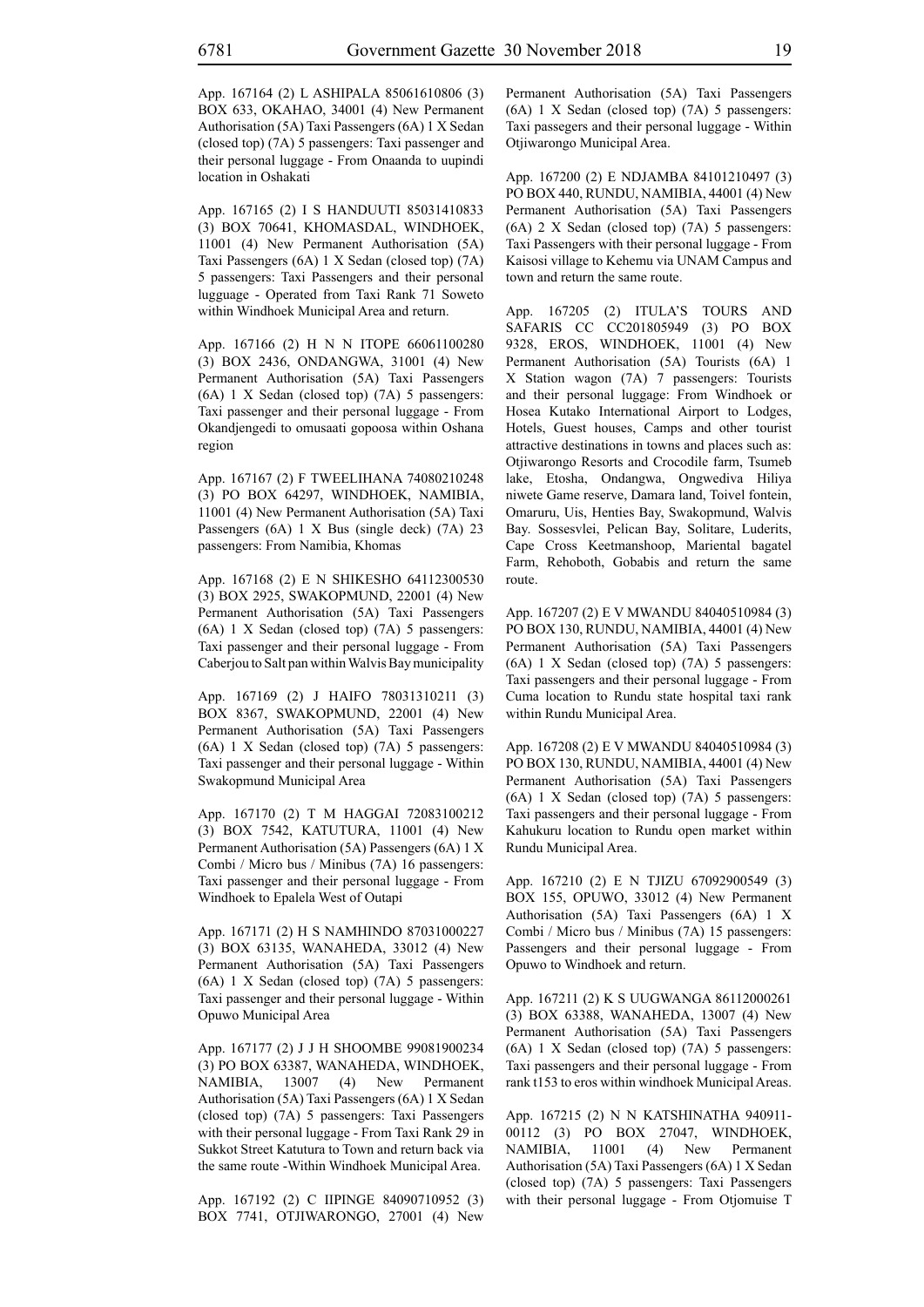367 To Windhoek T 718and return back via the same route within Windhoek Municipal Area.

App. 167217 (2) S T UUGWANGA 83033110215 (3) BOX 63388, WINDHOEK, 11001 (4) New Permanent Authorisation (5A) Taxi Passengers (6A) 1 X Sedan (closed top) (7A) 5 passengers: Taxi passengers and their personal luggage - From rank T302 Khomasdal to Academia Within Windhoek Municipal Area

App. 167260 (2) E N TJIZU 67092900549 (3) BOX 155, OPUWO, 33012 (4) New Permanent Authorisation (5A) Taxi Passengers (6A) 1 X Sedan (closed top) (7A) 5 passengers: Taxi passengers and their personal luggage - Within Opuwo Municipal Area

App. 167261 (2) C K TJIZU 86120200258 (3) BOX 155, OPUWO, 33012 (4) New Permanent Authorisation (5A) Taxi Passengers (6A) 1 X Sedan (closed top) (7A) 5 passengers: Taxi passengers and their personal luggage - Within Opuwo Municipal Area

App. 167262 (2) A K MBAISA 77060600558 (3) PO BOX 536, GOBABIS, NAMIBIA, 14001 (4) New Permanent Authorisation (5A) Taxi Passengers (6A) 2 X Sedan (closed top) (7A) 5 passengers: Taxi Passengers with their personal luggage - From Otjinene town to their location to the centre of the village and return back via the same route -Within Otjinene Municipal Area.

App. 167263 (2) B MURANGI 81060710307 (3) PO BOX 604, OKAHANDJA, NAMIBIA, 15001 (4) New Permanent Authorisation (5A) Taxi Passengers (6A) 1 X Sedan (closed top) (7A) 5 passengers: Taxi Passengers with their personal luggage - Within Okahandja Municipal Area .

App. 167265 (2) M AMUKOSHI 76112700085 (3) PO BOX 161, OSHAKATI, NAMIBIA, 33001 (4) New Permanent Authorisation (5A) Taxi Passengers (6A) 1 X Sedan (closed top) (7A) 5 passengers: Taxi Passengers with their personal luggage - From Oshakati to Ondangwa Airport and return back via the same route.

App. 167266 (2) S M .S NATHINGO 92092000829 (3) PO BOX 1174, OSHAKATI, NAMIBIA, 33001 (4) New Permanent Authorisation (5A) Taxi Passengers (6A) 1 X Sedan (closed top) (7A) 5 passengers: Taxi Passengers with their personal luggage - From Taxi Rank No. 10 Oshakati to the State hospital to Omatando via Mweshpandeka High School and return back via the same route.

App. 167268 (2) S K KAKAMBI 86051300139 (3) PO BOX 24908, WINDHOEK, NAMIBIA, 11001 (4) New Permanent Authorisation (5A) Taxi Passengers (6A) 1 X Sedan (closed top) (7A) 5 passengers: Taxi Passengers with their personal luggage - From Havana Informal Settlement to UNAM Poinerspark and return back via the same route - Within Windhoek Municipal Area.

App. 167270 (2) EKONOLUX BUS RENTAL CC CC20011897 (3) PO BOX 3303, WALVIS BAY, NAMIBIA, 21001 (4) New Permanent Authorisation (5A) Employees (6A) 1 X Bus (single deck) (7A) 51 passengers: Employees in the employ of China Petroleum Pipeline Bureau (Pty) Ltd and their personal luggage - From their places of recidents situated within Walvis Bay and Swakopmund to their places of business situated between Walvis Bay and Swakopmund and return via the same route.

App. 167301 (2) A K MUNGENDJE 85110810826 (3) PO BOX 1441, OKAHANDJA, NAMIBIA, 15001 (4) New Permanent Authorisation (5A) Taxi Passengers (6A) 3 X Sedan (closed top) (7A) 5 passengers: Taxi Passengers with their personal luggage - Within Okahandja Municipal Areas.

App. 167313 (2) D V NTSAMBA 75041410208 (3) PO BOX 1253, OKAHANDJA, NAMIBIA, 15001 (4) New Permanent Authorisation (5A) Taxi Passengers (6A) 1 X Sedan (closed top) (7A) 5 passengers: Taxi Passengers with their personal luggage - Within Okahandja Municipal Area.

App. 167314 (2) A NAMHINDO 76070700457 (3) PO BOX 100, ONGENGA, NAMIBIA, 32008 (4) New Permanent Authorisation (5A) Taxi Passengers (6A) 1 X Sedan (closed top) (7A) 5 passengers: Taxi Passengers with their personal luggage - From Omngwelume to Oshikango and return back via the same route.

App. 167315 (2) A N NSEU 85072910040 (3) PO BOX 8431, SWAKOPMUND, NAMIBIA, 22001 (4) New Permanent Authorisation (5A) Taxi Passengers (6A) 1 X Sedan (closed top) (7A) 5 passengers: Taxi Passengers with their personal luggage - Within Swakopmund Municipal Area.

App. 167316 (2) A N NSEU 85072910040 (3) PO BOX 8431, SWAKOPMUND, NAMIBIA, 22001 (4) New Permanent Authorisation (5A) Taxi Passengers (6A) 1 X Combi / Micro bus / Minibus (7A) 16 passengers: Taxi Passengers with their personal luggage -Within Rundu Municipal Area.

App. 167318 (2) T HAMUPOLO 88060601237 (3) PO BOX 362, WINDHOEK, NAMIBIA, 11001 (4) New Permanent Authorisation (5A) Taxi Passengers (6A) 2 X Sedan (closed top) (7A) 5 passengers: Taxi passengers and their personal luggage: From Otjomuise to Marua Mall within Windhoek Municipal Area.

App. 167321 (2) J T LUANDA 94050800136 (3) PO BOX 1154, WALVIS BAY, NAMIBIA, 21001 (4) New Permanent Authorisation (5A) Taxi Passengers (6A) 1 X Sedan (closed top) (7A) 5 passengers: Taxi passengers and their personal luggage - From Oshakati to Ondangwa and return back the same route.

App. 167324 (2) A N NSEU 85072910040 (3) PO BOX 8431, SWAKOPMUND, NAMIBIA, 22001 (4) New Permanent Authorisation (5A) Taxi Passengers (6A) 1 X Sedan (closed top) (7A)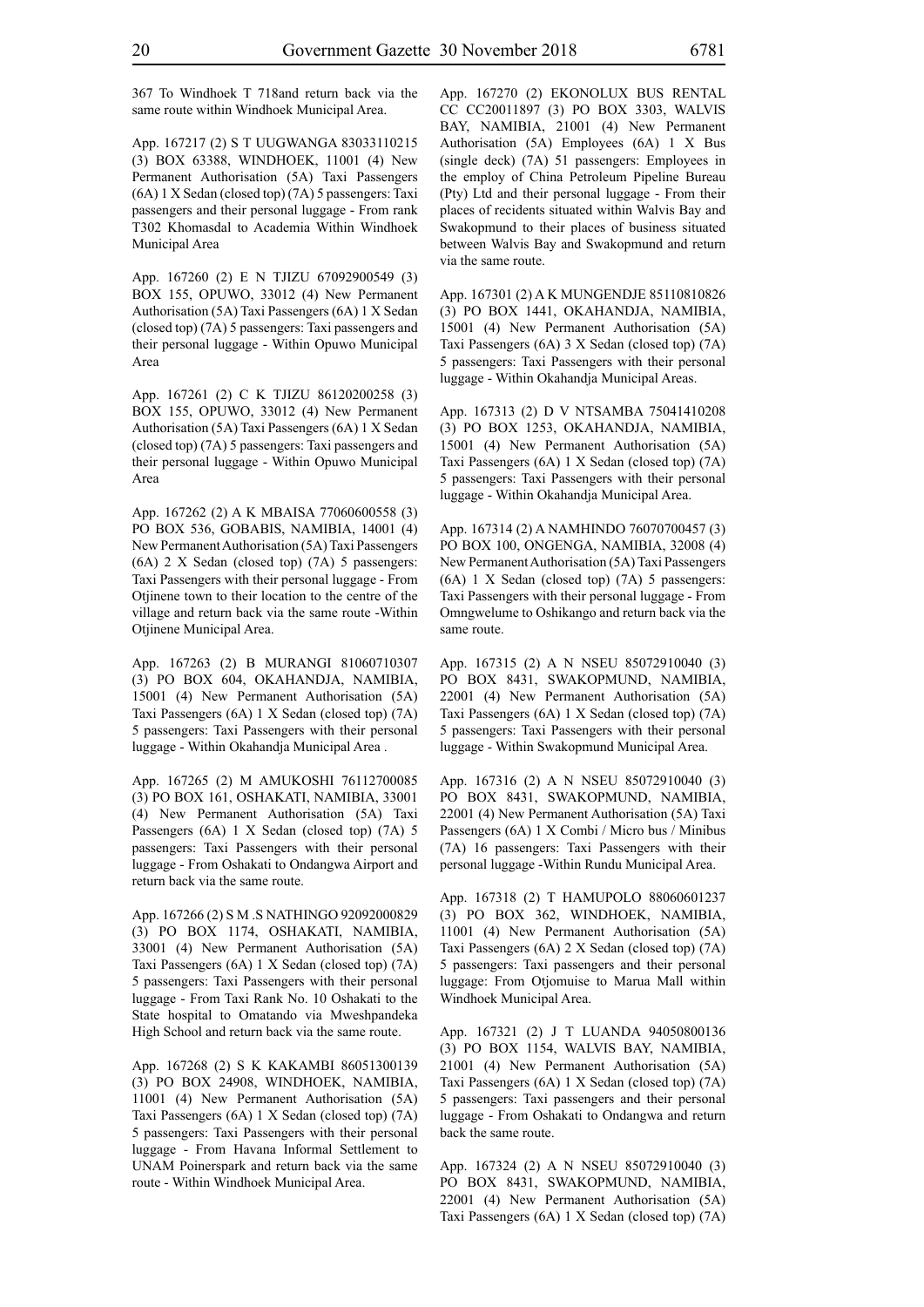App. 167325 (2) A M MAHOTO 80041410084 (3) PO BOX 24908, WINDHOEK, NAMIBIA, 11001 (4) New Permanent Authorisation (5A) Taxi Passengers (6A) 1 X Sedan (closed top) (7A) 5 passengers: Taxi passengers and their personal luggage - From Okuryangava to town at NUST and UNAM main campus and return the same route.

App. 167327 (2) W T MUNYATEKA 75061800265 (3) PO BOX 940, GOBABIS, NAMIBIA, 14001 (4) New Permanent Authorisation (5A) Taxi Passengers (6A) 1 X Sedan (closed top) (7A) 5 passengers: Taxi passengers and their personal luggage - Within Gobabis Municipal Area.

App. 167329 (2) A N NSEU 85072910040 (3) PO BOX 8431, SWAKOPMUND, NAMIBIA, 22001 (4) New Permanent Authorisation (5A) Passengers (6A) 1 X Combi / Micro bus / Minibus (7A) 16 passengers: Passengers with their personal luggage - .From Rundu to Windhoek and back the same route.

App. 167331 (2) A N NSEU 85072910040 (3) PO BOX 8431, SWAKOPMUND, NAMIBIA, 22001 (4) New Permanent Authorisation (5A) Passengers (6A) 1 X Combi / Micro bus / Minibus (7A) 16 passengers: Passengers with their personal luggage - From Walvis Bay to Windhoek and back the same route.

App. 167332 (2) D W MANALE 69083100383 (3) PO BOX 3553, REHOBOTH, NAMIBIA, 16001 (4) New Permanent Authorisation (5A) Taxi Passengers (6A) 1 X Station wagon (7A) 8 passengers: Taxi passengers and their personal luggage - From Windhoek to Rehoboth and return the same route.

App. 167335 (2) I AWALA 86062500266 (3) PO BOX 7040, KUISEBMUND, WALVIS BAY, NAMIBIA, 21003 (4) New Permanent Authorisation (5A) Taxi Passengers (6A) 1 X Sedan (closed top) (7A) 5 passengers: Taxi passengers and their personal luggage - From Walvis Bay to Swakopmund and return the same route.

App. 167336 (2) J JOSEF 79100510149 (3) PO BOX 3775, ONDANGWA, NAMIBIA, 33001 (4) New Permanent Authorisation (5A) Taxi Passengers (6A) 1 X Sedan (closed top) (7A) 5 passengers: Taxi passengers and their personal luggage - From Okangwena location to Onakalunga settlement and within Ondangwa Municipal Area.

App. 167337 (2) A G NDJEMBO 88120200489 (3) PO BOX 26791, WINDHOEK, NAMIBIA, 11001 (4) New Permanent Authorisation (5A) Taxi Passengers (6A) 1 X Sedan (closed top) (7A) 5 passengers: Taxi passengers and their personal luggage - From Goreangab T206 to town and Within Windhoek Municipal Area.

App. 167340 (2) SAFARI CAR RENTAL CC 201408149 (3) PO BOX 81616, OLYMPIA, WINDHOEK, NAMIBIA, 12005 (4) New Permanent Authorisation (5A) Tourists (6A) 1 X Combi / Micro bus / Minibus (7A) 14 passengers: Tourists and their personal luggage - From Windhoek and closer areas to and from the Airport and surrounding lodges.

App. 167341 (2) N M N NAKASOLE 65010201461 (3) PO BOX 4160, WINDHOEK, NAMIBIA, 11001 (4) New Permanent Authorisation (5A) Taxi Passengers (6A) 1 X Combi / Micro bus / Minibus (7A) 16 passengers: Taxi passengers and their personal luggage - From Thlabanelo to Omeya via Grove Mall and return back.

App. 167343 (2) AMA AFRICA SAFARI CC 201513391 (3) PO BOX 8805, SWAKOPMUND, 0000 (4) New Permanent Authorisation (5A) Tourists (6A) 1 X Station wagon (7A) 7 passengers: Tourists and their personal luggage - From Swakopmun/ Windhoek Hosea Kutako Airpot to Hotels, B & B Guest houses on pre-booked Tours destinations to atattraction places situated within the Republic of Namibia and return

App. 167348 (2) E SEM 85041210810 (3) PO BOX 117, RUNDU, NAMIBIA, 44001 (4) New Permanent Authorisation (5A) Taxi Passengers (6A) 1 X Sedan (closed top) (7A) 5 passengers: Taxi passengers and their personal luggage - within Rundu Municipal Area.

App. 167352 (2) N K MUYENGA 94081700516 (3) PO BOX 1625, RUNDU, NAMIBIA, 44001 (4) New Permanent Authorisation (5A) Taxi Passengers (6A) 1 X Sedan (closed top) (7A) 5 passengers: Taxi passengers and their personal luggage - From Tuhingileni to Rundu and within Rundu Municipal Area.

App. 167356 (2) N K MUYENGA 94081700516 (3) PO BOX 1625, RUNDU, NAMIBIA, 44001 (4) New Permanent Authorisation (5A) Taxi Passengers (6A) 1 X Sedan (closed top) (7A) 5 passengers: Taxi passengers and their personal luggage - From Sauyemwe to Rundu and within Rundu Municipal Area.

App. 167365 (2) K M MAKEVA 89012100674 (3) PO BOX 1502, RUNDU, NAMIBIA, 44001 (4) New Permanent Authorisation (5A) Taxi Passengers (6A) 1 X Station wagon (7A) 7 passengers: Taxi passengers and their personal luggage - Within Rundu Municipal Area.

App. 167372 (2) E S NSEU 82053110058 (3) PO BOX 8431, SWAKOPMUND, NAMIBIA, 22001 (4) New Permanent Authorisation (5A) Taxi Passengers (6A) 1 X Sedan (closed top) (7A) 5 passengers: Taxi passengers and their personal luggage - From places of residential area to town within Windhoek Municipal Area,

App. 167374 (2) E S NSEU 82053110058 (3) PO BOX 8431, SWAKOPMUND, NAMIBIA, 22001 (4) New Permanent Authorisation (5A) Taxi Passengers (6A) 1 X Sedan (closed top) (5B) Passengers (6B) 1 X Combi / Micro bus / Minibus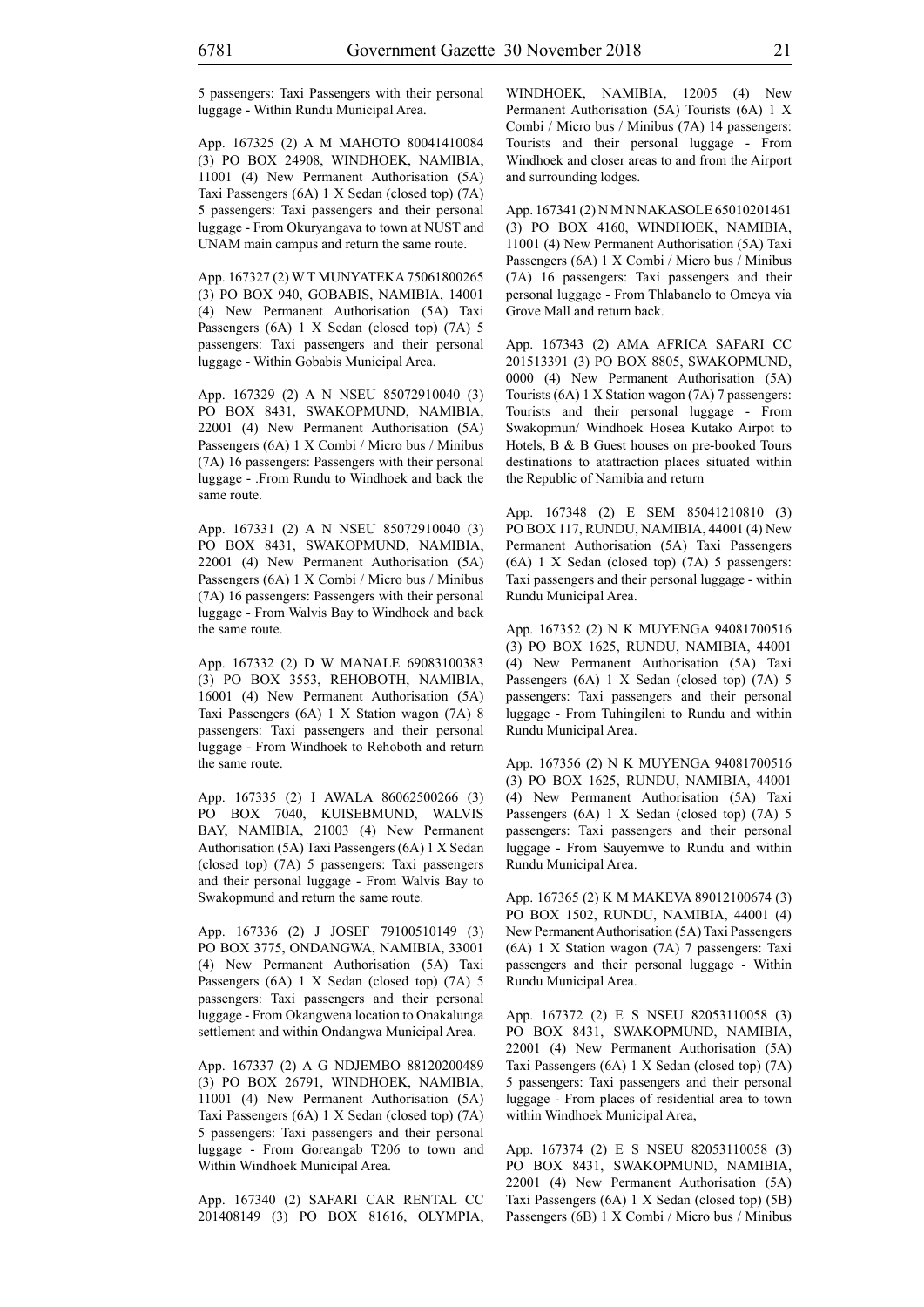(7A) 16 passengers: Taxi passengers and their personal luggage - From places of residential area to town within Windhoek Municipal Area.

App. 167376 (2) T HAMUPOLO 88060601237 (3) PO BOX 362, WINDHOEK, NAMIBIA, 11001 (4) New Permanent Authorisation (5A) Taxi Passengers (6A) 1 X Sedan (closed top) (7A) 5 passengers: Taxi passengers and their personal luggage: From Katutura to town within Windhoek Municipal Area.

App. 167377 (2) K V KAVARI 77041110117 (3) BOX 271, OPUWO, 33012 (4) New Permanent Authorisation (5A) Taxi Passengers (6A) 1 X Sedan (closed top) (7A) 5 passengers: Taxi passengers and their personal luggage within Opuwo Municipal Area,

App. 167378 (2) L D TOBIAS 90082400962 (3) PO BOX 1395, WINDHOEK, NAMIBIA (4) New Permanent Authorisation (5A) Taxi Passengers (6A) 1 X Sedan (closed top) (7A) 5 passengers: Taxi passengers and their personal luggage: From Katutura Shoprite to town within Windhoek Municipal Area.

App. 167379 (2) K V KAVARI 77041110117 (3) BOX 271, OPUWO, 33012 (4) New Permanent Authorisation (5A) Taxi Passengers (6A) 1 X Combi / Micro bus / Minibus (7A) 16 passengers: Passengers and their personal luggage from Opuwo, Ongama to Windhoek and return

App. 167381 (2) M M MUNYANU 90101800665 (3) PO BOX 1490, RUNDU, NAMIBIA, 44001 (4) New Permanent Authorisation (5A) Taxi Passengers (6A) 1 X Sedan (closed top) (7A) 5 passengers: Taxi passengers and their personal luggage - Within Rundu Municipal Area.

App. 167383 (2) M M MUNYANU 90101800665 (3) PO BOX 1490, RUNDU, NAMIBIA, 44001 (4) New Permanent Authorisation (5A) Taxi Passengers (6A) 1 X Sedan (closed top) (7A) 5 passengers: Taxi passengers and their personal luggage - From Ndama sewerange taxi rank to Rundu Army Base and return the same route.

App. 167384 (2) N M KASHAPI 95022200406 (3) PO BOX 1302, RUNDU, NAMIBIA, 44001 (4) New Permanent Authorisation (5A) Taxi Passengers (6A) 1 X Sedan (closed top) (7A) 5 passengers: Taxi passengers and their personal luggage - From Kaisosi suburb to Rundu State Hospital and return the same route.

App. 167385 (2) J NAULE 79101310097 (3) PO BOX 940, GOBABIS, NAMIBIA, 14001 (4) New Permanent Authorisation (5A) Taxi Passengers (6A) 1 X Sedan (closed top) (7A) 5 passengers: Taxi passengers with their personal luggage - Within the town of Gobabis Municipal Area.

App. 167386 (2) E N KASHAPI 57032800521 (3) PO BOX 1302, RUNDU, NAMIBIA, 44001 (4) New Permanent Authorisation (5A) Taxi Passengers (6A) 1 X Sedan (closed top) (7A) 5 passengers: Taxi passengers and their personal luggage - From Millenium park location to town at the post office and Within Rundu Municipal Area.

App. 167387 (2) J K KASHIKOLA 93101800390 (3) PO BOX 3987, RUNDU, NAMIBIA, 44001 (4) New Permanent Authorisation (5A) Taxi Passengers (6A) 2 X Sedan (closed top) (7A) 5 passengers: Taxi passengers and their personal luggage - From Tuhingileni location to Rundu Millitary Base and Within Rundu Municipal Area.

App. 167388 (2) M NAULE 78080800685 (3) PO BOX 946, GOBABIS, NAMIBIA, 34001 (4) New Permanent Authorisation (5A) Taxi Passengers (6A) 1 X Sedan (closed top) (7A) 5 passengers: Taxi passengers with their personal luggage from Outapi and Ruacana return

App. 167389 (2) E V MWANDU 84040510984 (3) PO BOX 130, RUNDU, NAMIBIA, 44001 (4) New Permanent Authorisation (5A) Taxi Passengers (6A) 1 X Sedan (closed top) (7A) 5 passengers: Taxi passengers and their personal luggage - From Guma location to Rundu Nampost taxi rank Rundu and within Rundu Municipal Area.

App. 167390 (2) J K KASHIKOLA 93101800390 (3) PO BOX 3987, RUNDU, NAMIBIA, 44001 (4) New Permanent Authorisation (5A) Taxi Passengers (6A) 1 X Sedan (closed top) (7A) 5 passengers: Taxi passengers and their personal luggage - From Tuhingileni location to Rundu Campus and Within Rundu Municipal Area.

App. 167391 (2) J E KONDJILA 87060501169 (3) PO BOX 5212, WALVIS BAY, NAMIBIA (4) New Permanent Authorisation (5A) Taxi Passengers (6A) 1 X Sedan (closed top) (7A) 5 passengers: Taxi passengers and their personal luggage: Within Walvis Bay Municipal Area.

App. 167392 (2) E H UNAES 82081210568 (3) BOX 26611, WINDHOEK, 11001 (4) New Permanent Authorisation (5A) Taxi Passengers (6A) 1 X Sedan (closed top) (7A) 5 passengers: Taxi passengers with their personal luggage within Windhoek Municipal Area.

App. 167393 (2) J S NGHIKUMWA 90052401146 (3) PO BOX 865, OHANGWENA, NAMIBIA3, 32006 (4) New Permanent Authorisation (5A) Taxi Passengers (6A) 1 X Sedan (closed top) (7A) 5 passengers: Taxi passenger and their personal luggage - From Ondangwa to Oshakati and back the same route.

App. 167394 (2) A M THIKUNDEKO 92010200934 (3) PO BOX 980, RUNDU, NAMIBIA, 44001 (4) New Permanent Authorisation (5A) Taxi Passengers (6A) 1 X Sedan (closed top) (7A) 5 passengers: Taxi passengers and their personal luggage - Within Rundu Municipal Area.

App. 167399 (2) N A KASHAPI 91042200807 (3) PO BOX 1302, RUNDU, NAMIBIA, 44001 (4) New Permanent Authorisation (5A) Taxi Passengers (6A) 1 X Sedan (closed top) (7A) 5 passengers: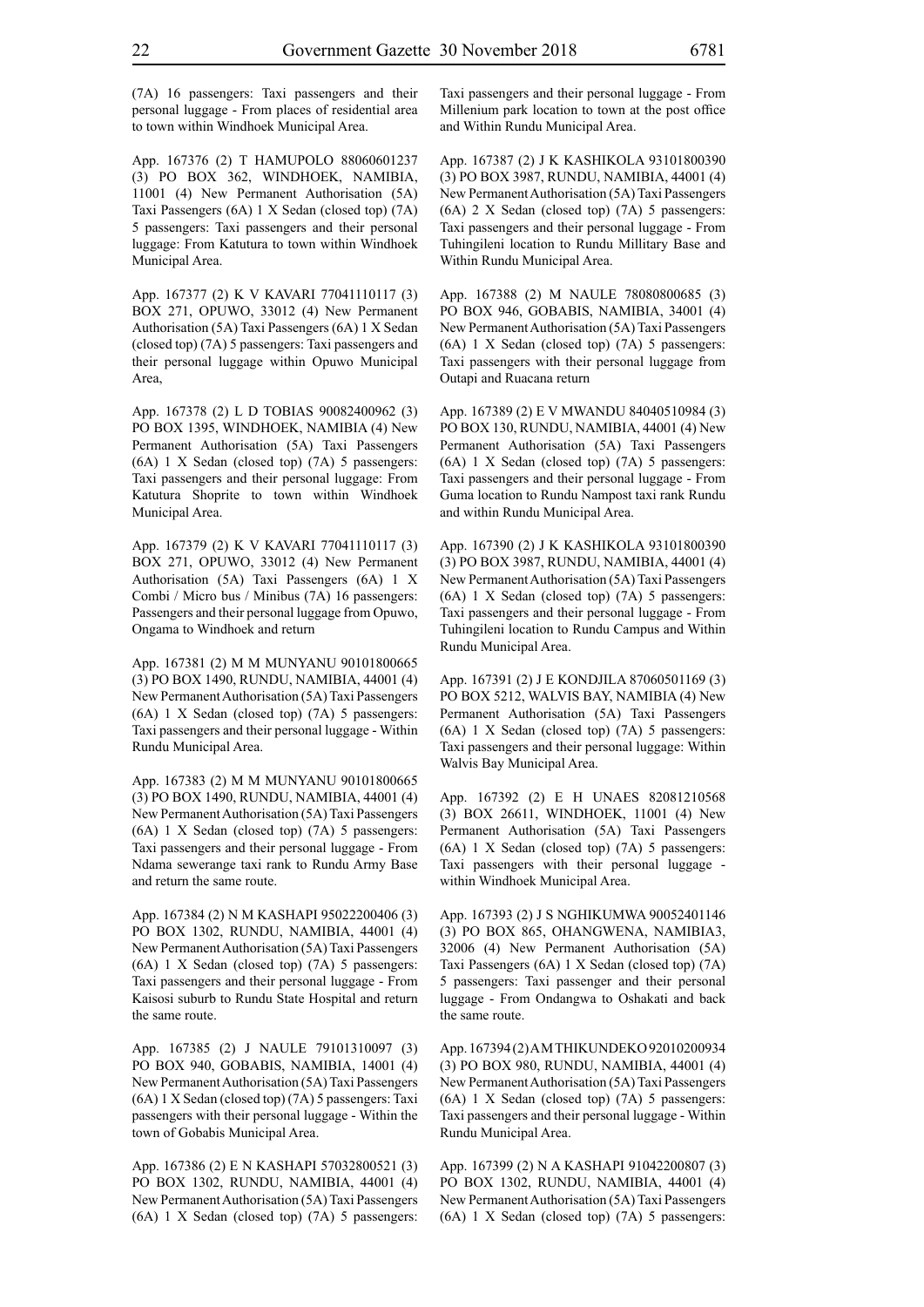Taxi passengers and their personal luggage - Within Rundu Municipal Area.

App. 167400 (2) WILMA GUESTHOUSE AND DESIGNING CC201304453 (3) PO BOX 29055, WINDHOEK, NAMIBIA, 11001 (4) New Permanent Authorisation (5A) Taxi Passengers (6A) 1 X Bus (single deck) (7A) 28 passengers: Taxi passengers and their personal luggage: From Windhoek to Oshikango and return the same route.

App. 167401 (2) E H UNAES 82081210568 (3) BOX 26611, WINDHOEK, 11001 (4) New Permanent Authorisation (5A) Taxi Passengers (6A) 1 X Sedan (closed top) (7A) 5 passengers: Taxi passengers with their personal luggage within Windhoek Municipal Area

App. 167402 (2) F P SHILONGO 86121500816 (3) PO BOX 63153, KATUTURA, WINDHOEK, NAMIBIA, 13001 (4) New Permanent Authorisation (5A) Taxi Passengers (6A) 1 X Sedan (closed top) (7A) 5 passengers: Taxi passengers and their personal luggage: From taxi rank T210 Goreangab Dam to Oamites and return the same route.

App. 167403 (2) S M NDINOMWA 7813110157 (3) BOX 940, GOBABIS, 14001 (4) New Permanent Authorisation (5A) Taxi Passengers (6A) 1 X Sedan (closed top) (7A) 5 passengers: Taxi passenges and their personal luggage - Within Gobabis Municipal Area.

App. 167404 (2) P H HAWANGA 69100600296 (3) PO BOX 1491, RUNDU, NAMIBIA, 44001 (4) New Permanent Authorisation (5A) Taxi Passengers (6A) 1 X Sedan (closed top) (7A) 5 passengers: Taxi passengers and their personal luggage - Within Rundu Municipal Area.

App. 167405 (2) M NAULE 78080800685 (3) PO BOX 946, GOBABIS, NAMIBIA, 34001 (4) New Permanent Authorisation (5A) Taxi Passengers (6A) 1 X Station wagon (7A) 7 passengers: Taxi passengers with their personal luggage from Outapi and Ruacana return via the same route.

App. 167406 (2) ONAMWENYO NGESHEYA TRADING CC CC201403207 (3) PO BOX 60909, KATUTURA, WINDHOE, 9000 (4) New Permanent Authorisation (5A) Passengers (6A) 1 X Combi / Micro bus / Minibus (7A) 16 passengers: Taxi passengers and their personal luggage - From taxi rank T352 Otjomuise to Town and within windhoek Municipal Area.

App. 167408 (2) ONAMWENYO NGESHEYA TRADING CC CC201403207 (3) PO BOX 60909, KATUTURA, WINDHOE, 9000 (4) New Permanent Authorisation (5A) Taxi Passengers (6A) 1 X Sedan (closed top) (7A) 5 passengers: Taxi passengers and their personal luggage - From taxi rank T208 Goreangab to Town and within windhoek Municipal Area.

App. 167421 (2) T T NGHUULONDO 7709030- 0447 (3) PO BOX 538, WINDHOEK, NAMIBIA, 11001 (4) New Permanent Authorisation (5A) Taxi Passengers (6A) 1 X Sedan (closed top) (7A) 5 passengers: Taxi passengers and their personal luggage: From Otjomuise to Wernhil taxi rank town and Within Windhoek Municipal Area.

App. 167426 (2) O MURANGI 72033000354 (3) PO BOX 7962, WINDHOEK, NAMIBIA, 11001 (4) New Permanent Authorisation (5A) Taxi Passengers (6A) 1 X Sedan (closed top) (7A) 5 passengers: Taxi passengers and their personal luggage: From Katutura taxi rank T34 to Windhoek Shoprite Within Windhoek Municipal Area.

App. 167428 (2) N N NALUNGU 94070600337 (3) PO BOX 62991, WANAHEDA, WINDHOEK, NAMIBIA, 13007 (4) New Permanent Authorisation (5A) Taxi Passengers (6A) 1 X Sedan (closed top) (7A) 5 passengers: Taxi passengers and their personal luggage - From Katutura to town and return the same route.

App. 167430 (2) L NAKWALUMBU 76080350017 (3) PO BOX 62991, WANAHEDA, WINDHOEK, NAMIBIA, 13007 (4) New Permanent Authorisation (5A) Taxi Passengers (6A) 1 X Sedan (closed top) (7A) 5 passengers: Taxi passengers and their personal luggage - From Katutura to town and return the same route.

App. 167433 (2) M SILAS 71091000875 (3) PO BOX 3962, WINDHOEK, NAMIBIA, 11001 (4) New Permanent Authorisation (5A) Taxi Passengers (6A) 1 X Sedan (closed top) (7A) 5 passengers: Taxi passengers and their personal luggage - From Otjomuise to town and return the same route.

App. 167434 (2) F T FILIPUS 82033110249 (3) PO BOX 1918, OSHAKATI, NAMIBIA, 33001 (4) New Permanent Authorisation (5A) Taxi Passengers (6A) 1 X Sedan (closed top) (7A) 5 passengers: Taxi passengers and their personal luggage - From Ondobe to Eenhana and return the same route.

App. 167436 (2) T N HAMEVA 89042600330 (3) PO BOX 1918, OSHAKATI, NAMIBIA, 33001 (4) New Permanent Authorisation (5A) Taxi Passengers (6A) 1 X Station wagon (7A) 7 passengers: Taxi passengers and their personal luggage - From Okongo to Eenhana and back.

App. 167438 (2) S NDEIKOYELE 68112401012 (3) PO BOX 1918, OSHAKATI, NAMIBIA, 33001 (4) New Permanent Authorisation (5A) Taxi Passengers (6A) 1 X Station wagon (7A) 7 passengers: Taxi passengers and their personal luggage - From Okongo to Eenhana and return the same route.

App. 167441 (2) S NDEIKOYELE 68112401012 (3) PO BOX 1918, OSHAKATI, NAMIBIA, 33001 (4) New Permanent Authorisation (5A) Taxi Passengers (6A) 1 X Sedan (closed top) (7A) 5 passengers: Taxi passengers and their personal luggage - From Oidimba to Eenhana and return back the same route.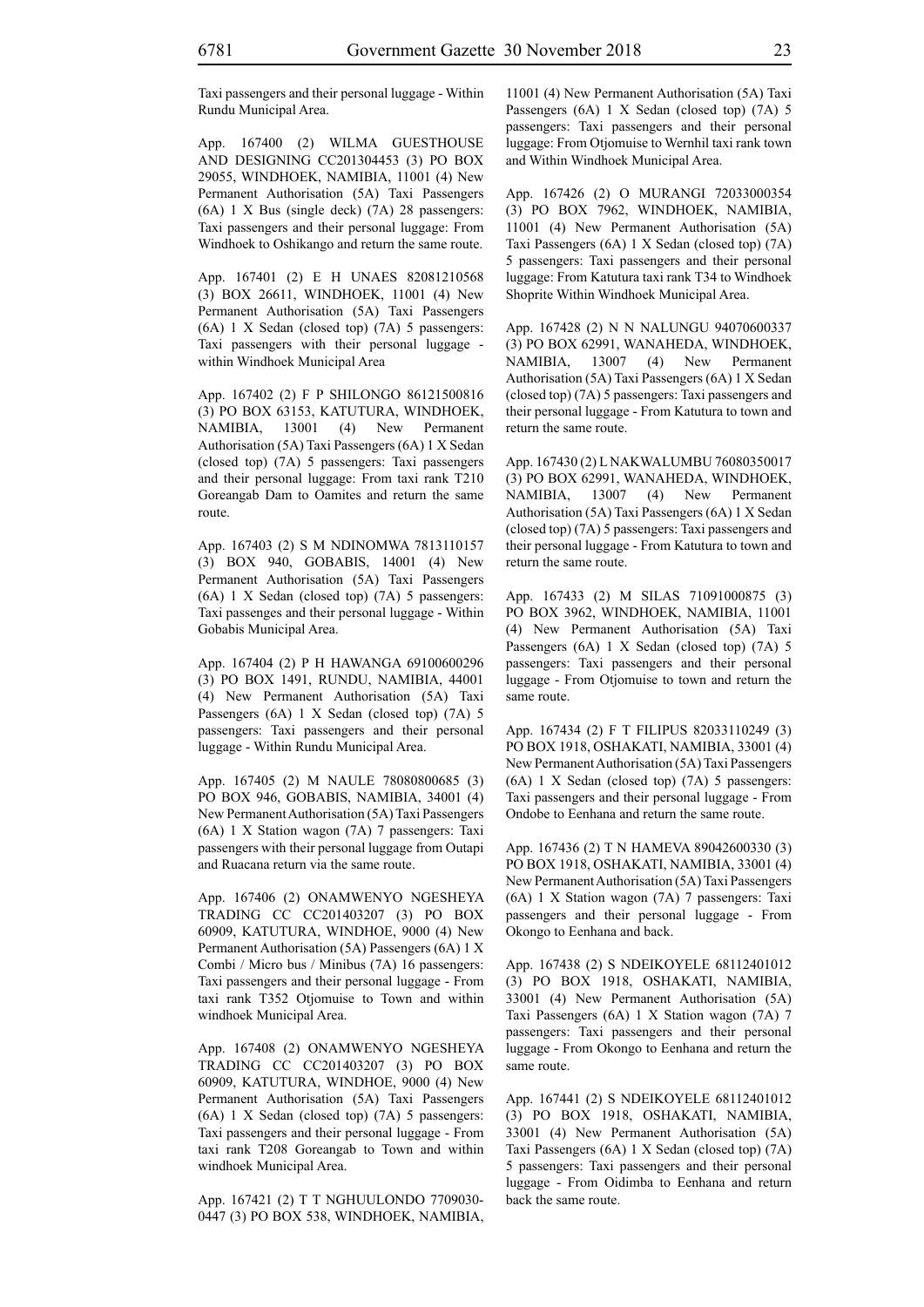App. 167446 (2) K E HAIKELA 76092700077 (3) PO BOX 1150, OSHAKATI, NAMIBIA, 33001 (4) New Permanent Authorisation (5A) Bus Passengers (6A) 1 X Combi / Micro bus / Minibus (7A) 16 passengers: Taxi passengers and their personal luggage - From Oshakati to Lüderitz via Windhoek, Keetmanshoop and return back the same route.

App. 167449 (2) I A ALBANU 88092500657 (3) PO BOX 3748, RUNDU, NAMIBIA, 44001 (4) New Permanent Authorisation (5A) Taxi Passengers (6A) 1 X Sedan (closed top) (7A) 5 passengers: Taxi passengers and their personal luggage - From Kasote location to Rundu Army base and Within Rundu Municipal Area.

App. 167451 (2) G H HAKUSEMBE 80122500024 (3) PO BOX 3021, RUNDU, NAMIBIA, 44001 (4) New Permanent Authorisation (5A) Taxi Passengers (6A) 1 X Sedan (closed top) (7A) 5 passengers: Taxi passengers and their personal luggage - From Kalayi border to Sauyemwa Combined school and return the same route.

App. 167455 (2) R M ROBERTO 84110610397 (3) PO BOX 1572, RUNDU, NAMIBIA, 44001 (4) New Permanent Authorisation (5A) Taxi Passengers (6A) 1 X Sedan (closed top) (7A) 5 passengers: Taxi passengers and their personal luggage: From Safari to town within Rundu Municipal Area.

App. 167456 (2) A K MBANDJE 92070600300 (3) PO BOX 1028, RUNDU, NAMIBIA, 44001 (4) New Permanent Authorisation (5A) Taxi Passengers (6A) 1 X Sedan (closed top) (7A) 5 passengers: Taxi passengers and their personal luggage: From Ndama informal settlement to town within Rundu Municipal Area.

App. 167458 (2) H B LIMBERE 99041900462 (3) PO BOX 952, RUNDU, NAMIBIA, 44001 (4) New Permanent Authorisation (5A) Taxi Passengers (6A) 1 X Sedan (closed top) (7A) 5 passengers: Taxi passengers and their personal luggage: From Kehemu informal settlement to town within Rundu Municipal Area.

App. 167461 (2) T MUSUTUA 89071200752 (3) BOX 155, OPUWO, 33012 (4) New Permanent Authorisation (5A) Taxi Passengers (6A) 1 X Sedan (closed top) (7A) 5 passengers: Taxi passengers and their personal luggage - Within Opuwo Municipal Area.

App. 167462 (2) LOT TOUR SERVICES CC CC201709445 (3) PO BOX 3335, WALVIS BAY, NAMIBIA (4) New Permanent Authorisation (5A) Taxi Passengers (6A) 1 X Sedan (closed top) (7A) 5 passengers: Taxi passengers and their psersonal luggage: From Walvis Bay to Swakopmund and return the same route.

App. 167463 (2) M MUSUTUA 92090700537 (3) BOX 155, OPUWO, 33012 (4) New Permanent Authorisation (5A) Taxi Passengers (6A) 1 X Sedan (closed top) (7A) 5 passengers: Taxi passengers and their personal luggage - Within Opuwo Municipal Area.

App. 167464 (2) N S SHIKONGO 65070100769 (3) PO BOX 2070, WINDHOEK, NAMIBIA, 11001 (4) New Permanent Authorisation (5A) Taxi Passengers (6A) 1 X Sedan (closed top) (7A) 5 passengers: Taxi passengers and their personal luggage - From taxi rank 153 Havana in Katutura to town within Windhoek Municipal Area.

App. 167465 (2) N S SHIKONGO 65070100769 (3) PO BOX 2070, WINDHOEK, NAMIBIA, 11001 (4) New Permanent Authorisation (5A) Taxi Passengers (6A) 1 X Sedan (closed top) (7A) 5 passengers: Taxi passengers and their personal luggage - From taxi rank 102 Hahana in Katutura to town within Windhoek Municipal Area.

App. 167466 (2) A K TJUPA 73100410197 (3) PO BOX 1127, KEETMANSHOOP, NAMIBIA (4) New Permanent Authorisation (5A) Taxi Passengers (6A) 1 X Sedan (closed top) (7A) 5 passengers: Taxi passengers and their luggage - Within Keetmanshoop Municipal Area.

App. 167470 (2) N S SHIKONGO 65070100769 (3) PO BOX 2070, WINDHOEK, NAMIBIA, 11001 (4) New Permanent Authorisation (5A) Taxi Passengers (6A) 1 X Sedan (closed top) (7A) 5 passengers: Taxi passengers and their personal luggage - From taxi rank 102 Hahana in Katutura to town within Windhoek Municipal Area.

App. 167472 (2) P S MBANGU 80062510452 (3) BOX 1127, KEETMANSHOOP, 52001 (4) New Permanent Authorisation (5A) Taxi Passengers (6A) 1 X Sedan (closed top) (7A) 5 passengers: Taxi passengers and their personal lugge - Within Keetmanshoop Municipal Area.

App. 167473 (2) F S MULUTA 70060710217 (3) PO BOX 1127, KEETMANSHOOP, NAMIBIA, 52001 (4) New Permanent Authorisation (5A) Taxi Passengers (6A) 1 X Sedan (closed top) (7A) 5 passengers: Taxi passengers and their personal luggage - Within Keetmanshoop Municipal Areas.

App. 167474 (2) A M RUKAVO 70081210140 (3) BOX 1127, KEETMANSHOOP, 52001 (4) New Permanent Authorisation (5A) Taxi Passengers (6A) 1 X Sedan (closed top) (7A) 5 passengers: Taxi passengers and their personal luggage - Within Keetmanshoop Municipal Areas.

App. 167475 (2) J ALEXANDER 83101310482 (3) BOX 1127, KEETMANSHOOP, 52001 (4) New Permanent Authorisation (5A) Taxi Passengers (6A) 1 X Sedan (closed top) (7A) 5 passengers: Passengers and their luggage - Within Keetmanshoop Municipal Area.

App. 167476 (2) LOT TOUR SERVICES CC CC201709445 (3) PO BOX 3335, WALVIS BAY, NAMIBIA (4) New Permanent Authorisation (5A) Taxi Passengers (6A) 1 X Station wagon (7A) 7 passengers: Taxi passengers and their psersonal luggage: From Walvis Bay to Swakopmund via Arandis and Karibib and return the same route.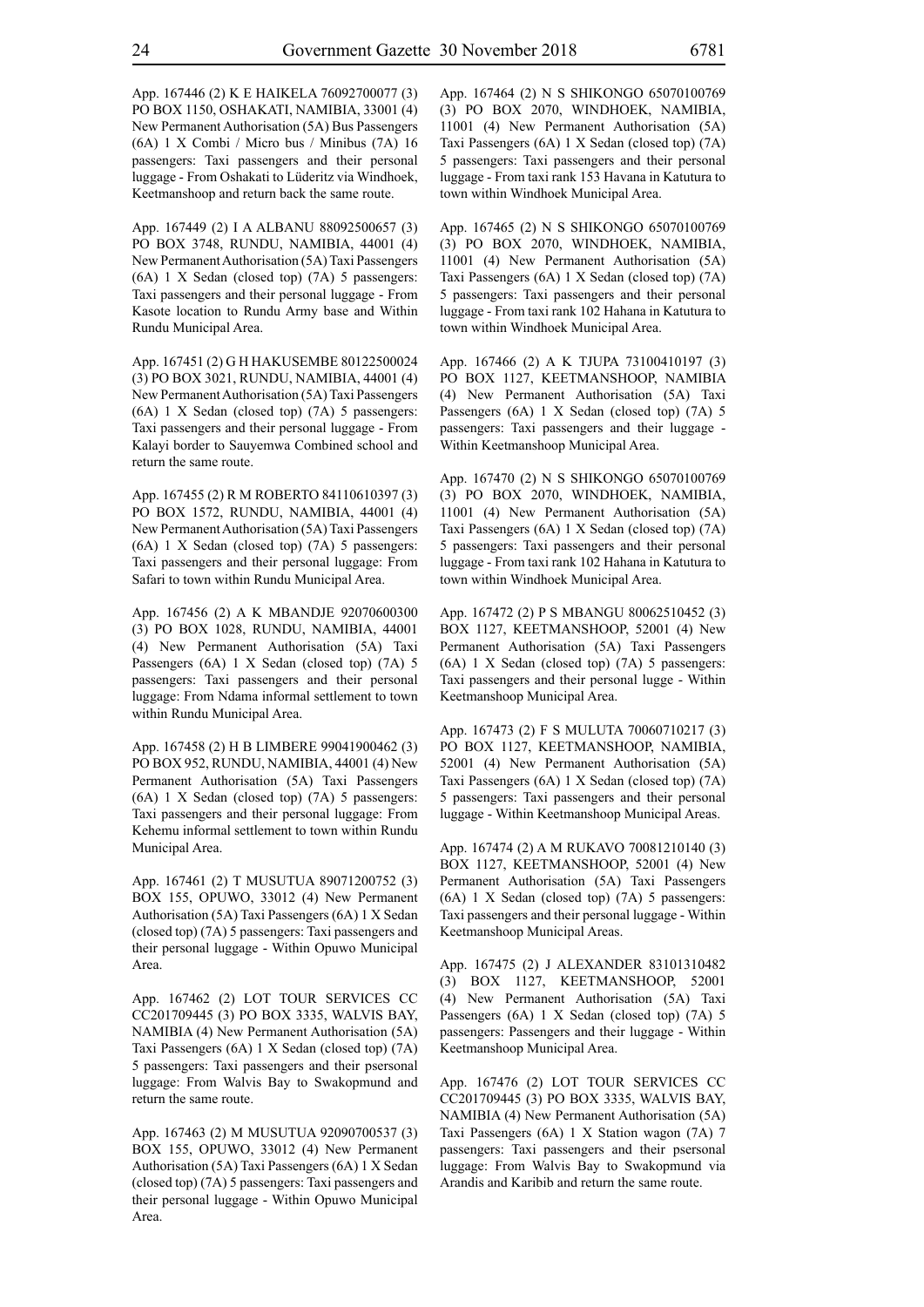App. 167477 (2) A N AMBUGA 75010300400 (3) BOX 1732, KEETMANSHOOP, 52001 (4) New Permanent Authorisation (5A) Taxi Passengers (6A) 1 X Sedan (closed top) (7A) 5 passengers: Passengers and their luggage - Within Keetmanshoop Municipal Area.

App. 167478 (2) M IMANUEL 90071800425 (3) BOX 638, KEETMANSHOOP, 52001 (4) New Permanent Authorisation (5A) Taxi Passengers (6A) 1 X Sedan (closed top) (7A) 5 passengers: Passengers and their luggage - Within Keetmanshoop Municipal Area.

App. 167480 (2) S M SINVULA 83080810961 (3) PRIVATE BAG 2167, KARIBIB (4) New Permanent Authorisation (5A) Taxi Passengers (6A) 1 X Sedan (closed top) (7A) 5 passengers: Taxi passengers and their personal luggage: Within Karibib Municipal Area.

App. 167481 (2) P P SHINEDIMA 91052100023 (3) PO BOX 1254, TSUMEB, NAMIBIA, 43001 (4) New Permanent Authorisation (5A) Taxi Passengers (6A) 1 X Sedan (closed top) (7A) 5 passengers: Taxi passengers and their personal luggage - Within Tsumeb Municipal Area.

App. 167489 (2) M N VAN WYK 79071300064 (3) PO BOX 4747, REHOBOTH, NAMIBIA, 16001 (4) New Permanent Authorisation (5A) Taxi Passengers (6A) 1 X Combi / Micro bus / Minibus (7A) 16 passengers: Taxi passengers and their personal luggage - From Rehoboth to Walvis Bay and return the same route.

App. 167490 (2) M N VAN WYK 79071300064 (3) PO BOX 4747, REHOBOTH, NAMIBIA, 16001 (4) New Permanent Authorisation (5A) Taxi Passengers (6A) 1 X Combi / Micro bus / Minibus (7A) 14 passengers: Taxi passengers and their personal luggage - From Rehoboth to Walvis Bay and return the same route.

App. 167493 (2) S I KOOPMAN 72022900170 (3) PO BOX 10480, KHOMASDAL, WINDHOEK, NAMIBIA, 11008 (4) New Permanent Authorisation (5A) Taxi Passengers (6A) 2 X Sedan (closed top) (7A) 5 passengers: Taxi passengers and their personal luggage - Within Windhoek Municipal Area.

App. 167495 (2) V KAVARI 69030800011 (3) PO BOX 198, OPUWO, NAMIBIA, 33012 (4) New Permanent Authorisation (5A) Taxi Passengers (6A) 1 X Combi / Micro bus / Minibus (7A) 14 passengers: Taxi passengers and their personal luggage - From Sesfontein, Opuwo to Windhoek and return the same route.

App. 167498 (2) V KAVARI 69030800011 (3) PO BOX 198, OPUWO, NAMIBIA, 33012 (4) New Permanent Authorisation (5A) Taxi Passengers (6A) 1 X Sedan (closed top) (7A) 5 passengers: Taxi passengers and their personal luggage - Within Opuwo Municipal Area.

App. 167500 (2) R MUKUARUUZE 92101000601 (3) PO BOX 198, OPUWO, NAMIBIA, 33012 (4) New Permanent Authorisation (5A) Taxi Passengers (6A) 1 X Sedan (closed top) (7A) 5 passengers: Taxi passengers and their personal luggage - Within Opuwo Municipal Area.

App. 167502 (2) H S SHAMPAPI 84061410601 (3) PO BOX 26370, WINDHOEK, NAMIBIA, 11001 (4) New Permanent Authorisation (5A) Taxi Passengers (6A) 1 X Sedan (closed top) (7A) 5 passengers: Taxi passengers and their personal luggage - Within Windhoek Municipal Area.

App. 167505 (2) J M HIHANGWA 86121400978 (3) PO BOX 796, OHANGWENA, NAMIBIA, 32005 (4) New Permanent Authorisation (5A) Taxi Passengers (6A) 1 X Sedan (closed top) (7A) 5 passengers: Taxi passengers and their personal luggage - Within Eenhana Municipal Area.

App. 167506 (2) V VALOMBOLA 94020900132 (3) PO BOX 2451, OSHIKANGO, NAMIBIA, 32006 (4) New Permanent Authorisation (5A) Taxi Passengers (6A) 1 X Sedan (closed top) (7A) 5 passengers: Taxi passengers and their personal luggage - Within Ondangwa Municipal Area.

App. 167508 (2) S E HILIFILWA 75101600326 (3) PO BOX 62826, WANAHEDA, WINDHOEK, NAMIBIA, 13007 (4) New Permanent Authorisation (5A) Taxi Passengers (6A) 1 X Station wagon (7A) 7 passengers: Taxi passengers and their personal luggage - Within Windhoek Municipal Area.

App. 167509 (2) S E HILIFILWA 75101600326 (3) PO BOX 62826, WANAHEDA, WINDHOEK, NAMIBIA, 13007 (4) New Permanent Authorisation (5A) Taxi Passengers (6A) 1 X Sedan (closed top) (7A) 5 passengers: Taxi passengers and their personal luggage - From Havana to town and return the same route.

App. 167512 (2) S E HILIFILWA 75101600326 (3) PO BOX 62826, WANAHEDA, WINDHOEK, NAMIBIA, 13007 (4) New Permanent Authorisation (5A) Taxi Passengers (6A) 1 X Combi / Micro bus / Minibus (7A) 16 passengers: Taxi passengers and their personal luggage - From Windhoek to Ondangwa and Okongo and return the same route.

App. 167513 (2) L S MBAMBA 75121210116 (3) PO BOX 2795, RUNDU, NAMIBIA, 44001 (4) New Permanent Authorisation (5A) Taxi Passengers (6A) 1 X Sedan (closed top) (7A) 5 passengers: Taxi passengers and their personal luggage - From Ndama location to town at Ok Food and Pick n Pay and Within Rundu Municipal Area.

App. 167515 (2) N D KUHLMAN 70010600698 (3) PO BOX 66, KOES, NAMIBIA (4) New Permanent Authorisation (5A) Taxi Passengers (6A) 2 X Combi / Micro bus / Minibus (7A) 16 passengers: Taxi passengers and their personal luggage - From Koes to Otjiwarongo and back.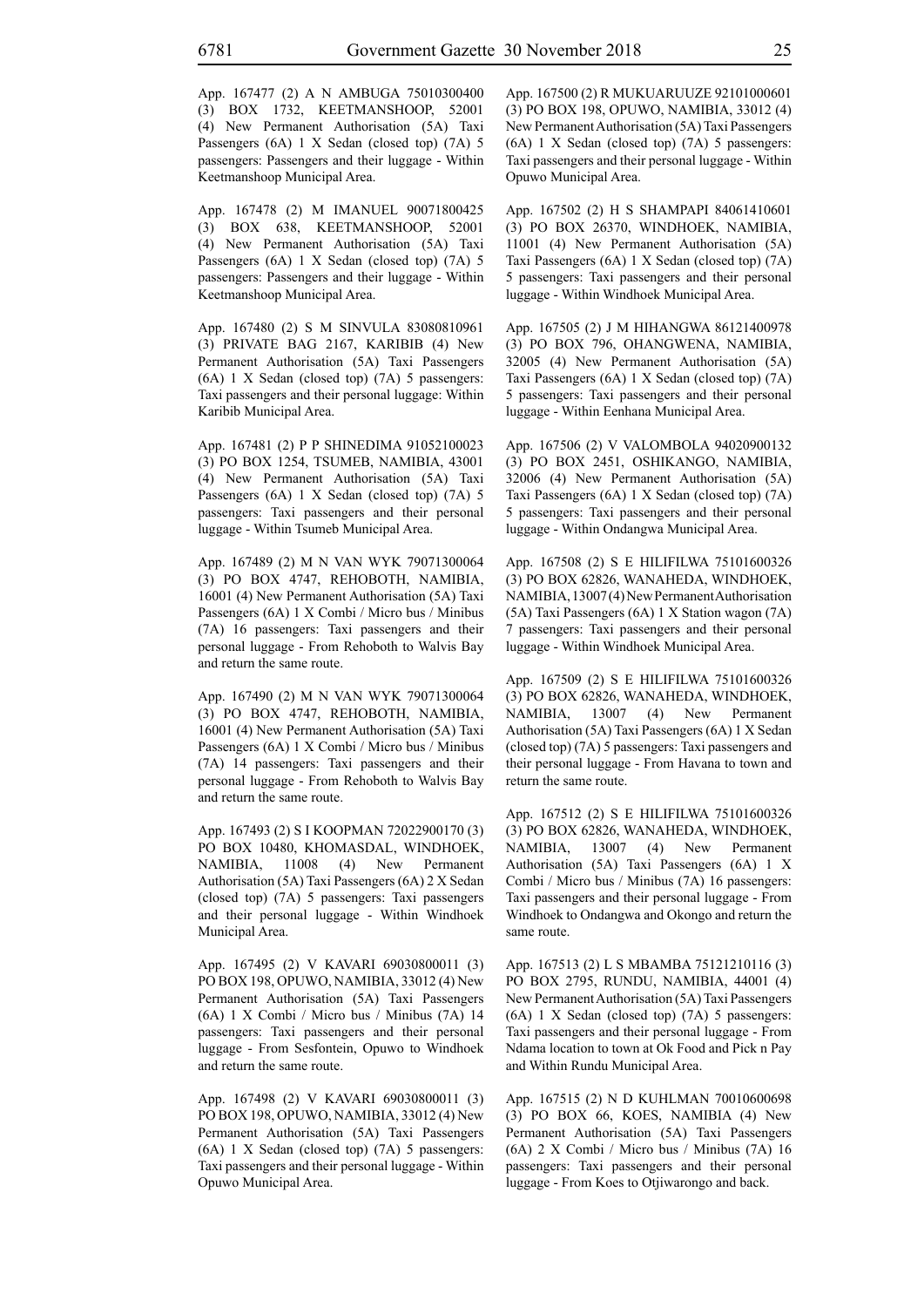App. 167516 (2) JENS BOOKINGS TRAVEL AND TOURS 20182402 (3) BOX 5385, WALVIS BAY, 21001 (4) New Permanent Authorisation (5A) Tourists (6A) 1 X Station wagon (7A) 7 passengers: Tourists as well as their personal luggage - From Walvis Bay, Swakopmund to Windhoek and back the same route.

App. 167518 (2) C M DU PLESSIS 83121310321 (3) PO BOX 2753, SWAKOPMUND, NAMIBIA, 22001 (4) New Permanent Authorisation (5A) Taxi Passengers (6A) 1 X Station wagon (7A) 7 passengers: Taxi passengers and their personal luggage - Within Swakopmund Municipala Are.

App. 167519 (2) JENS BOOKINGS TRAVEL AND TOURS 20182402 (3) BOX 5385, WALVIS BAY, 21001 (4) New Permanent Authorisation (5A) Tourists (6A) 1 X Sedan (closed top) (7A) 5 passengers: Tourists as well as their personal luggage - From Walvis Bay, Swakopmund to Windhoek and back the same route.

App. 167520 (2) B TJIUMA 82040610917 (3) PO BOX 8804, WINDHOEK, NAMIBIA, 11001 (4) New Permanent Authorisation (5A) Taxi Passengers (6A) 1 X Sedan (closed top) (7A) 5 passengers: Taxi passengers and their personal luggage - Within Opuwo Municipal Areas.

App. 167522 (2) A V KASHINDUKA 83091910377 (3) PO BOX 767, OSHAKATI, NAMIBIA, 33001 (4) New Permanent Authorisation (5A) Taxi Passengers (6A) 1 X Sedan (closed top) (7A) 5 passengers: Taxi passengers and their personal luggage - From Oshakati, Ondangwa, Oshikango and return back the same route.

App. 167523 (2) B W TJIUMA 72101500337 (3) PO BOX 271, OPUWO, NAMIBIA, 33012 (4) New Permanent Authorisation (5A) Taxi Passengers (6A) 1 X Sedan (closed top) (7A) 5 passengers: Taxi passengers and their personal luggage - Within Opuwo Municipal Area.

App. 167524 (2) ROHL'S TOURS AND SAFARIS CC. 21708803 (3) PO BOX 2300, SWAKOPMUND, NAMIBIA, 22001 (4) New Permanent Authorisation (5A) Tourists (6A) 1 X Pick-up (7A) 5 passengers: Tourists as well as their personal luggage - From Walvis Bay, Swakopmund, Windhoek and Surrounds and Hosea Kutako Airport, Etosha National Park Sossusvle and back the same route.

App. 167526 (2) S T T KASHINDUKA 790805- 10122 (3) PO BOX 50537, WINDHOEK, NAMIBIA, 11001 (4) New Permanent Authorisation (5A) Taxi Passengers (6A) 1 X Sedan (closed top) (7A) 5 passengers: Taxi passengers and their personal luggage - From Goreagab T206, Academia and hockland park.

App. 167527 (2) JJ TOURS AND SAFARIS CLOSE CORPORATION CC201401941 (3) PO BOX 8378, BACHBRECHT, WINDHOEK, NAMIBIA, 11003 (4) New Permanent Authorisation (5A) Taxi Passengers (6A) 1 X Combi / Micro bus / Minibus (7A) 14 passengers: Tourists and their personal luggage - From Windhoek at Hosea Kutako International Airport to Lodges-Hotels-Guesthouse-Buitepos-Ngoma border post-Ariamsvlei-Keetmanshoop-Walvis Bay Harbour and Airport-Swakopmund-Henties Bay-Waterberg-Khorixas-Lüderitz-Etosha National park and all tourist attractives places in Republic of Namibia.

App. 167530 (2) A S CHIMWANDI 85061410367 (3) PO BOX 62941, WANAHEDA, NAMIBIA, 13007 (4) New Permanent Authorisation (5A) Taxi Passengers (6A) 1 X Sedan (closed top) (7A) 5 passengers: Taxi passengers and their personal luggage - Within Windhoek Municipala Area.

App. 167531 (2) B W TJIUMA 72101500337 (3) PO BOX 271, OPUWO, NAMIBIA, 33012 (4) New Permanent Authorisation (5A) Taxi Passengers (6A) 1 X Combi / Micro bus / Minibus (7A) 16 passengers: Taxi passengers and their personal luggage - From Opuwo to Otjiwarongo and return the same route.

App. 167533 (2) SAFE TRIP TRANSPORT SERVICES CC CC201884064 (3) PO BOX 3723, WINDHOEK, NAMIBIA, 11001 (4) New Permanent Authorisation (5A) Taxi Passengers (6A) 1 X Combi / Micro bus / Minibus (7A) 14 passengers: Taxi passengers and their personal luggage - From Windhoek to Swakopmund and Walvis Bay and return the samre route.

App. 167536 (2) L T K NAKAKOTI 73101300436 (3) PO BOX 98, OHANGWENA, NAMIBIA, 32005 (4) New Permanent Authorisation (5A) Passengers (6A) 1 X Bus (single deck) (7A) 28 passengers: Taxi passengers and their personal luggage - From Oshikango to Lüderitz and return the same route.

App. 167538 (2) H S DANSTER 88092400083 (3) PO BOX 74, KALKLAND, NAMIBIA (4) New Permanent Authorisation (5A) Taxi Passengers (6A) 1 X Combi / Micro bus / Minibus (7A) 16 passengers: Taxi passengers and their personal luggage - From Rehoboth to Windhoek and back.

App. 167540 (2) L T K NAKAKOTI 73101300436 (3) PO BOX 98, OHANGWENA, NAMIBIA, 32005 (4) New Permanent Authorisation (5A) Passengers (6A) 1 X Bus (single deck) (7A) 28 passengers: Taxi passengers and their personal luggage - From Oshikango to Lüderitz and return the same route.

App. 167541 (2) E N NAMUNDJEBO 78080310459 (3) PO BOX 706, OHANGWENA, NAMIBIA, 32005 (4) New Permanent Authorisation (5A) Passengers (6A) 1 X Bus (single deck) (7A) 28 passengers: Taxi passengers and their personal luggage - From Oshikango to Lüderitz and return the same route.

App. 167543 (2) E S SHEYAVALI 93102700012 (3) PO BOX 64293, OKURYANGAVA, NAMIBIA, 11001 (4) New Permanent Authorisation (5A) Taxi Passengers (6A) 1 X Sedan (closed top) (7A) 5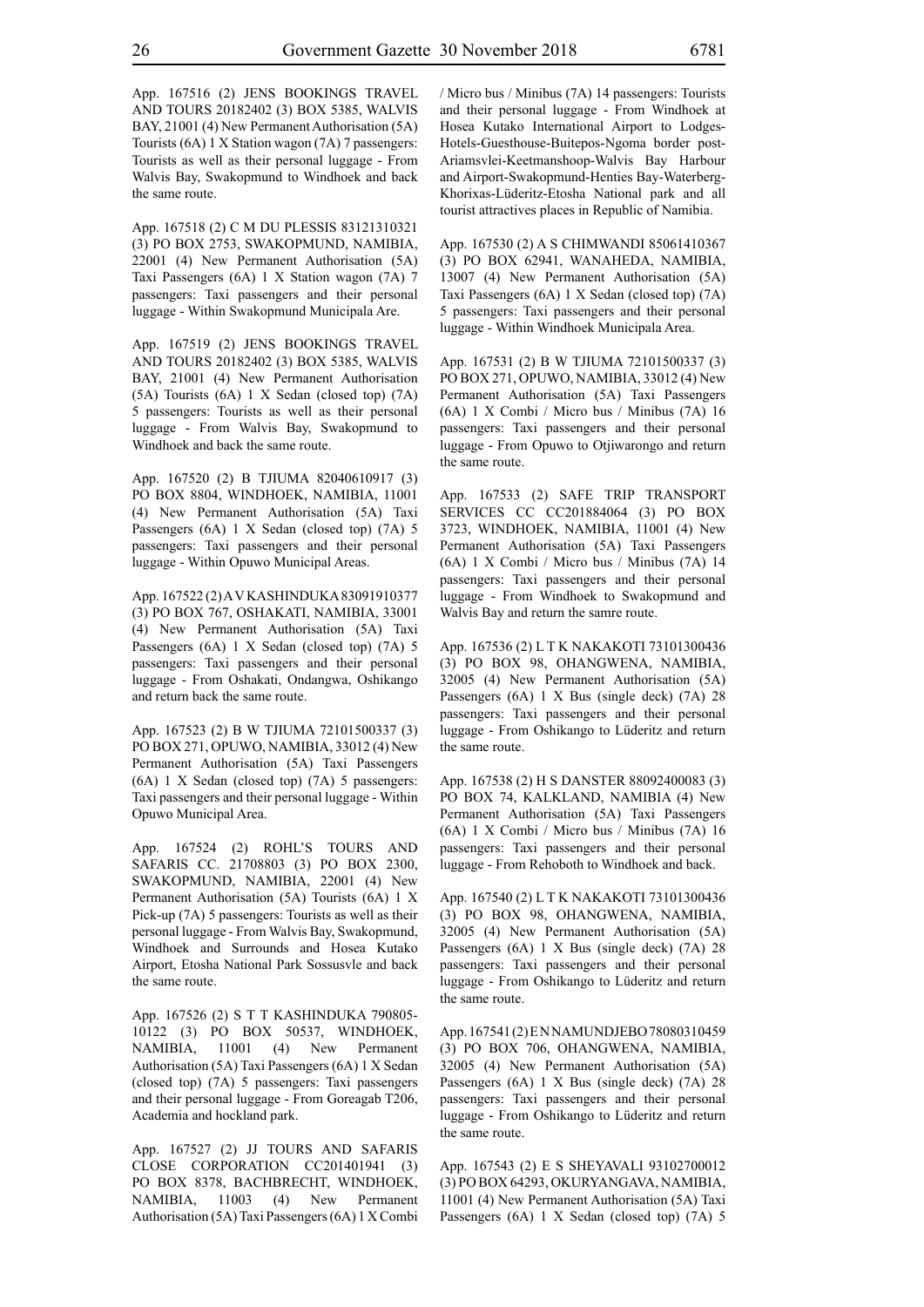passengers: Taxi passengers and their personal luggage - From Okuryangava to University of Namibia and within Windhoek Municipal Area.

App. 167544 (2) E S SHEYAVALI 93102700012 (3) PO BOX 64293, OKURYANGAVA, NAMIBIA, 11001 (4) New Permanent Authorisation (5A) Taxi Passengers (6A) 1 X Sedan (closed top) (7A) 5 passengers: Taxi passengers and their personal luggage - From Okuryangava taxi rank T79 to Cimbebacia and within Windhoek Municipal Area.

App. 167545 (2) E G NEUMBO 78052710286 (3) PO BOX 72327, KHOMASDAL, WINDHOEK, NAMIBIA, 11008 (4) New Permanent Authorisation (5A) Taxi Passengers (6A) 1 X Sedan (closed top) (7A) 5 passengers: Taxi passengers and their personal luggage - From Khomasdal to town and return the same route.

App. 167547 (2) N W NDAUMBWA 88040500508 (3) PO BOX 63, OKAHANDJA, NAMIBIA, 15001 (4) New Permanent Authorisation (5A) Taxi Passengers (6A) 1 X Sedan (closed top) (7A) 5 passengers: Taxi passengers and their personal luggage - Within Okahandja Municipal Area.

App. 167549 (2) S T UUSHONA 68012100606 (3) PO BOX 22790, WINDHOEK, NAMIBIA, 11001 (4) New Permanent Authorisation (5A) Taxi Passengers (6A) 1 X Sedan (closed top) (7A) 5 passengers: Taxi passengers and their personal luggage - Within Windhoek Municipal Area.

App. 167554 (2) S M SINVULA 83080810961 (3) PRIVATE BAG 2167, KARIBIB (4) New Permanent Authorisation (5A) Taxi Passengers (6A) 1 X Sedan (closed top) (7A) 5 passengers: Taxi passengers and their personal luggage: Within Karibib Municipal Area.

App. 167555 (2) M K NDARA 86030900897 (3) PRIVATE BAG2167, KARIBIB, NAMIBIA, 25001 (4) New Permanent Authorisation (5A) Taxi Passengers (6A) 1 X Sedan (closed top) (7A) 5 passengers: Taxi passengers and their personal luggage: Within Karibib Municipal Area.

App. 167556 (2) M K NDARA 86030900897 (3) PRIVATE BAG 2167, KARIBIB, NAMIBIA, 25001 (4) New Permanent Authorisation (5A) Taxi Passengers (6A) 1 X Sedan (closed top) (7A) 5 passengers: Taxi passengers and their personal luggage: Within Karibib Municipal Area.

App. 167557 (2) J H SHIMHANDA 75100510048 (3) PO BOX 7371, WALVIS BAY, 21001 (4) New Permanent Authorisation (5A) Taxi Passengers (6A) 1 X Sedan (closed top) (7A) 5 passengers: Taxi passengers and their personal luggage: Within Walvis Bay Municipal Area. and from Walvis Bay to Swakopmund and return the same route.

App. 167559 (2) S N HAIMBODI 77032900011 (3) PO BOX 3264, WALVIS BAY, NAMIBIA, 21001 (4) New Permanent Authorisation (5A) Taxi Passengers (6A) 1 X Sedan (closed top) (7A) 5 passengers: Taxi passengers and their personal luggage: Within Walvis Bay Municipal Area. and from Walvis Bay to Swakopmund and rerturn the same route.

App. 167561 (2) E S NSEU 82053110058 (3) PO BOX 8431, SWAKOPMUND, NAMIBIA, 22001 (4) New Permanent Authorisation (5A) Taxi Passengers (6A) 1 X Sedan (closed top) (7A) 5 passengers: Taxi passengers and their personal luggage: From Swakopmund Municipal Area.

App. 167563 (2) E S NSEU 82053110058 (3) PO BOX 8431, SWAKOPMUND, NAMIBIA, 22001 (4) New Permanent Authorisation (5A) Taxi Passengers (6A) 1 X Sedan (closed top) (7A) 5 passengers: Taxi passengers and their personal luggage: From Swakopmund to Walvis Bay and return the same route.

App. 167566 (2) J SHATUMBU 66091500767 (3) PO BOX 2724, OKAHANDJA, NAMIBIA, 15001 (4) New Permanent Authorisation (5A) Taxi Passengers (6A) 1 X Sedan (closed top) (7A) 5 passengers: Taxi passengers and their personal luggage - Within Okahandja Municipal Area.

App. 167567 (2) N T SHIKOMBA 86041000051 (3) PO BOX 2724, OKAHANDJA, NAMIBIA, 15001 (4) New Permanent Authorisation (5A) Taxi Passengers (6A) 1 X Sedan (closed top) (7A) 5 passengers: Taxi passengers and their personal luggage - Within Okahandja Municipal Area.

App. 167568 (2) E S NSEU 82053110058 (3) PO BOX 8431, SWAKOPMUND, NAMIBIA, 22001 (4) New Permanent Authorisation (5A) Taxi Passengers (6A) 1 X Sedan (closed top) (7A) 5 passengers: Taxi passengers and their personal luggage: Within Swakopmund Municipal Area.

App. 167570 (2) G S KANDJIMI 79081300164 (3) BOX 748, RUNDU, NAMIBIA (4) New Permanent Authorisation (5A) Taxi Passengers (6A) 1 X Combi / Micro bus / Minibus (7A) 10 passengers: Taxi passengers and their personal luggage - From Grootfontein to Nkurenkure Village and back the same route.

App. 167571 (2) E S NSEU 82053110058 (3) PO BOX 8431, SWAKOPMUND, NAMIBIA, 22001 (4) New Permanent Authorisation (5A) Taxi Passengers (6A) 1 X Sedan (closed top) (7A) 5 passengers: Taxi passengers and their personal luggage: Within Rundu Municipal Area.

App. 167572 (2) E S NSEU 82053110058 (3) PO BOX 8431, SWAKOPMUND, NAMIBIA, 22001 (4) New Permanent Authorisation (5A) Taxi Passengers (6A) 1 X Combi / Micro bus / Minibus (7A) 16 passengers: Taxi passengers and their personal luggage: From Walvis Bay to Rundu via Swakopmund and back the same route.

App. 167573 (2) F S MULUTA 70060710217 (3) PO BOX 1127, KEETMANSHOOP, NAMIBIA, 52001 (4) New Permanent Authorisation (5A)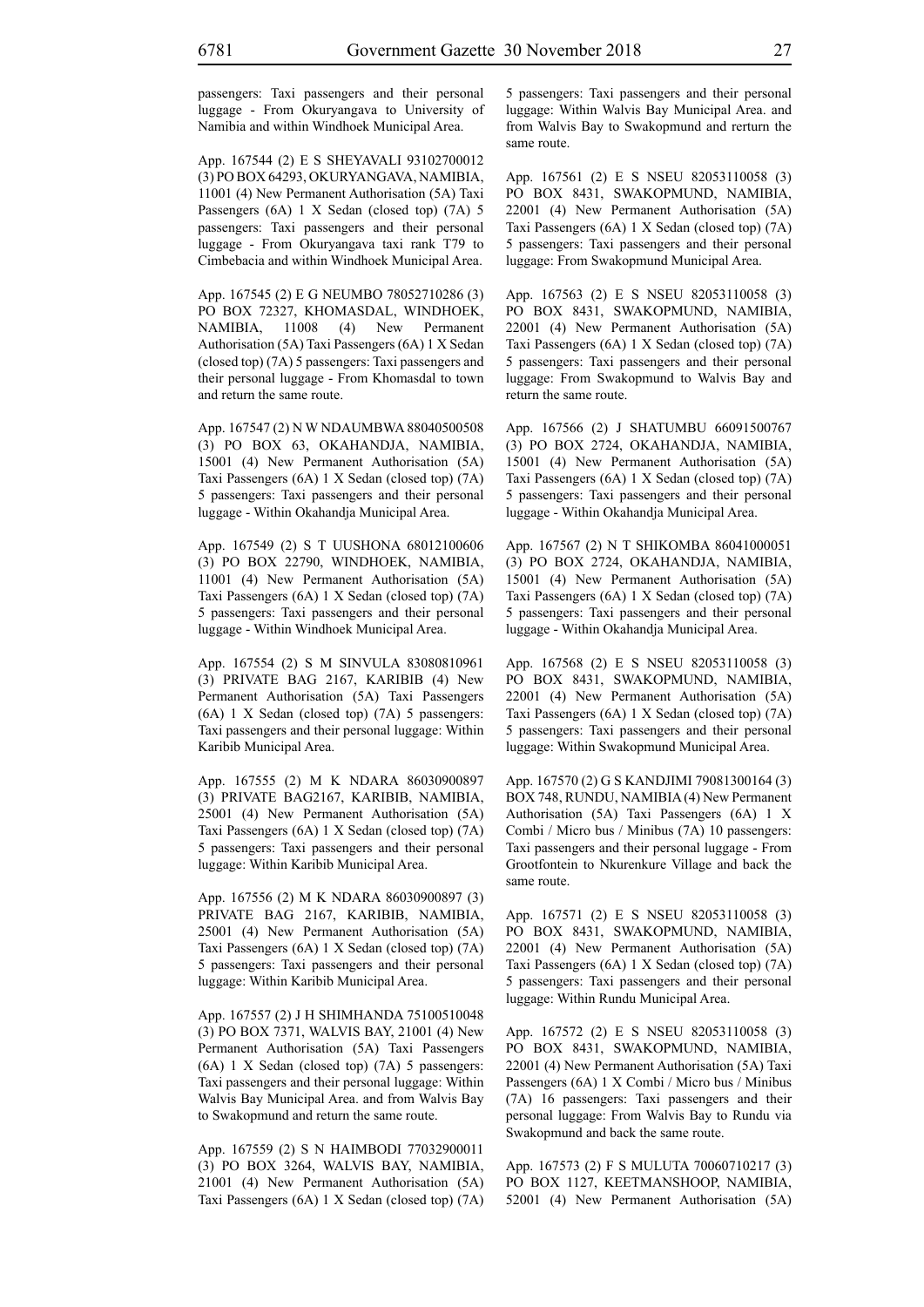Taxi Passengers (6A) 1 X Sedan (closed top) (7A) 5 passengers: Taxi passengers and their personal luggage: Within Keetmanshoop Municipal Area.

App. 167574 (2) K LAZARUS 83071410182 (3) PO BOX 16206, ONAYENA, NAMIBIA, 31005 (4) New Permanent Authorisation (5A) Taxi Passengers (6A) 1 X Station wagon (7A) 7 passengers: Taxi passengers and their personal luggage - From Ondangwa to Oshigambo and back.

App. 167575 (2) A K DAVID 82062610548 (3) PO BOX 638, KEETMANSHOOP, NAMIBIA (4) New Permanent Authorisation (5A) Taxi Passengers (6A) 1 X Sedan (closed top) (7A) 5 passengers: Taxi passengers and their personal luggage: Within Keetmanshoop Municipal Area.

App. 167576 (2) K K SIKONGO 71092310053 (3) PO BOX 1127, KEETMANSHOOP, NAMIBIA (4) New Permanent Authorisation (5A) Taxi Passengers (6A) 1 X Sedan (closed top) (7A) 5 passengers: Taxi passengers and their personal luggage: Within Keetmanshoop Municipal Area.

App. 167577 (2) D T MULEKA 71092800654 (3) PO BOX 301, KEETMANSHOOP, NAMIBIA, 52001 (4) New Permanent Authorisation (5A) Taxi Passengers (6A) 1 X Sedan (closed top) (7A) 5 passengers: Taxi passengers and their personal luggage: Within Keetmanshoop Municipal Area.

App. 166311 Permit 65474/2 (2) G SHIPOPYENI 75121710070 (3) PO BOX 6, ONGHA, NAMIBIA, 32004 (4) Change Route, Particulars etc. (5A) Taxi Passengers (6A) 1 X Bus (single deck) (5B) Taxi Passengers (6B) 1 X Bus (single deck) (7A) 28 passengers: Taxi Passengers with their personal luggage - From Ondangwa to Lüderitz via Noordower and return back via the same route (7B) 28 passengers: Bus passengers and their personal luggage - From Ondangwa to Lüderitz and return.

App. 166471 Permit 60819/2 (2) S A ALWEENDO to T N NANGHANDA 78122310273 (3) PO BOX 99666, OTJOMUISE, WINDHOEK (4) Transfer of Authorisation (5A) Taxi Passengers (6A) 1 X Hatch back (7A) 5 passengers: Taxi passengers and their personal luggage - From taxi rank 523 in Cimbembacia to Polytechnic of Namibia and within Windhoek Municipal Area.

App. 166487 Permit 55581/1 (2) J T COLEMAN 2003549 (3) PO BOX 147, ROSH PINAH, NAMIBIA (4) Change Route, Particulars etc. (5A) Bus Passengers (6A) 2 X Bus (single deck) (5B) Bus Passengers (6B) 2 X Bus (single deck) (5C) Bus Passengers (6C) 2 X Bus (single deck) (5D) Bus Passengers (6D) 2 X Bus (single deck) (5E) Bus Passengers (6E) 2 X Bus (single deck) (5F) Bus Passengers (6F) 2 X Bus (single deck) (5G) Employees (6G) 1 X Bus (single deck) (5H) Employees (6H) 1 X Bus (single deck) (5I) Employees (6I) 1 X Bus (single deck) (5J) Employees (6J) 1 X Bus (single deck) (5K) Employees (6K) 1 X Bus (single deck) (5L) Employees (6L) 1 X Bus (single deck) (5M) Organised passengers (6M) 1 X Bus (single deck) (5N) Organised passengers (6N) 1 X Bus (single deck) (5O) Organised passengers (6O) 1 X Bus (single deck) (5P) Organised passengers (6P) 1 X Bus (single deck) (5Q) Organised passengers (6Q) 1 X Bus (single deck) (5R) Organised passengers (6R) 1 X Bus (single deck) (7A) 57 passengers: Employees of Scorpion Zinc Mine - From Rosh Pinah to Windhoek and return (7B) 55 passengers: Employees from Scorpion Zinc Mine - From Rosh Pinah to Windhoek and return (7C) 57 passengers: Passengers and their personal lugguage - From Rosh Pinah to Skorpion mine and from Rosh Pinah to Keetmanshoop via Aus and return. (7D) 57 passengers: Passengers and their personal lugguage - From Rosh Pinah to Skorpion mine and from Rosh Pinah to Keetmanshoop via Aus and return. (7E) 60 passengers: Passenger and their personal luggage - As per attached Annexure: (7F) 57 passengers: School children of Scorpion Zinc Mine employees only - From Rosh Pinah to Keetmanhoop and return.

App. 166487 Permit 55582/1 (2) J T COLEMAN 2003549 (3) PO BOX 147, ROSH PINAH, NAMIBIA (4) Change Route, Particulars etc. (5A) Bus Passengers (6A) 2 X Bus (single deck) (5B) Bus Passengers (6B) 2 X Bus (single deck) (5C) Bus Passengers (6C) 2 X Bus (single deck) (5D) Bus Passengers (6D) 2 X Bus (single deck) (5E) Bus Passengers (6E) 2 X Bus (single deck) (5F) Bus Passengers (6F) 2 X Bus (single deck) (5G) Employees (6G) 1 X Bus (single deck) (5H) Employees (6H) 1 X Bus (single deck) (5I) Employees (6I) 1 X Bus (single deck) (5J) Employees (6J) 1 X Bus (single deck) (5K) Employees (6K) 1 X Bus (single deck) (5L) Employees (6L) 1 X Bus (single deck) (5M) Organised passengers (6M) 1 X Bus (single deck) (5N) Organised passengers (6N) 1 X Bus (single deck) (5O) Organised passengers (6O) 1 X Bus (single deck) (5P) Organised passengers (6P) 1 X Bus (single deck) (5Q) Organised passengers (6Q) 1 X Bus (single deck) (5R) Organised passengers (6R) 1 X Bus (single deck) (7A) 57 passengers: Employees of Scorpion Zinc Mine - From Rosh Pinah to Windhoek and return (7B) 55 passengers: Employees from Scorpion Zinc Mine - From Rosh Pinah to Windhoek and return (7C) 57 passengers: Passengers and their personal lugguage - From Rosh Pinah to Skorpion mine and from Rosh Pinah to Keetmanshoop via Aus and return. (7D) 57 passengers: Passengers and their personal lugguage - From Rosh Pinah to Skorpion mine and from Rosh Pinah to Keetmanshoop via Aus and return. (7E) 60 passengers: Passenger and their personal luggage - As per attached Annexure: (7F) 57 passengers: School children of Scorpion Zinc Mine employees only - From Rosh Pinah to Keetmanhoop and return.

App. 166487 Permit 609/3 (2) J T COLEMAN 2003549 (3) PO BOX 147, ROSH PINAH, NAMIBIA (4) Change Route, Particulars etc. (5A) Bus Passengers (6A) 2 X Bus (single deck) (5B) Bus Passengers (6B) 2 X Bus (single deck) (5C) Bus Passengers (6C) 2 X Bus (single deck) (5D) Bus Passengers (6D) 2 X Bus (single deck) (5E) Bus Passengers (6E) 2 X Bus (single deck)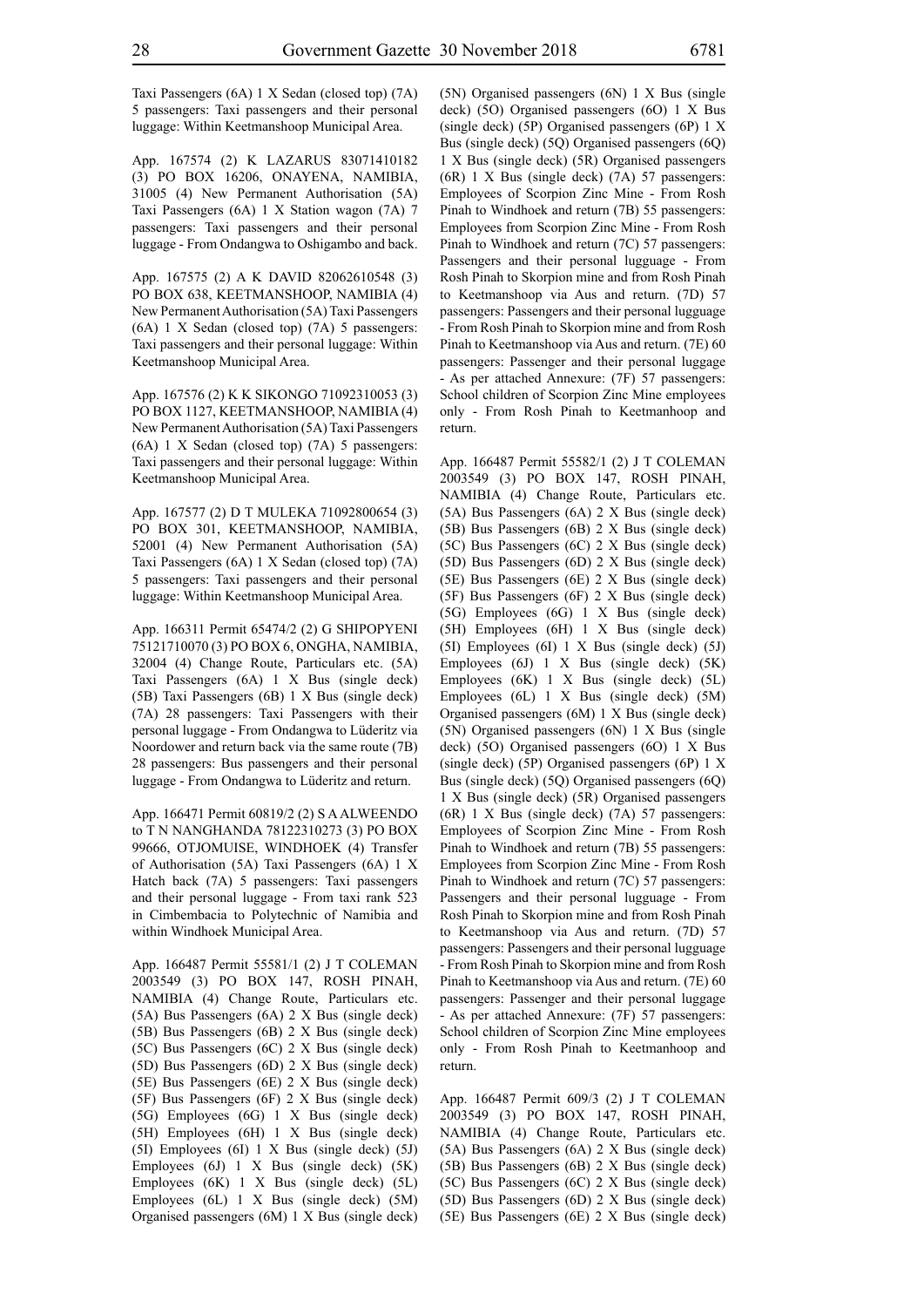(5F) Bus Passengers (6F) 2 X Bus (single deck) (5G) Employees (6G) 1 X Bus (single deck) (5H) Employees (6H) 1 X Bus (single deck) (5I) Employees (6I) 1 X Bus (single deck) (5J) Employees (6J) 1 X Bus (single deck) (5K) Employees (6K) 1 X Bus (single deck) (5L) Employees (6L) 1 X Bus (single deck) (5M) Organised passengers (6M) 1 X Bus (single deck) (5N) Organised passengers (6N) 1 X Bus (single deck) (5O) Organised passengers (6O) 1 X Bus (single deck) (5P) Organised passengers (6P) 1 X Bus (single deck) (5Q) Organised passengers (6Q) 1 X Bus (single deck) (5R) Organised passengers (6R) 1 X Bus (single deck) (7A) 57 passengers: Employees of Scorpion Zinc Mine - From Rosh Pinah to Windhoek and return (7B) 55 passengers: Employees from Scorpion Zinc Mine - From Rosh Pinah to Windhoek and return (7C) 57 passengers: Passengers and their personal lugguage - From Rosh Pinah to Skorpion mine and from Rosh Pinah to Keetmanshoop via Aus and return. (7D) 57 passengers: Passengers and their personal lugguage - From Rosh Pinah to Skorpion mine and from Rosh Pinah to Keetmanshoop via Aus and return. (7E) 60 passengers: Passenger and their personal luggage - As per attached Annexure: (7F) 57 passengers: School children of Scorpion Zinc Mine employees only - From Rosh Pinah to Keetmanhoop and return.

App. 166487 Permit 55583/1 (2) J T COLEMAN 2003549 (3) PO BOX 147, ROSH PINAH, NAMIBIA (4) Change Route, Particulars etc. (5A) Bus Passengers (6A) 2 X Bus (single deck) (5B) Bus Passengers (6B) 2 X Bus (single deck) (5C) Bus Passengers (6C) 2 X Bus (single deck) (5D) Bus Passengers (6D) 2 X Bus (single deck) (5E) Bus Passengers (6E) 2 X Bus (single deck) (5F) Bus Passengers (6F) 2 X Bus (single deck) (5G) Employees (6G) 1 X Bus (single deck) (5H) Employees (6H) 1 X Bus (single deck) (5I) Employees (6I) 1 X Bus (single deck) (5J) Employees (6J) 1 X Bus (single deck) (5K) Employees (6K) 1 X Bus (single deck) (5L) Employees (6L) 1 X Bus (single deck) (5M) Organised passengers (6M) 1 X Bus (single deck) (5N) Organised passengers (6N) 1 X Bus (single deck) (5O) Organised passengers (6O) 1 X Bus (single deck) (5P) Organised passengers (6P) 1 X Bus (single deck) (5Q) Organised passengers (6Q) 1 X Bus (single deck) (5R) Organised passengers (6R) 1 X Bus (single deck) (7A) 57 passengers: Employees of Scorpion Zinc Mine - From Rosh Pinah to Windhoek and return (7B) 55 passengers: Employees from Scorpion Zinc Mine - From Rosh Pinah to Windhoek and return (7C) 57 passengers: Passengers and their personal lugguage - From Rosh Pinah to Skorpion mine and from Rosh Pinah to Keetmanshoop via Aus and return. (7D) 57 passengers: Passengers and their personal lugguage - From Rosh Pinah to Skorpion mine and from Rosh Pinah to Keetmanshoop via Aus and return. (7E) 60 passengers: Passenger and their personal luggage - As per attached Annexure: (7F) 57 passengers: School children of Scorpion Zinc Mine employees only - From Rosh Pinah to Keetmanhoop and return.

App. 166657 Permit 12574/3 (2) S FRANS 66080500868 (3) PO BOX 26329, KATUTURA, WINDHOEK, NAMIBIA (4) Change Route, Particulars etc. (5A) Taxi Passengers (6A) 3 X Sedan (closed top) (5B) Taxi Passengers (6B) 3 X Sedan (closed top) (5C) Taxi Passengers (6C) 3 X Sedan (closed top) (7A) 5 passengers: Taxi passengers and their goods - From Eenhana to Ohangwena and return via the same route. (7B) 5 passengers: Taxi passengers and their goods - From Eenhana to Ohangwena and return via the same route. (7C) 5 passengers: Taxi passengers and their goods - From Eenhana to Ohangwena and return via the same route.

App. 166657 Permit 31688/2 (2) S FRANS 66080500868 (3) PO BOX 26329, KATUTURA, WINDHOEK, NAMIBIA (4) Change Route, Particulars etc. (5A) Taxi Passengers (6A) 3 X Sedan (closed top) (5B) Taxi Passengers (6B) 3 X Sedan (closed top) (5C) Taxi Passengers (6C) 3 X Sedan (closed top) (7A) 5 passengers: Taxi passengers and their goods - From Eenhana to Ohangwena and return via the same route. (7B) 5 passengers: Taxi passengers and their goods - From Eenhana to Ohangwena and return via the same route. (7C) 5 passengers: Taxi passengers and their goods - From Eenhana to Ohangwena and return via the same route.

App. 166657 Permit 2738/6 (2) S FRANS 66080500868 (3) PO BOX 26329, KATUTURA, WINDHOEK, NAMIBIA (4) Change Route, Particulars etc. (5A) Taxi Passengers (6A) 3 X Sedan (closed top) (5B) Taxi Passengers (6B) 3 X Sedan (closed top) (5C) Taxi Passengers (6C) 3 X Sedan (closed top) (7A) 5 passengers: Taxi passengers and their goods - From Eenhana to Ohangwena and return via the same route. (7B) 5 passengers: Taxi passengers and their goods - From Eenhana to Ohangwena and return via the same route. (7C) 5 passengers: Taxi passengers and their goods - From Eenhana to Ohangwena and return via the same route.

App. 166658 Permit 2739/3 (2) S FRANS 66080500868 (3) PO BOX 26329, KATUTURA, WINDHOEK, NAMIBIA (4) Change Route, Particulars etc. (5A) Taxi Passengers (6A) 2 X Sedan (closed top) (5B) Taxi Passengers (6B) 2 X Sedan (closed top) (5C) Taxi Passengers (6C) 2 X Sedan (closed top) (7A) 5 passengers: Taxi passengers and their goods - From Eenhana to Ondangwa and return via the same route. (7B) 5 passengers: Taxi passengers and their goods - From Eenhana to Ondangwa and return via the same route. (7C) 5 passengers: Taxi passengers and their goods - From Eenhana to Ondangwa and return via the same route.

App. 166658 Permit 31688/2 (2) S FRANS 66080500868 (3) PO BOX 26329, KATUTURA, WINDHOEK, NAMIBIA (4) Change Route, Particulars etc. (5A) Taxi Passengers (6A) 2 X Sedan (closed top) (5B) Taxi Passengers (6B) 2 X Sedan (closed top) (5C) Taxi Passengers (6C) 2 X Sedan (closed top) (7A) 5 passengers: Taxi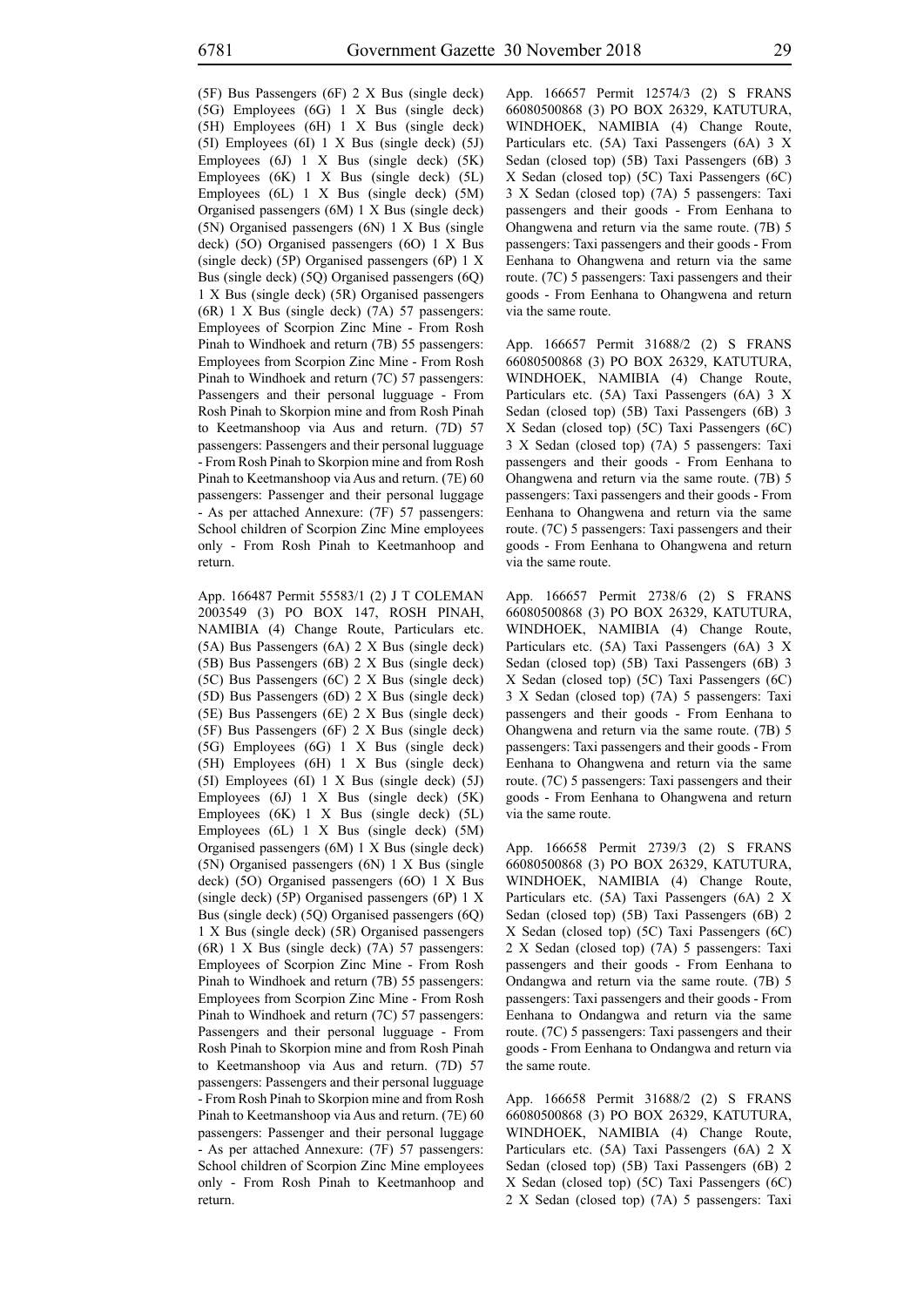passengers and their goods - From Eenhana to Ondangwa and return via the same route. (7B) 5 passengers: Taxi passengers and their goods - From Eenhana to Ondangwa and return via the same route. (7C) 5 passengers: Taxi passengers and their goods - From Eenhana to Ondangwa and return via the same route.

App. 166660 Permit 2740/2 (2) S FRANS 66080500868 (3) PO BOX 26329, KATUTURA, WINDHOEK, NAMIBIA (4) Change Route, Particulars etc. (5A) Taxi Passengers (6A) 2 X Sedan (closed top) (5B) Taxi Passengers (6B) 2 X Sedan (closed top) (5C) Taxi Passengers (6C) 2 X Sedan (closed top) (7A) 5 passengers: Taxi passengers and their goods - From Eenhana to Oshikango and return via the same route. (7B) 5 passengers: Passenger and their personal luggage - Within Windhoek Municipal Area. (7C) 5 passengers: Passenger and their personal luggage - Within Windhoek Municipal Area.

App. 166660 Permit 12573/3 (2) S FRANS 66080500868 (3) PO BOX 26329, KATUTURA, WINDHOEK, NAMIBIA (4) Change Route, Particulars etc. (5A) Taxi Passengers (6A) 2 X Sedan (closed top) (5B) Taxi Passengers (6B) 2 X Sedan (closed top) (5C) Taxi Passengers (6C) 2 X Sedan (closed top) (7A) 5 passengers: Taxi passengers and their goods - From Eenhana to Oshikango and return via the same route. (7B) 5 passengers: Passenger and their personal luggage - Within Windhoek Municipal Area. (7C) 5 passengers: Passenger and their personal luggage - Within Windhoek Municipal Area.

App. 166676 Permit 66186/3 (2) L S LIONGA to T N ELIPHAS 70122300610 (3) PO BOX 4121, WINDHOEK, NAMIBIA, 11001 (4) Transfer of Authorisation (5A) Taxi Passengers (6A) 1 X Hatch back (7A) 5 passengers: Taxi Passengers and their goods within Windhoek Municipal Area - From Soweto Taxi rank 124 to Wernhil Town and return.

App. 166685 Permit 54124/1 (2) I KARUKWA to A J MAFUNGA 89070200627 (3) PO BOX 176, GOBABIS, NAMIBIA, 14001 (4) Transfer of Authorisation (5A) Taxi Passengers (6A) 1 X Sedan (closed top) (7A) 5 passengers: Persons and their personal luggage - Within Gobabis muninicpal area.

App. 166697 Permit 22633/0 (2) R N SHIKOMBA 76081710211 (3) BOX 1677, ONDANGWA, 31001 (4) Change Route, Particulars etc. (5A) Passengers (6A) 1 X Sedan (closed top) (5B) Passengers (6B) 1 X Sedan (closed top) (7A) 5 passengers: Taxi passengers and their personal luggage - From Ondangwa to Oshikango via Eenhana and back the same route. (7B) 5 passengers: Passenger and their personal luggage - From Walvis Bay Municipal Area to Swakopmund Municipal Area.

App. 166711 Permit 69546/0 (2) SUNSHINE TOURS (PTY) LTD. CC20120658 (3) PO BOX 90380, KLEIN WINDHOEK, NAMIBIA, 11009 (4) Change Route, Particulars etc. (5A) Tourists (6A) 1 X Bus (single deck) (5B) Tourists (6B) 1 X Bus (single deck) (7A) 19 passengers: Employees of the B2, Gold Namibia, as well as their personal effects - From their places of residents in Otjiwarongo and Otavi Mine and back the same route. (7B) 19 passengers: Tourists as well as their personal luggage - From Windhoek and/or the Hosea Kutako International Airport to hotels, lodges and/or boarding houses situated within Windhoek Municipal Area and magisterial district and to places situated within the Republic of Namibia including places on the borders of Namibia with neighbouring counties and return.

App. 166728 Permit 60515/2 (2) F F N TOBIAS to L SHIIMI 81090410034 (3) PO BOX 4381, WINDHOEK, NAMIBIA, 11001 (4) Transfer of Authorisation (5A) Taxi Passengers (6A) 1 X Sedan (closed top) (7A) 5 passengers: Taxi passengers and their personal lugguage - From Taxi rank 51 Wanaheda to town within Windhoek Municipal Area.

App. 166970 Permit 39593/4 (2) S I AMADHILA 79072910044 (3) PO BOX 255, OKAHAO, OMBALANTU, 34001 (4) Change Route, Particulars etc. (5A) Taxi Passengers (6A) 1 X Sedan (closed top) (5B) Taxi Passengers (6B) 1 X Sedan (closed top) (7A) 5 passengers: Taxi passengers and their personal luggage - From Oshakati to Okahao and back. (7B) 5 passengers: Passenger and their personal luggage - From Oshakati to Outapi and return via the same route.

App. 167051 Permit 35201/3 (2) R S J SOMSEB to TAXICAB COOPERATION ENTERPRISE CC. 20116913 (3) BOX 62005, WINDHOEK, 11001 (4) Transfer of Authorisation (5A) Taxi Passengers (6A) 2 X Hatch back (5B) Taxi Passengers (6B) 2 X Hatch back (5C) Taxi Passengers (6C) 2 X Hatch back (5D) Taxi Passengers (6D) 2 X Hatch back (5E) Taxi Passengers (6E) 2 X Sedan (closed top) (5F) Taxi Passengers (6F) 2 X Sedan (closed top) (5G) Taxi Passengers (6G) 2 X Sedan (closed top) (5H) Taxi Passengers (6H) 2 X Sedan (closed top) (7A) 5 passengers: Passenger and their personal luggage - Within Windhoek Municipal Area (7B) 5 passengers: Passenger and their personal luggage - Within Windhoek Municipal Area (7C) 5 passengers: Passenger and their personal luggage - Within Windhoek Municipal Area (7D) 5 passengers: Passenger and their personal luggage - Within Windhoek Municipal Area

App. 167051 Permit 32770/8 (2) R S J SOMSEB to TAXICAB COOPERATION ENTERPRISE CC. 20116913 (3) BOX 62005, WINDHOEK, 11001 (4) Transfer of Authorisation (5A) Taxi Passengers (6A) 2 X Hatch back (5B) Taxi Passengers (6B) 2 X Hatch back (5C) Taxi Passengers (6C) 2 X Hatch back (5D) Taxi Passengers (6D) 2 X Hatch back (5E) Taxi Passengers (6E) 2 X Sedan (closed top) (5F) Taxi Passengers (6F) 2 X Sedan (closed top) (5G) Taxi Passengers (6G) 2 X Sedan (closed top) (5H) Taxi Passengers (6H) 2 X Sedan (closed top) (7A) 5 passengers: Passenger and their personal luggage - Within Windhoek Municipal Area (7B) 5 passengers: Passenger and their personal luggage - Within Windhoek Municipal Area